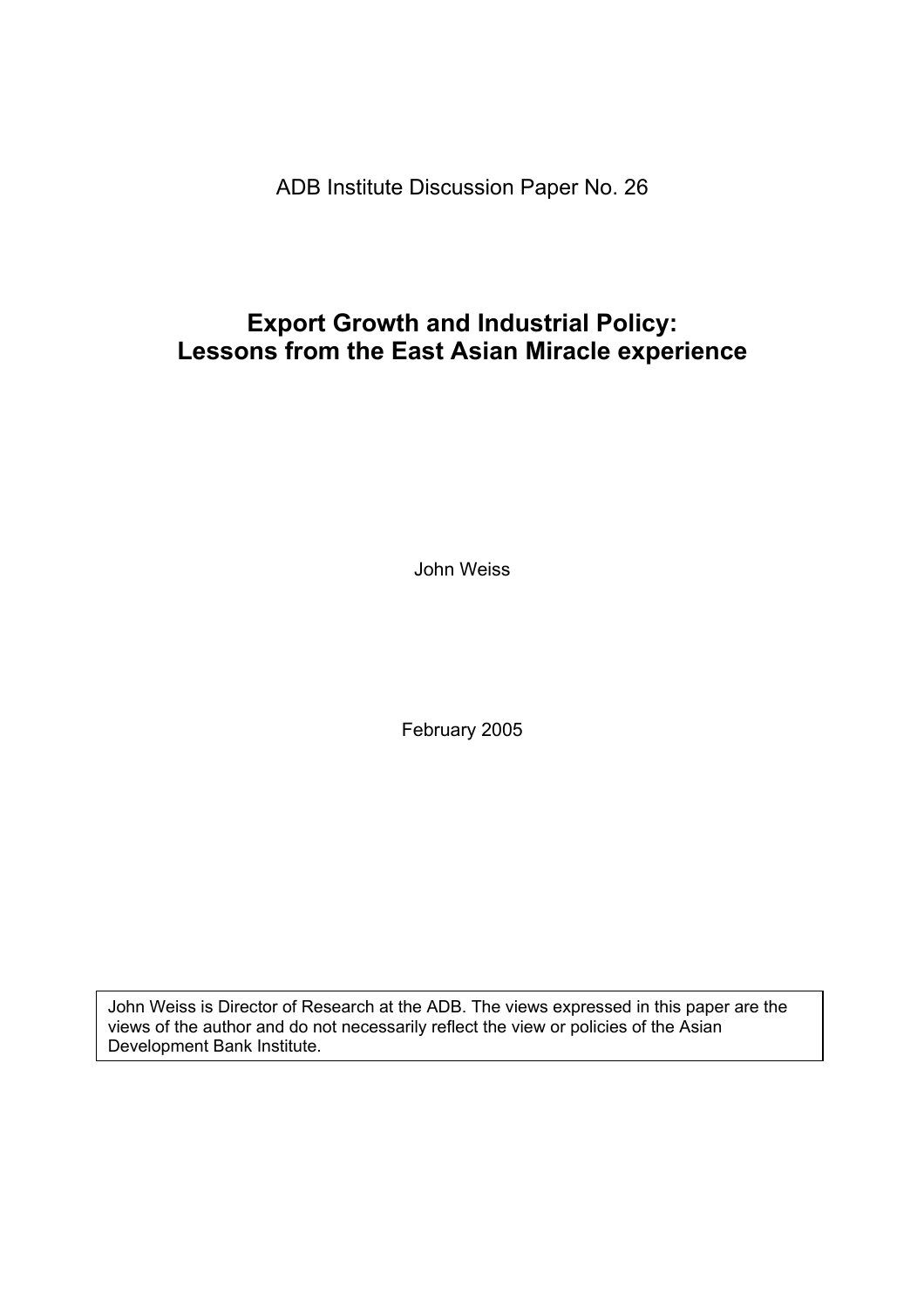# **Introduction**

The lessons from the high growth or 'Miracle' experience of the newly industrialized economies (NIEs) have been discussed extensively. This paper focuses on a particular and controversial aspect of this story – role of export growth and industrial policy – with the latter defined broadly to cover a range of interventions to change the structure and raise the growth of exports. It asks what are the lessons for today's policy-makers in the East Asian region from this experience. The international environment is now very different from the early 1960's, when the rapid growth of manufactured exports from the first tier NIEs started to arrive on world markets. Forces of globalization of both trade and capital flows are now much stronger, intra-regional trade is now far more significant and transnational firms have now established elaborate production networks, both globally and within the region. The rules and dispute procedures governing international trade have been strengthened by the emergence of the World Trade Organization (WTO). Also ideas relating to economic policy and the most effective means of stimulating economic development are now very different with a greater awareness of the potential costs of interventions to control or over-ride markets. Nonetheless the paper suggests there are some policy lessons from this look at recent economic history, which are different for economies at different stages of development.

Although the distinction between least developed and other developing or emerging economies is somewhat arbitrary, it does reflect differences in broad industrial structure. In the lower income group exports tend to be dominated by primary products and industrialization has proceeded only very slowly. The different needs of today's least developed economies, and those with low incomes that do not fall exactly into this category, are recognized by their differential treatment in the WTO. For this group the policy lesson is that some of the measures of industrial policy used successfully in the NIEs– like export subsidies and measure to support new producers– still have a role to play at a relatively early stage of industrialization and can be used effectively to encourage a diversification of exports and the expansion of new manufactures. These do not contravene WTO regulations.

For higher income emerging economies, however, the agenda will differ and the objective will be to successfully upgrade the export structure and move up the ladder of comparative advantage. For these economies measures of old style industrial policy where governments attempt to 'second-guess' the private sector or create winners now have little relevance. Experience in the 1990's suggests strongly that here government initiatives to support the industrial sector will remain important, but should now focus principally on measures like infrastructure provision, particularly related to information communications technology, education and skill development and fostering innovation in frontier technologies. This is a challenging agenda, but quite different from that faced by industrial planners thirty years ago.

The paper commences with a survey of the evidence on export growth and industrial policy in the NIEs, before turning to lessons for contemporary policy.

# **Export growth and movements up the ladder of comparative advantage.**

A vast literature has assessed causes of the East Asian Miracle (see, for example, World Bank 1993, Rodrik 1994, Leipziger 1997, Stiglitz and Yusuf 2001, Quibria 2002) with the general conclusion that simple single factor explanations for a diverse range of experience are not helpful. However, equally it is an obvious and outstanding fact that the Miracle economies experienced extremely rapid manufactured export growth, which can be seen as a critical variable in 'economic take-off' circa 1960 for the initial 'Gang of Four' NIEs (Republic of Korea, Taipei,China, Hong Kong, China, China and Singapore). Subsequent to this the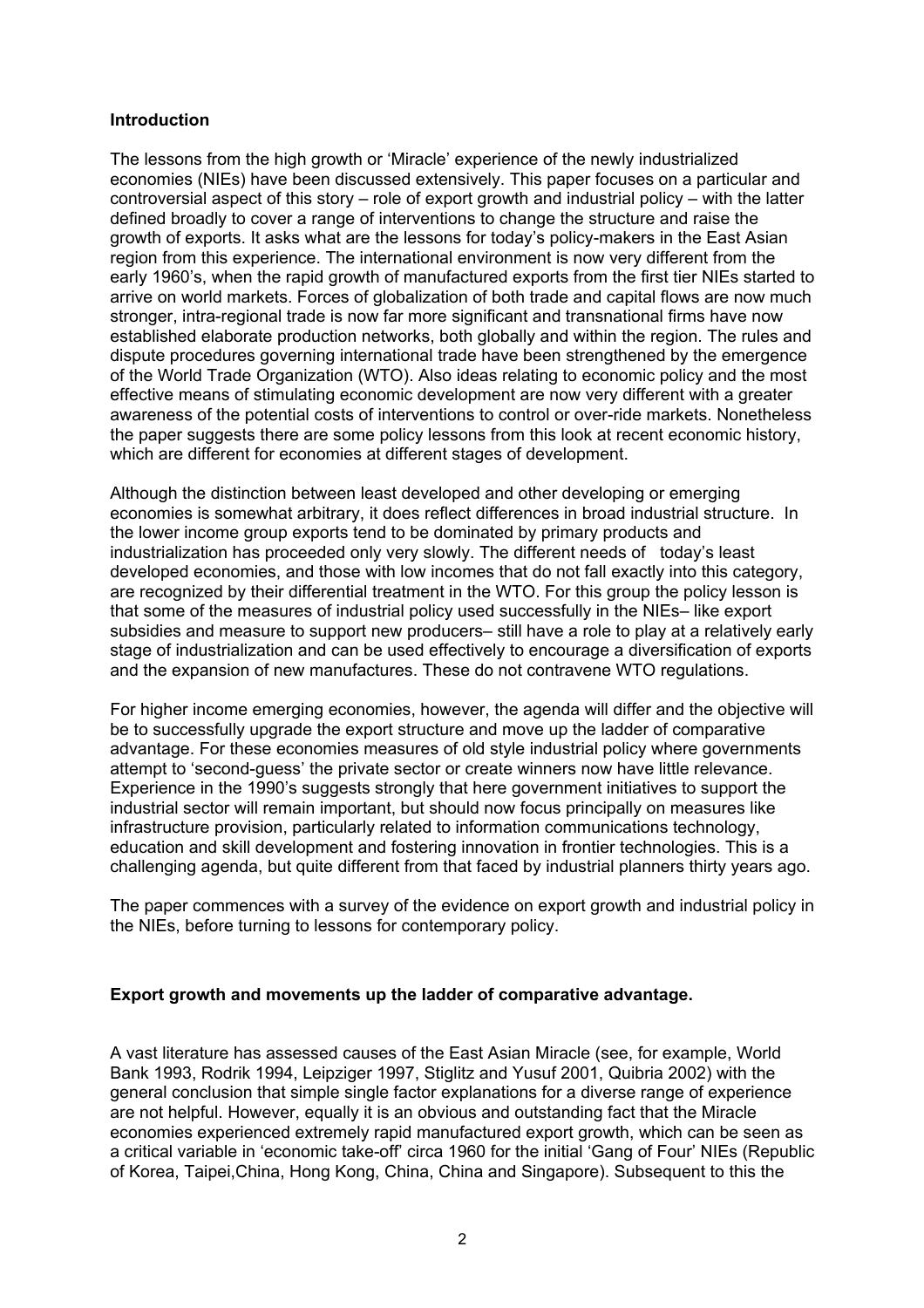second tier NIEs (Malaysia, Thailand and Indonesia) also experienced rapid growth in the 1980's to be followed in the 1990's by PRC, and to a lesser extent Vietnam. For example, the share of the Gang of Four in world exports of manufactures rose from 1.5 % in 1965, to 5.3 % in 1980 and to 7.9% in 1990; the combined share of Malaysia, Thailand and Indonesia rose from 0.4% in 1980 to 1.5% a decade later (World Bank 1993, table 1.5).

As implied by the flying geese pattern, to some extent there is a broad similarity in the types of export industries in which countries specialized at comparable stages in their development. All countries started with a focus on technologically simple labor-intensive goods – clothing, sports goods, toys, processed foods and so forth. Although the speed of graduation from these has varied, moves into a range of more capital-intensive, technologically sophisticated items have always followed. This common pattern of initial specialization on labor-intensive or resource-intensive activities followed by a move up the ladder of comparative advantage, as relative resource endowments change, is precisely the sequence envisaged in the 'stages of comparative advantage' as set out many years ago by Balassa (1977). $<sup>1</sup>$ </sup>

Instititutional mechanisms for this export growth have also varied – for example whether domestic or foreign firms were the key movers, whether EPZs were used, how far export required high subsidies and how far government intervention through directed credit was used to upgrade export structure. Table 1 summarizes the shifts in trade policy in the NIEs. The four first tier NIEs have vacated export markets, which have been filled by the second tier group. To illustrate these broad trends table 2 gives the share of total exports taken by particular product categories over the period from the mid-1960's to early 1990's.

| Indonesia                                                                         | Republic of<br>Korea                                                             | Malaysia                                                                               | Taipei, China                  | Thailand                                           | Singapore                                                |
|-----------------------------------------------------------------------------------|----------------------------------------------------------------------------------|----------------------------------------------------------------------------------------|--------------------------------|----------------------------------------------------|----------------------------------------------------------|
| 1948-66<br>Economic<br>nationalism;<br>nationalization<br>of Dutch<br>enterprises | 1961-73<br>Initial export<br>take-off                                            | 1950-70<br>Natural<br>resource<br>based<br>exports                                     | 1953-57 Import<br>substitution | 1955-70<br>Natural<br>resource<br>based<br>exports | 1959-64<br>Labor-<br>intensive<br>import<br>substitution |
| 1967-73<br>Some trade<br>liberalization                                           | 1973-79<br>Heavy and<br>Chemical<br>Industry<br>Drive:<br>selective<br>promotion | 1971-85<br>Import<br>substitution<br>and export<br>promotion<br>through<br><b>EPZs</b> | 1958-72 Export<br>promotion    | 1971-80<br>Import<br>substitution                  | 1967-73<br>Labor-<br>intensive<br>export<br>promotion    |
| 1974-81                                                                           | 1980-90                                                                          | 1986-                                                                                  | 1973-76                        | 1980-                                              | 1973-84                                                  |
| Oil and                                                                           | Gradual                                                                          | onwards                                                                                | Industrial                     | onwards                                            | Upgrading                                                |

# Table 1: Timing of shifts in trade policy

The move of the ladder of comparative advantage can be illustrated simply with data from Korea. In 1961 the 1<br>The move of the ladder of comparative advantage can be illustrated simply with data from Korea. In 1961 the single largest export item was iron ore (13% of total exports); in 1980 it was textiles and garments (29% of the total) and in 1989 it was electronics (also 29%) (Kim and Leipziger 1997 table 3.1).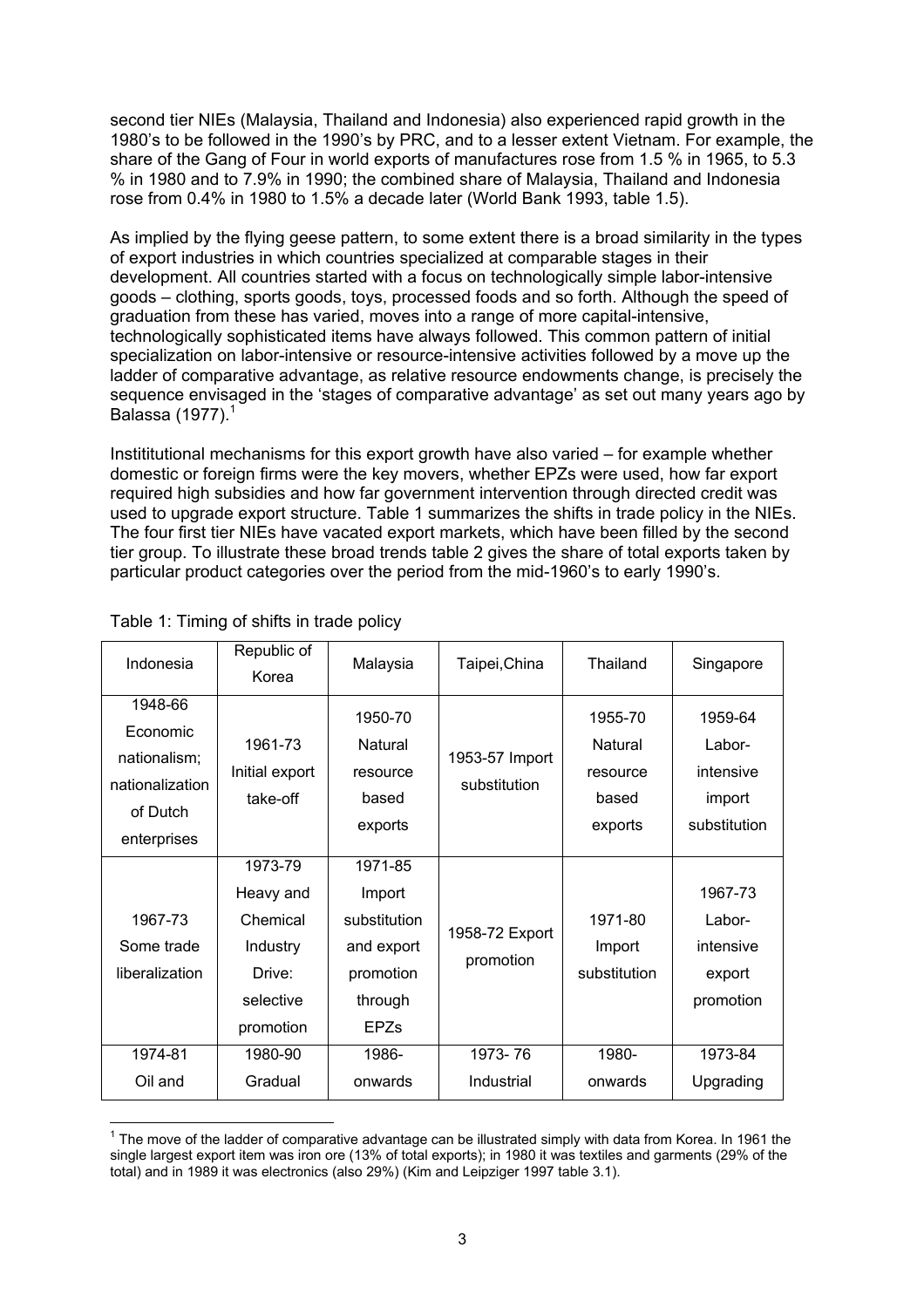| commodity      | trade          | Gradual        | consolidation     | Trade          | export        |
|----------------|----------------|----------------|-------------------|----------------|---------------|
| boom           | liberalization | trade          |                   | liberalization | structure     |
|                | and move to    | liberalization |                   | and export     |               |
|                | less           | and export     |                   | promotion      |               |
|                | selectivity    | promotion      |                   |                |               |
| 1986-          | 1990-          |                |                   |                | 1985-         |
| onwards        | onwards        |                | $1981 -$          |                | onwards       |
| Gradual trade  | Trade          |                | onwards High      |                | Export        |
| liberalization | liberalization |                | tech              |                | promotion of  |
| and export     | and high-      |                | industrialization |                | high tech and |
| promotion      | tech exports   |                |                   |                | services      |

Source: adapted from World Bank (1993) table 3.5 and appendix 3.1

Table 2 Changing composition of exports: first and second tier NIEs (selected exports as % of total non-oil exports)

| Republic of           | 1965             | 1975             | 1985             | 1994             |
|-----------------------|------------------|------------------|------------------|------------------|
| Korea                 |                  |                  |                  |                  |
| Food                  | 17.5             | 14.1             | 4.4              | 2.8              |
| Textiles, clothing,   | 30.9             | 43.9             | 32.1             | 22.7             |
| footwear              |                  |                  |                  |                  |
| Wood and paper        | 11.1             | $\overline{5.6}$ | 0.7              | 1.1              |
| products              |                  |                  |                  |                  |
| Non-electrical        | 1.5              | $\overline{0.7}$ | 2.0              | $\overline{5.7}$ |
| machinery             |                  |                  |                  |                  |
| Electrical            | 0.3              | 6.4              | $\overline{7.2}$ | 20.8             |
| machinery             |                  |                  |                  |                  |
| Chemicals and         | 0.2              | 1.6              | $\overline{3.6}$ | 7.1              |
| pharmaceuticals       |                  |                  |                  |                  |
| Computer and          | $\overline{0}$   | 1.0              | 2.1              | $\overline{4.0}$ |
| office equipment      |                  |                  |                  |                  |
| <b>Communications</b> | $\overline{0.9}$ | $\overline{3.0}$ | 5.7              | 6.7              |
| equipment             |                  |                  |                  |                  |
|                       |                  |                  |                  |                  |
| Taipei, China         | 1965             | 1975             | 1985             | 1994             |
| Food                  | 53.0             | 16.6             | 6.2              | 4.0              |
| Textiles, clothing,   | 15.8             | 38.9             | 32.6             | 19.4             |
| footwear              |                  |                  |                  |                  |
| Wood and paper        | 7.3              | 5.2              | 2.9              | 1.7              |
| products              |                  |                  |                  |                  |
| Non-electrical        | 1.4              | $\overline{2.8}$ | 4.5              | 8.2              |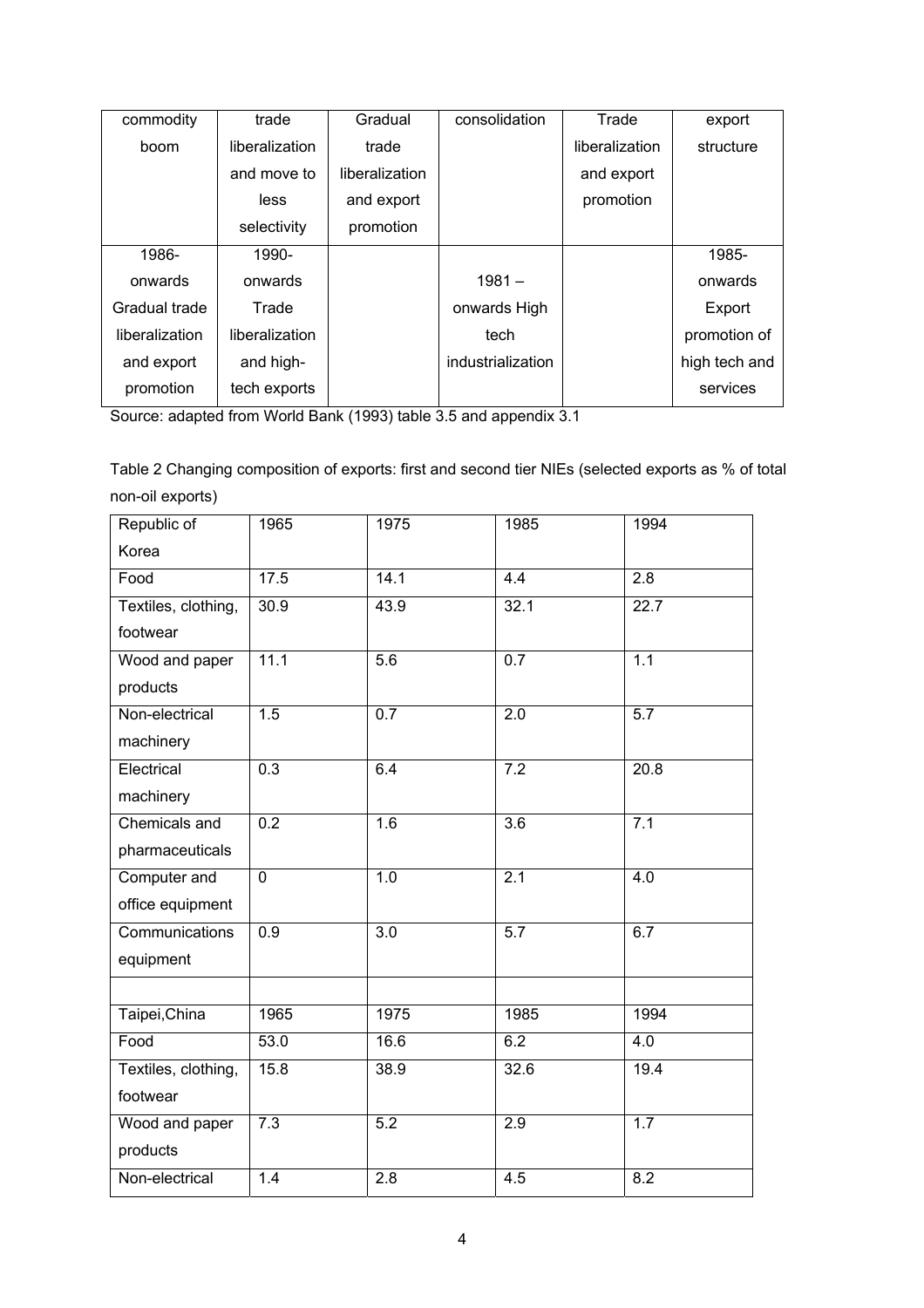| machinery             |                  |                   |                  |                  |
|-----------------------|------------------|-------------------|------------------|------------------|
| Electrical            | 1.4              | $\overline{5.1}$  | 9.1              | 15.1             |
| machinery             |                  |                   |                  |                  |
| Chemicals and         | 4.9              | 2.0               | $\overline{2.9}$ | 6.1              |
| pharmaceuticals       |                  |                   |                  |                  |
| Computer and          | $\overline{0}$   | 1.6               | 4.5              | 13.5             |
| office equipment      |                  |                   |                  |                  |
| <b>Communications</b> | 1.3              | 9.0               | 7.7              | 6.6              |
| equipment             |                  |                   |                  |                  |
|                       |                  |                   |                  |                  |
| Singapore             | 1965             | 1975              | 1985             | 1994             |
| Food                  | 21.2             | 11.8              | 7.6              | 4.8              |
| Textiles, clothing,   | 9.1              | 7.8               | 6.5              | 4.0              |
| footwear              |                  |                   |                  |                  |
| Wood and paper        | $\overline{1.3}$ | $\overline{3.1}$  | 2.4              | 1.0              |
| products              |                  |                   |                  |                  |
| Non-electrical        | 4.6              | 8.6               | 8.6              | 7.5              |
| machinery             |                  |                   |                  |                  |
| Electrical            | 1.8              | $\overline{13.2}$ | 19.0             | 23.4             |
| machinery             |                  |                   |                  |                  |
| Chemicals and         | $\overline{5.7}$ | 6.0               | 8.7              | 6.9              |
| pharmaceuticals       |                  |                   |                  |                  |
| Computer and          | 0.3              | 2.6               | 9.3              | 27.6             |
| office equipment      |                  |                   |                  |                  |
| Communications        | 0.5              | 4.9               | $\overline{8.6}$ | 10.4             |
| equipment             |                  |                   |                  |                  |
|                       |                  |                   |                  |                  |
| Hong Kong,            | 1965             | 1975              | 1985             | 1994             |
| China                 |                  |                   |                  |                  |
| Food                  | 4.7              | 1.9               | 2.1              | 2.9              |
| Textiles, clothing,   | 64.2             | 60.4              | 46.7             | 44.8             |
| footwear              |                  |                   |                  |                  |
| Wood and paper        | 0.5              | 0.3               | 0.6              | 1.5              |
| products              |                  |                   |                  |                  |
| Non-electrical        | 0.6              | 0.6               | 1.6              | $\overline{3.3}$ |
| machinery             |                  |                   |                  |                  |
| Electrical            | 3.1              | 6.1               | 9.0              | 13.1             |
| machinery             |                  |                   |                  |                  |
| Chemicals and         | 1.3              | $\overline{0.9}$  | 1.1              | $\overline{4.0}$ |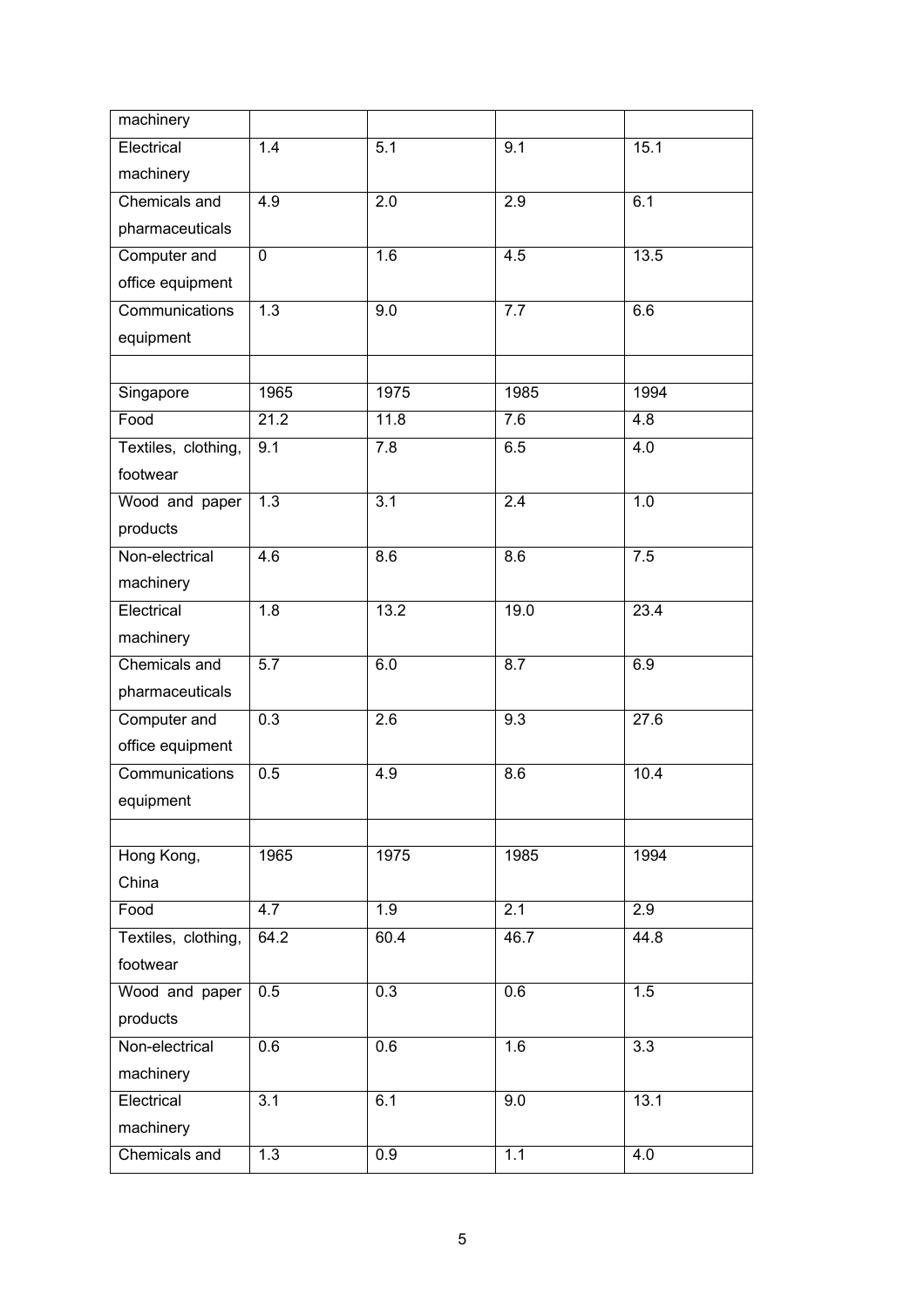| pharmaceuticals     |                  |                  |                  |                  |
|---------------------|------------------|------------------|------------------|------------------|
| Computer and        | $\mathbf 0$      | 1.7              | 5.7              | 7.1              |
| office equipment    |                  |                  |                  |                  |
| Communications      | 3.6              | 7.0              | 6.9              | 4.5              |
| equipment           |                  |                  |                  |                  |
|                     |                  |                  |                  |                  |
| Indonesia           | 1965             | 1975             | 1985             | 1994             |
| Food                | 27.0             | 22.7             | 14.6             | 11.7             |
| Textiles, clothing, | $\overline{0.2}$ | 0.3              | 6.1              | 24.7             |
| footwear            |                  |                  |                  |                  |
| Wood and paper      | $\mathbf 0$      | 0.1              | 10.0             | 17.3             |
| products            |                  |                  |                  |                  |
| Non-electrical      | 2.5              | 0.8              | 0.2              | 0.6              |
| machinery           |                  |                  |                  |                  |
| Electrical          | $\mathbf 0$      | 0.6              | 0.8              | 2.1              |
| machinery           |                  |                  |                  |                  |
| Chemicals and       | 0.5              | 1.4              | 5.9              | 3.2              |
| pharmaceuticals     |                  |                  |                  |                  |
| Computer and        | $\mathbf 0$      | $\mathbf 0$      | $\pmb{0}$        | 0.9              |
| office equipment    |                  |                  |                  |                  |
| Communications      | $\mathbf 0$      | $\overline{0.1}$ | $\mathbf 0$      | 2.5              |
| equipment           |                  |                  |                  |                  |
|                     |                  |                  |                  |                  |
| Malaysia            | 1965             | 1975             | 1985             | 1994             |
| Food                | 6.9              | 7.7              | 6.1              | 3.6              |
| Textiles, clothing, | 0.5              | 2.7              | 4.5              | 6.2              |
| footwear            |                  |                  |                  |                  |
| Wood and paper      | 0.7              | $\overline{2.6}$ | 1.5              | 4.1              |
| products            |                  |                  |                  |                  |
| Non-electrical      | 0.7              | 1.6              | $\overline{2.1}$ | $\overline{3.6}$ |
| machinery           |                  |                  |                  |                  |
| Electrical          | 0.2              | 3.1              | 17.9             | 24.5             |
| machinery           |                  |                  |                  |                  |
| Chemicals and       | 1.1              | 1.0              | 1.6              | $\overline{3.1}$ |
| pharmaceuticals     |                  |                  |                  |                  |
| Computer and        | $\mathbf 0$      | 0.9              | 0.2              | 10.0             |
| office equipment    |                  |                  |                  |                  |
| Communications      | $\mathbf 0$      | 0.6              | $\overline{3.3}$ | 13.8             |
| equipment           |                  |                  |                  |                  |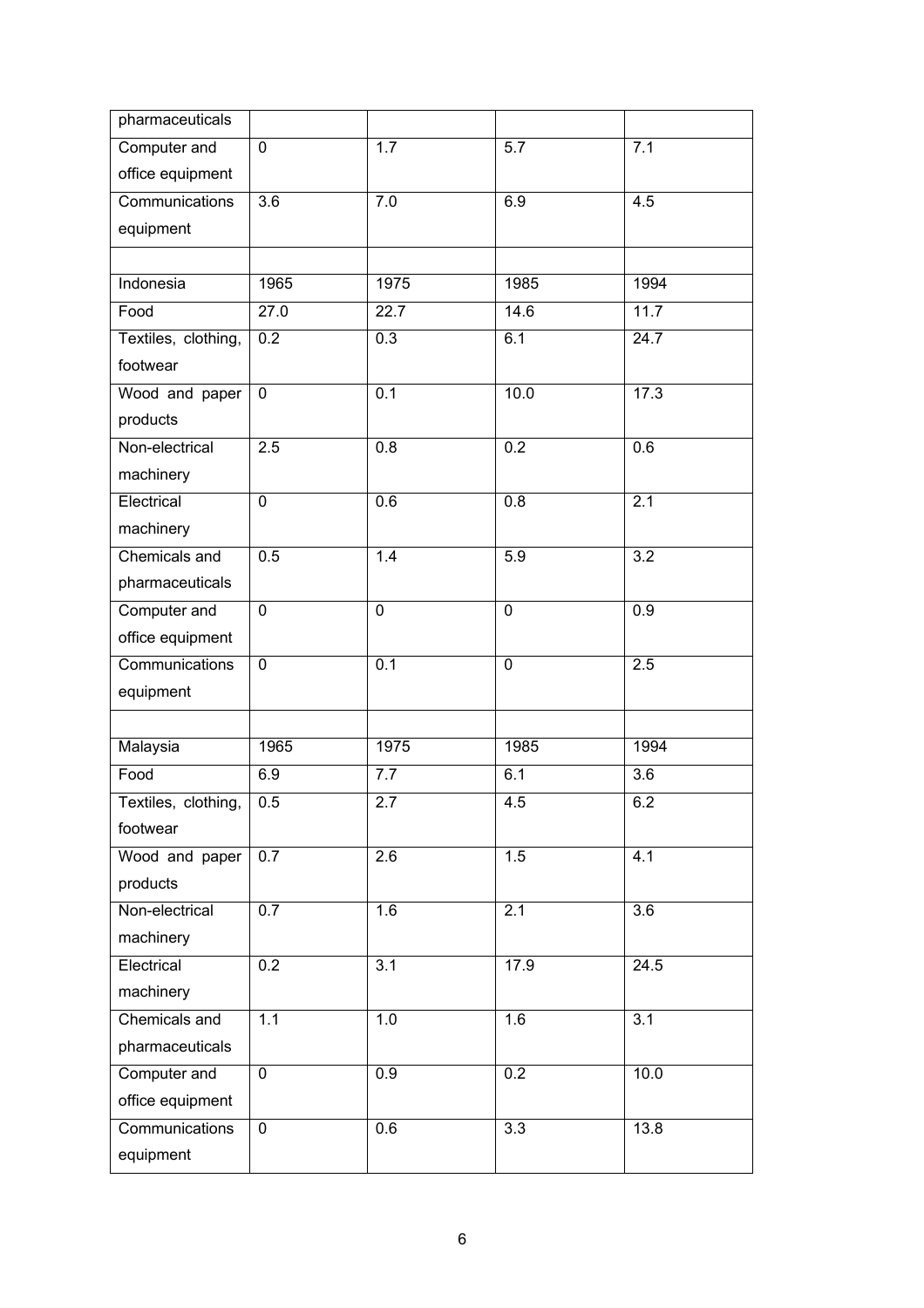| Thailand            | 1965             | 1975             | 1985 | 1994 |
|---------------------|------------------|------------------|------|------|
| Food                | 55.2             | 64.0             | 47.4 | 22.7 |
| Textiles, clothing, | 0.5              | 6.6              | 16.7 | 20.4 |
| footwear            |                  |                  |      |      |
| Wood and paper      | 0.1              | $\overline{1.3}$ | 1.3  | 1.1  |
| products            |                  |                  |      |      |
| Non-electrical      | $\mathbf{0}$     | 0.2              | 1.8  | 3.7  |
| machinery           |                  |                  |      |      |
| Electrical          | $\overline{0.1}$ | 1.0              | 6.3  | 12.7 |
| machinery           |                  |                  |      |      |
| Chemicals and       | $\overline{0.1}$ | 0.6              | 1.4  | 3.0  |
| pharmaceuticals     |                  |                  |      |      |
| Computer and        | $\mathbf 0$      | $\Omega$         | 0.8  | 9.5  |
| office equipment    |                  |                  |      |      |
| Communications      | $\mathbf 0$      | 0.1              | 0.1  | 4.2  |
| equipment           |                  |                  |      |      |

# Source: UNCTAD (1996) table 33

The data in table 2 reveal a number of trends;

- (1) the decline for the first tier NIEs from the mid –1960's in the relative importance of primary product exports (principally food), which were important initially in all cases, except Hong Kong, China;
- (2) the initial importance and subsequent relative decline in textile, clothing and footwear exports from these economies;
- (3) the emergence during the 1980's from the first tier NIEs of substantial exports of more capital and technology-intensive goods, such as electrical machinery, chemicals and pharmaceuticals, computer and communications equipment; some of these goods embodied advanced, international best-practice technology;
- (4) a broadly similar pattern for the second tier NIEs with some differences of timing and content; textile, clothing and footwear exports became important as a proportion of exports approximately 20 years later than in the case of the first tier group, in the late 1980's rather than late 1960's (although they have not become of major importance in Malaysia);
- (5) an approximately similar 20 year lag for the second tier NIEs in the rise in the export share of some of the more skill-intensive and technology intensive products, like nonelectrical machinery and chemicals and pharmaceuticals;
- (6) early and rapid strides in changing the composition of exports towards some technologically-intensive activities – principally computers and communication equipment- in both Malaysia and Thailand (but not Indonesia); these two categories were 24% of total non-oil exports in Malaysia and 14% in Thailand in 1994, compared with 11% in Republic of Korea, 20% in Taipei,China, 39% in Singapore and 12% in Hong Kong, China.

Moves into the high technology sectors during the 1990's in the second tier economies have been driven by FDI activities as international firms have shifted parts of their value chain to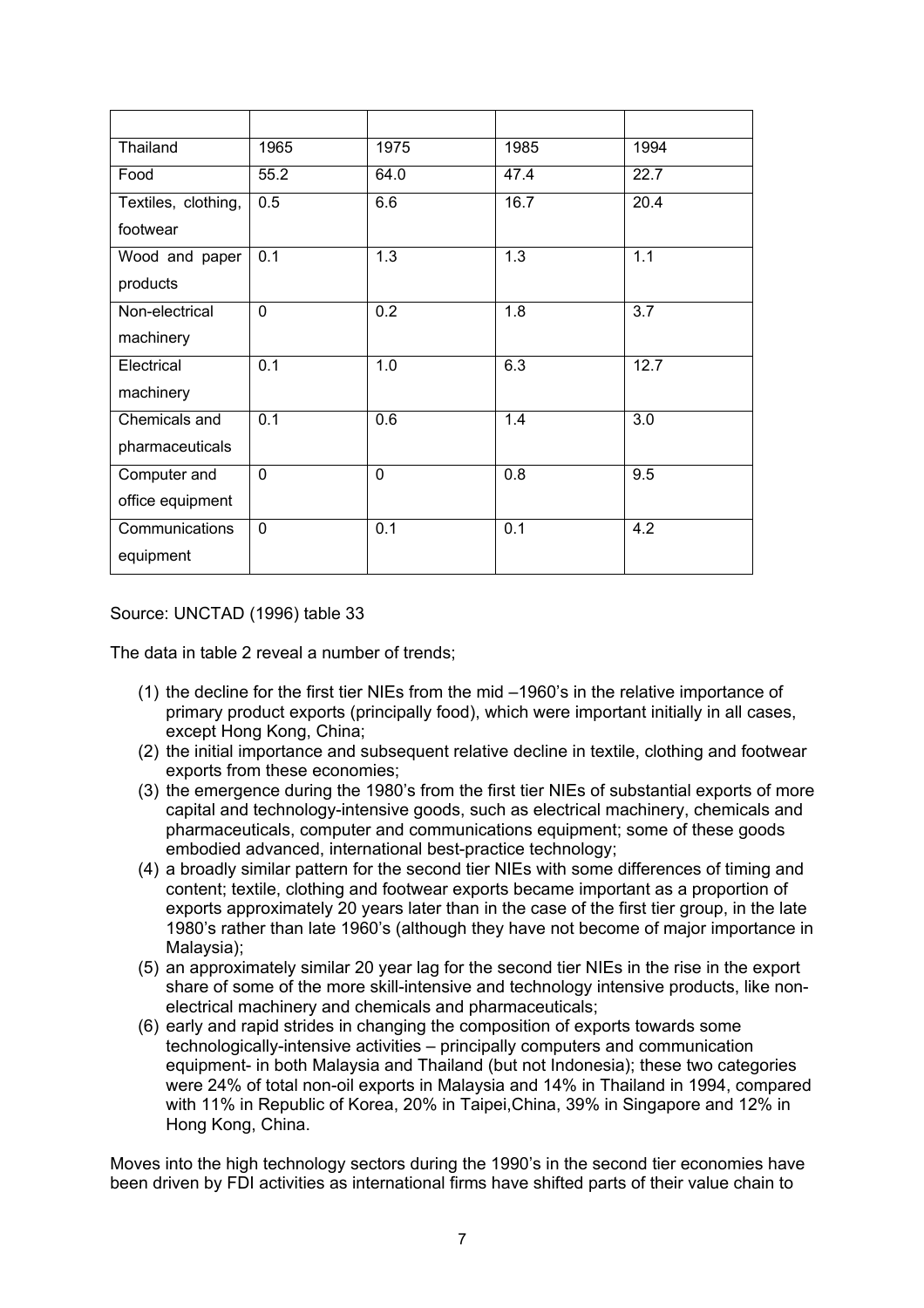low wage locations. Outputs of these sectors have been amongst some of the most dynamic products in world trade over the last two decades. However, reflecting the 'slicing' of the value chain, for the second tier economies much of their exports of these goods will cover low skill elements of the production process relating to assembly or simple fabrication of parts and components, for use elsewhere in the chain.

The data in table 2 can be extended by focusing on the classification of exports by broad technological categories. Table 3 shows the changing technological structure of exports from the NIEs in 1985 and 1998 using a well known form of technology classification.

| Country 1985   | Resource-based | Low-tech    | Medium-tech | High-tech |
|----------------|----------------|-------------|-------------|-----------|
| Republic<br>of | 8.6(3.5)       | 41.4 (27.2) | 37.2        | 12.8      |
| Korea          |                |             |             |           |
| Taipei, China  | 9.9(5.8)       | 52.9(29.6)  | 21.1        | 16.2      |
| Singapore      | 43.5(8.0)      | 8.6(4.0)    | 23.4        | 24.5      |
| Malaysia       | 53.7(46.4)     | 8.0(5.4)    | 11.4        | 26.9      |
| Thailand       | 37.9 (28.2)    | 35.4 (26.8) | 22.0        | 4.7       |
| Philippines    | 56.0 (43.1)    | 24.1 (14.5) | 0.9         | 11.0      |
| Indonesia      | 75.2 (43.8)    | 15.5(13.1)  | 6.4         | 3.0       |
| Hong Kong,     | 3.2(1.7)       | 63.0(44.1)  | 19.1        | 14.8      |
| China          |                |             |             |           |
|                |                |             |             |           |
| Country 1998   | Resource-based | Low-tech    | Medium-tech | High-tech |
| Republic of    | 10.7(3.9)      | 21.0(11.3)  | 38.5        | 29.8      |
| Korea          |                |             |             |           |
| Taipei, China  | 5.5(2.6)       | 30.4(13.5)  | 27.5        | 36.6      |
| Singapore      | 14.1(3.4)      | 7.0(2.2)    | 18.7        | 60.2      |
| Malaysia       | 16.7(14.5)     | 11.0(5.0)   | 20.3        | 52.1      |
| Thailand       | 19.3(12.4)     | 25.3(15.2)  | 20.5        | 34.8      |
| Philippines    | 7.2(5.5)       | 14.5(10.6)  | 10.9        | 67.4      |
| Indonesia      | 38.8 (26.6)    | 33.0(20.5)  | 18.5        | 9.7       |
| Hong Kong,     | 4.5(2.9)       | 56.3 (47.8) | 13.2        | 26.0      |

Table 3 Manufacturing exports: composition by technological category 1985 and 1998. (%)

Source Lall (2000)

Notes:

Resource-based: figures in brackets are for agro-based manufactures including food products, alcohol and tobacco.

Low technology: figures in brackets are for textiles, garments and footwear.

By the late 1990's all of these economies had seen a major diversification of their exports and a move into increasingly sophisticated products lines (even if this was due their incorporation into global value chains at the assembly end of the chain).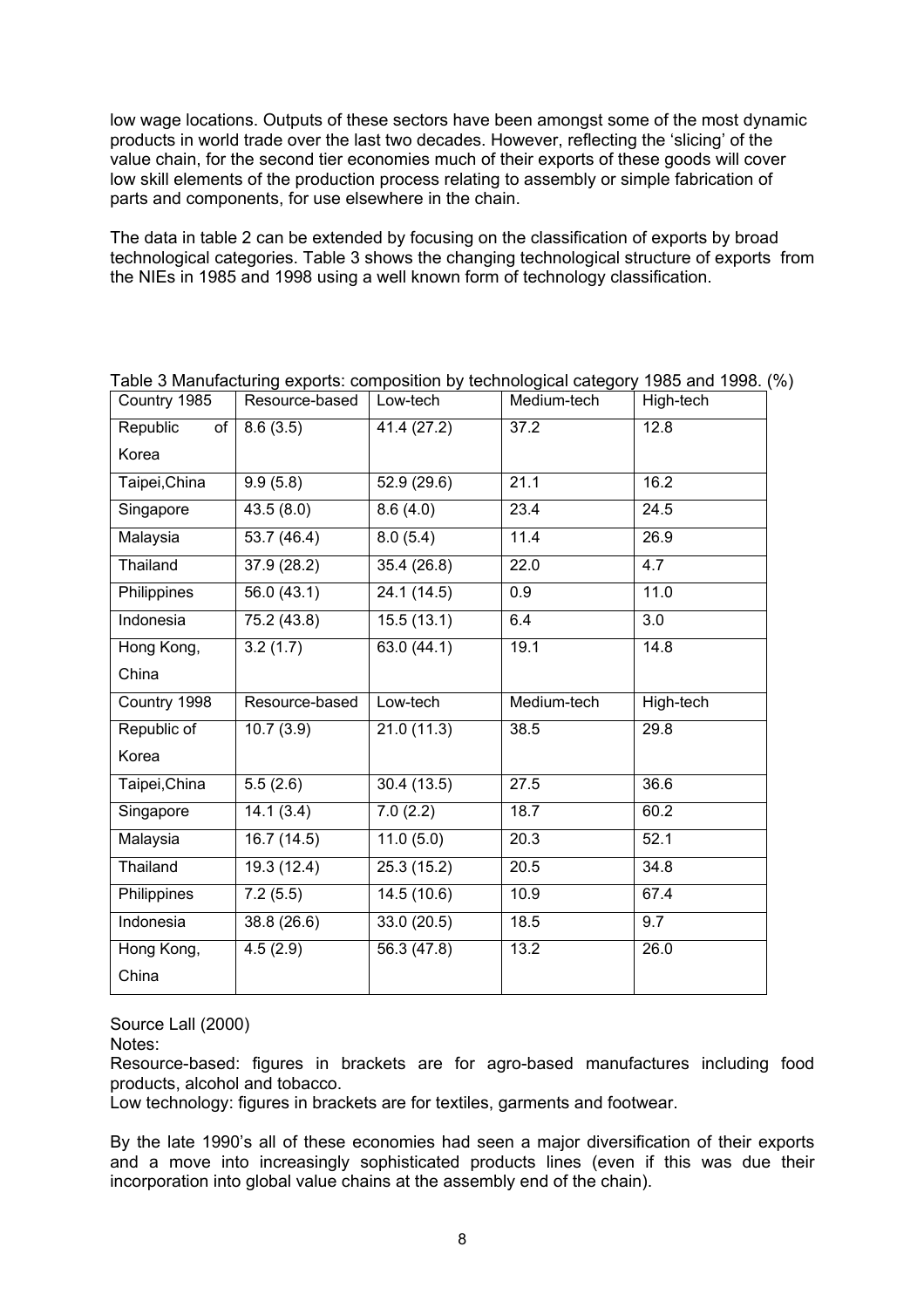# **Dynamic Role of Exports.**

In most interpretations of the Miracle story this rapid growth of exports is seen as providing the key demand stimulus to set in train a cumulative process of high investment, high profits, high savings and high growth. What precisely constitutes export-led growth is ambiguous. Intuitively it can be thought of as a situation in which exports constitute a substantial proportion of incremental demand. Rodrik (1999) has questioned whether manufactured exports were a large enough share of total economic activity in Republic of Korea and Taipei,China for them to have played this type of role at the start of the high growth period in the early 1960's.<sup>2</sup> In his view the key growth spurt was due to a rise in investment, although even in this interpretation rising export demand could have provided part of the incentive for higher investment.<sup>3</sup> In the smaller, more open, economies of Hong Kong, China and Singapore such qualifications are unnecessary given the large relative size of exports in GDP in the early 1960's. Also in the early 1980's at the start of their high growth periods in Indonesia, Thailand and Malaysia export to GDP ratios were much higher than in Republic of Korea and Taipei,China in the early 1960's, so that the macro impact of export expansion there would have been comparatively greater.

The precise mechanism through which countries commencing on a path of rapid growth can benefit from 'openness' to trade and rising exports has been the subject of much discussion. Several possible mechanisms have been identified;

- (1) First, there is the route of demand expansion noted above. The importance of this is that if economies can break into export markets they will be able to overcome the constraints on sales imposed by the absolute size and dynamism of the domestic market. In terms of manufactures it is often pointed out that there is an 'easy' stage of import substitution when domestic production can capture the market served initially by imports. Beyond this the expansion of sales will be determined by the growth of that domestic market, which may be relatively low.<sup>4</sup> Insofar as increasing returns to scale in production are important this will reinforce the advantage of operating at higher output levels due to exporting and subsequent cost reductions due to specialization can lead to further cumulative gains in export market share.
- (2) Second, exporting, by exposing firms to foreign competition, technology and marketing, can lead to productivity gains that would not be obtainable from sales in the domestic market. Contacts with foreign buyers, for example in the clothing sector and more recently in branches of electronics, have meant that East Asian firms received access to foreign designs or technologies that allowed them to upgrade their production to international standards, thus enhancing productivity.<sup>5</sup> Further, strong competitive pressure was exerted on domestic suppliers producing under contract to buyers abroad since to maintain their contracts they had to constantly monitor costs as foreign buyers were 'constantly seeking newer, lower cost sources' (Pack 2001:127).

 2 "Exports were less than 5% of GDP in South Korea around 1960 and barely over 10% in Taiwan. In a pure accounting sense exports could not have been responsible for more than a small fraction of the initial growth spurt in both countries, in view of the small base that they constituted" (Rodrik 1999:51).

<sup>&</sup>lt;sup>3</sup> For example, Quibria (2002:27) cites a study on Korea, which claims that in the 1960's domestic investment, on which Rodrik places a key emphasis in his explanation of Korean growth, only grew strongly after the shift to a greater export orientation.<br><sup>4</sup> Phogwati has contrasted

Bhagwati has contrasted East Asian experience with that of India, where the growth of the domestic market was constrained by the expansion of agriculture, which cannot grow beyond 4% a year for any sustained period (cited in Quibria 2002:28).

 $5$  This argument on the links between exports and productivity growth cannot be pushed too far however, since there is a substantial body of firm-level evidence that although exporting firms tend to have higher productivity levels than domestic oriented firms in many cases causation may run from high productivity to exporting rather than in the opposite direction.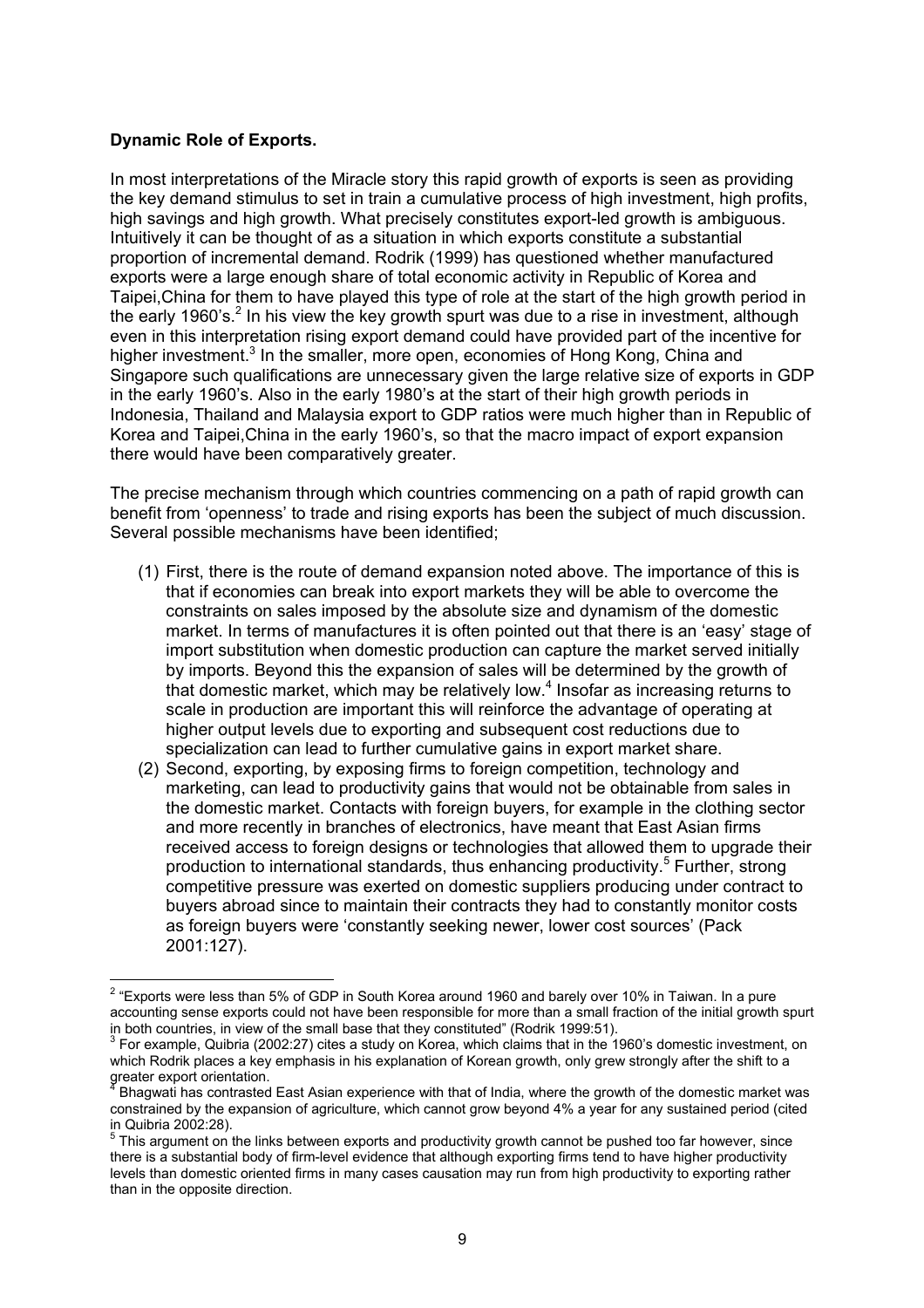- (3) Third, exports allow access to imports that can be purchased with the foreign exchange they generate. For individual producers gains from imports can be both static, if they cost less than competing domestic production, and dynamic where capital and intermediate imports embody superior technology that allows productivity gains. Consumer will also gain from access to new or cheaper products.<sup>6</sup>
- (4) Fourth, insofar as there is validity in the case that growth of manufacturing output is more valuable at the margin than the same growth of agriculture or services, due to externalities and dynamic increasing returns to scale, the shift in the composition of exports in the NIEs (particularly Malaysia, Thailand and Indonesia where primary exports were important initially ) would in itself have had positive growth effects.
- (5) Fifth, if an export-oriented strategy attracted FDI that would not have come to the economy under an import substitution regime, and insofar as this FDI generated positive externalities for the domestic economy, there will be further benefits that go beyond the monetary value of increases in exports. The role of FDI in the region has been highly varied with some economies (Singapore, the Philippines, and Malaysia) relying very heavily on foreign owned firms for export growth and others (Republic of Korea, Thailand and Taipei, China) less so.<sup>7</sup>

Empirical studies to link export growth with growth of GDP have been plagued by problems of causality and endogeneity. Work on East Asia surveyed by Quibria (2002:26-32) tends to suggest an important independent causal role for high export growth, thus substantiating the a-priori arguments noted above. However, whilst in general high GDP growth tends to be associated with fast growth of foreign trade and exports, the reverse does not always hold, so that not all economies where exports are a rising share in total activity grow rapidly. For example, there were a number of least developed countries that experienced rising export to GDP ratios in the 1990's, which grew only slowly in per capita GDP terms (UNCTAD 2002:119). Hence what also appears to matter is the accompanying domestic policy environment and the composition of exports, with in general manufacturing exports offering more dynamic potential

The question of how rapid export growth was generated initially in the NIEs is of considerable interest to today's low-income economies of the region and this raises the question of whether there were in fact favorable preconditions. Two aspects in particular have received considerable attention – the education base and the domestic savings rate.

# **Role of Education.**

It is a widely held view that having a relatively well trained and educated labor force was a critical element in the rapid export growth of these economies and that in general education plays critical role in growth.<sup>8</sup> Education can provide a skilled and flexible work force and high growth raises the private returns to investments in education, encouraging private initiatives. The initial expansion of simple labor intensive activities may have required more labor market flexibility and discipline than high education attainment, but subsequent moves up the ladder

 6 The role of imports, particularly of capital equipment, is the mechanism stressed by Rodrik (1999:27). Lawrence and Weinstein (2001) find support for this view in their analysis of Japan, although they stress the competitive impact of imports on productivity rather than the role of technology embodied in imported capital goods. Also from a theoretical point of view if openness to trade allows more rapid technological catch-up then in endogenous growth models openness can be shown to accelerate growth (Edwards 1992).<br>(Hill and Athukarels (1998) eite ostimates of the share of TNCs in manufasture

Hill and Athukorola (1998) cite estimates of the share of TNCs in manufactured exports for the late 1980's and early 1990's of 92% for Singapore (1991), 76% for Malaysia (1991), 58% for the Philippines (1983), as compared with 26% for Korea (1986), 33% for Thailand (1988) and 18% for Taipei,China (1989).

<sup>&</sup>lt;sup>8</sup> Use of an education variable in cross-country growth analyses is now standard. For example, Barro (1999:19-21) reports a positive and significant coefficient for the variable male secondary schooling, but not for male primary schooling nor for any female schooling variable. Also cross-country analyses of the impact of FDI on growth have found it only to be significant in a high education environment (Borenzstein at al 1998).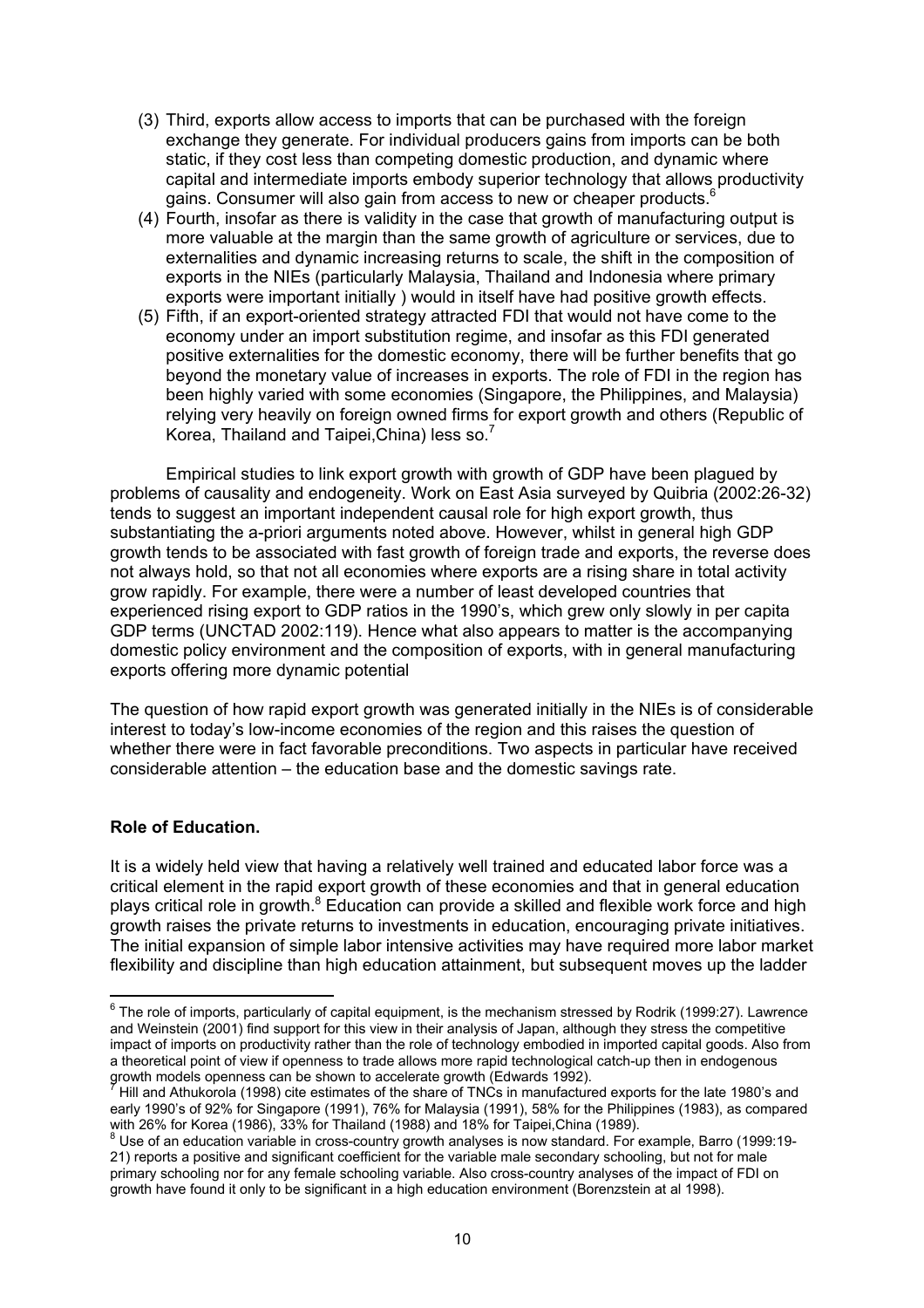of comparative advantage clearly needed a strong education base. However whilst this is intuitively plausible, it is clearly not a simple case of high education attainments being a catalyst for strong export growth, since the Philippines, whose achievements in the education sphere are widely recognized has had the most disappointing growth performance of the region and has only experienced rapid export growth relatively recently; a similar point applies to Sri Lanka in South Asia. This implies that on its own in the absence of more direct measures to support export growth high education investment will be unlikely to be very effective. Hence education attainment can be seen as a critical facilitating mechanism where other appropriate stimuli are in operation.

One of the major initial advantages of the NIEs was their comparatively high education standards. Rodrik (1994) provides convincing evidence that relative to their income levels, both the first and second tier NIEs had high educational attainments in 1960. In all but the case of Hong Kong, China, primary enrollment was well above that predicted for the countries' income levels and for Hong Kong, China enrollment was already high. A similar pattern applied for secondary enrollment, with the exception that it was slightly below the predicted level for Indonesia, but well above for Republic of Korea and Singapore. However, even in the case of Indonesia the literacy rate was higher than predicted for the country's low-income level.

Government policy in the NIEs built on this initial advantage. Aggregate government expenditure on education in the NIEs relative to GDP did not differ significantly from the emerging economy average (Thomas and Wang 1997). However education expenditure per pupil rose in line with rapid GDP growth and due to the impact of a slowing of the population growth in East Asia as compared with other regions the 1980's saw a much lower increase in the number of children entering school in these economies, allowing rising expenditures per child.<sup>9</sup>

# **High savings and high investment in the export boom.**

The role of high domestic savings, and as a natural concomitant high investment rates, in the high growth economies has also often been commented on. However, cultural explanations that focus on a natural sense of thrift in East Asia have been found not to match the facts, since rather than being a precondition for high growth, high domestic savings is more readily explained as an outcome of the high growth process. Low national savings rates at low income levels is a well established pattern empirically. From a theoretical point of view recent work has stressed that savings rates may be positively related to income growth as opposed to income level, and that in some circumstances reductions in risk may have a larger impact than on savings decisions than changes in real returns (Hoff and Stiglitz 1999). The link between savings and growth with causation running from the latter to the former has been established in recent empirical work, so that there is strong reason to believe that high savings are principally an outcome of the growth process rather an independent causal factor.<sup>10</sup>

<sup>&</sup>lt;u>ed to me mond the implied increase in human capital over this period (labor inputs adjusted for the change sore</u><br>The growth impact of the implied increase in human capital over this period (labor inputs adjusted for the c in quality of the workforce) has been approximated in growth accounting studies. One of the most authoritative of these by Bosworth and Collins (2000) shows that approximately 15% of the growth of output per worker in East Asia (1960-96) is accounted for by human capital inputs, with the bulk around 60% due to physical capital accumulation and the residual attributed to TFP growth.

 $10$  World Bank (1993: 204) carried out formal tests for the direction of causation between savings and growth in the Miracle economies and concluded that income growth has been a strong predictor of savings in Indonesia, Korea, Thailand and Taipei,China. In Hong Kong, China and Malaysia the results are more ambiguous and causation could run either way. In Singapore income changes appear unrelated to the rapid rise in savings, which is explained principally by demographic factors. This latter effect arises when with falling birth rates the share of the working age population in total population rises. This factor was also at work in other countries. Bloom and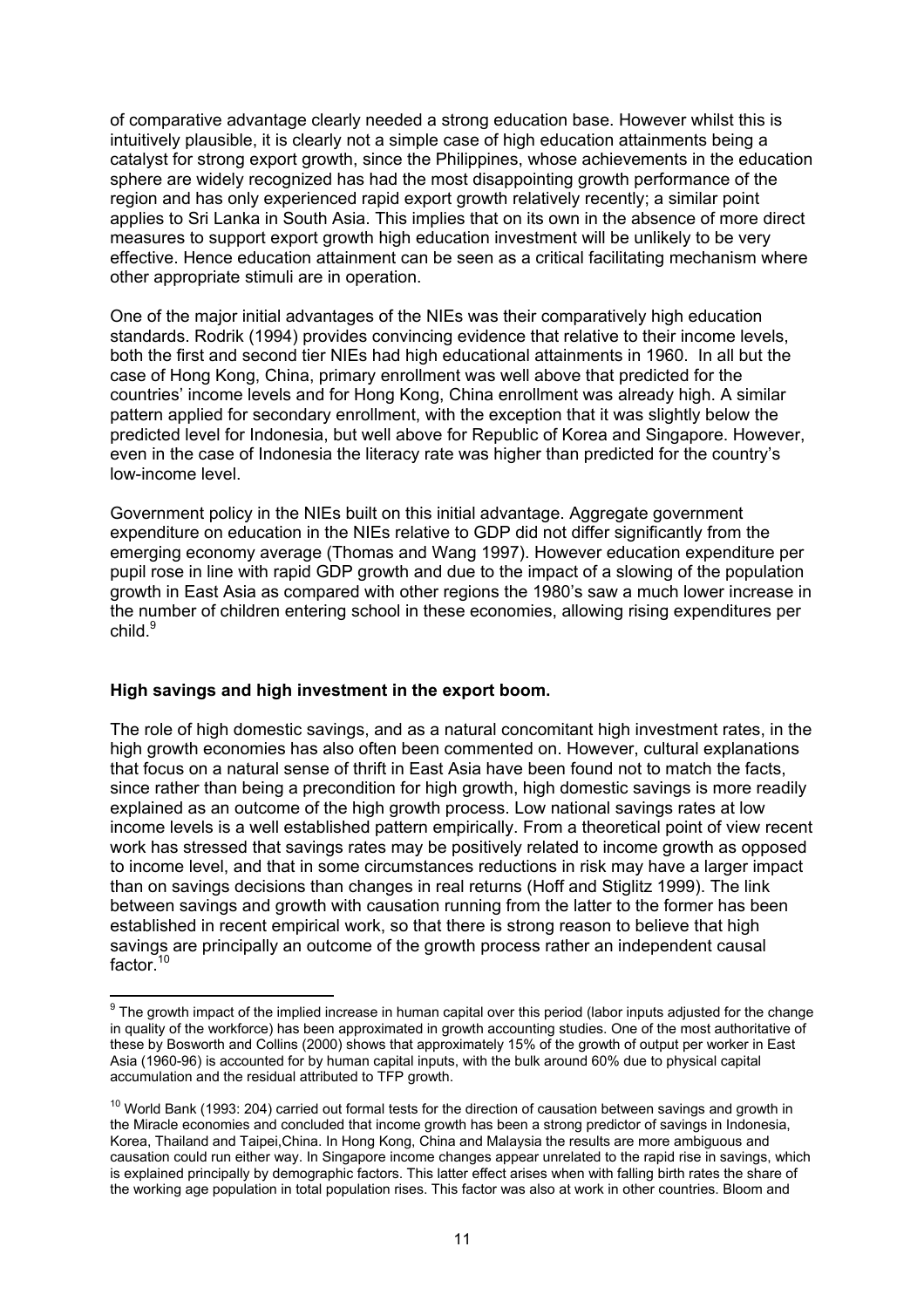Table 4 summarizes the position over the high growth period showing the rising share of GDP taken by domestic savings.

| Country       | 1960's         | 1970's | 1980's | 1993 |
|---------------|----------------|--------|--------|------|
| Hong Kong,    | 31             | 32     | 34     | 37   |
| China         |                |        |        |      |
| Taipei, China | 14             | 27     | 31     | 28   |
| Republic of   | 9              | 22     | 31     | 35   |
| Korea         |                |        |        |      |
| Singapore     | 8              | 35     | 42     | 50   |
| Malaysia      | 25             | 29     | 33     | 41   |
| Thailand      | 22             | 26     | 26     | 35   |
| Indonesia     | $\overline{7}$ | 19     | 33     | 34   |
| Philippines   | 17             | 21     | 20     | 14   |

Table 4 Gross Domestic Savings as a proportion of GDP in export boom periods (%).

Source: Leipziger and Thomas (1997) Appendix.

 $\overline{a}$ 

It can be seen that in the early stages of the high growth period domestic savings rates averaged below 10% in Republic of Korea and Singapore. In 1960 they were 11% in Taipei,China (Dahlman and Sananikone 1997 table A.2.4). In terms of saving at the take-off period, the outlier of the Gang of Four is Hong Kong, China, where a well developed banking sector with a stable and convertible currency, at the time backed by sterling, may be the key explanation for the much higher savings rate. In the second tier NIEs savings rates were much higher at the onset of their export booms, but they nonetheless rose over the boom periods. The much lower savings rate in the slower growing Philippines is a clear contrast.

None the less the despite the bulk of causation running from growth to savings, Government policy may also have had some impact on both corporate and household savings through a variety of possible mechanisms. Volatile and negative real interest rates, a symptom of macro instability, can be expected to exert a negative impact on savings in a monetary form. In general, whilst real interest rates in the high growth economies were not uniformly positive, they tended to be more stable and less negative than in other regions.<sup>11</sup> A policy of 'financial' restraint' by restricting competition between banks and lowering nominal interest rates paid to depositors, it has been argued, kept banking profitability up and rates charged to borrowers relatively low, thus raising corporate profits. As the marginal propensity to save for corporations was higher than for households and as the savings of the latter were interest inelastic, this raised the overall rate of savings, as well as contributing to higher growth (Stiglitz 2001:514-5). In addition, insofar as financial sectors were well regulated this would have lowered risk to depositors, although the extent to which such regulation took place effectively in more recent years can be questioned after the experiences of the 1997 Crisis.

Williamson (1999) have suggested that through its impact on savings and labor supplies the demographic transition could have added up to 2 percentage points to the annual growth rate in the NIEs from the early 1970's to early 1990's.

 $11$  Negative real interest rates are reported at certain times during the 1970's for Taipei, China, Korea and Indonesia, for example (Leipziger 1997).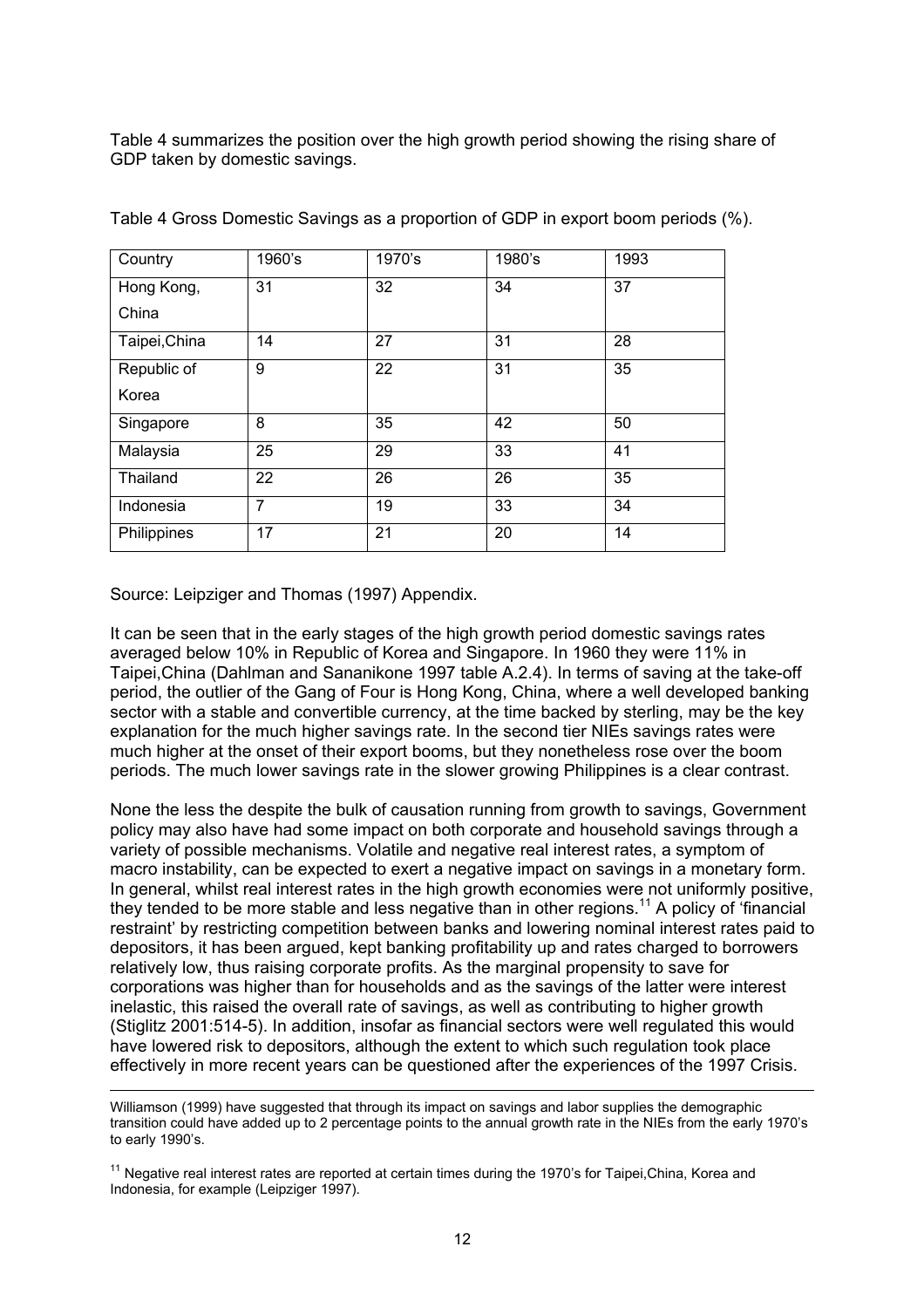Government postal-run savings schemes that lowered transaction costs for small savers and offered them relatively high levels of security have been identified as important mechanisms for tapping into savings of low income households in Republic of Korea, Malaysia, Singapore and Taipei,China. On the other hand, the role of mandatory savings schemes, in Singapore and Malaysia, has been questioned on the grounds that such savings may have simply substituted for voluntary savings (World Bank 1993). Restrictions on luxury consumption, such as tariffs on high value consumer imports, and restrictions on consumer financing may also have had some positive impact on savings.

#### **Investment-Exports-Savings nexus**

 $\overline{a}$ 

High domestic savings allowed the financing of high rates of domestic investment and recent interpretations of the Miracle experience have placed great emphasis on a high investmenthigh export-high savings nexus that drove the growth process (Rodrik 1999, Akyuz et al 1999). In this view all three elements interact to generate high growth. Domestic investment and exports thus combine to provide the demand stimulus, with domestic savings out of profits providing the bulk of the resources for investment. The key role of investment as a source of growth was also highlighted in studies that demonstrated the relatively modest role of efficiency gains as compared with factor accumulation (Krugman 1994).<sup>12</sup> The export market provides a key incentive for higher investment, but the link between higher exports and higher investment is not guaranteed, since there are many examples in recent experience of export booms failing to stimulate significantly higher domestic investment. Rodrik (1999:51) cites the examples of Turkey and Chile in the 1980's, but the illustrations can be extended to a number of countries undergoing structural adjustment reforms in the 1980's and 1990's where the export to GDP ratio rose, but private investment contracted or grew only sluggishly.<sup>13</sup> From this perspective the key therefore in explaining the initial high growth phase in these economies is in establishing why high rates of domestic investment were sustained as part of the export expansion.

However, the high investment and savings levels do not appear to capture the full story. The growth of these economies was still higher than predicted from regression analysis that allows for their actual investment rates and other characteristics. For example, Nelson and Pack (1999) show this for the Gang of Four over the period 1960-89 with the deviation of actual from predicted GDP per capita growth as much as 4.7% annually for Taipei,China and 3.2% for Republic of Korea. This is put down to the process of technological catch-up or 'assimilation' as firms in these economies mastered, adapted and in some case improved upon foreign technologies, new to them, but not to the world. Nelson and Pack (1999) argue that conventional TFP estimates will not pick up accurately the impact of this assimilation process, so that this type of evidence understates the dynamism and efficiency of these economies. Closure of the technology gap with the developed economies was clearly a major part of the explanation for the high growth years in these economies, although as yet Malaysia, Thailand and Indonesia have much further to go in closing this gap than have the first tier NIEs. Successful diffusion and assimilation of foreign technology requires not just a transfer of knowledge in a passive sense, but also the active engagement of local firms in the mastery and adaptation of foreign technology (Matthews and Cho 2000:80). In the NIEs a variety of means were used to access foreign technology including technology licensing, various contracting arrangements with foreign firms such as sub-contracting and own

 $12$  Despite the uncertainty attached to various estimates of total factor productivity growth (TFP) there does appear to be a consensus emerging in the literature that whilst TFP rates may not have been as large as in the now developed economies at their peak growth periods in the first tier NIEs, they were none the less far higher than those recorded in economies in South Asia, Latin America and Africa (Crafts 1998). This work is controversial, however. For a discussion of the limitations of empirical estimates of TFP and the concept of an aggregate economy-wide production function, see Felipe (1999).

For example in their analysis of the effects of structural adjustment programs Corbo and Rojas (1992) report positive effects for the export to GDP ratio, but negative ones for the investment to GDP ratio; see Weiss (1995)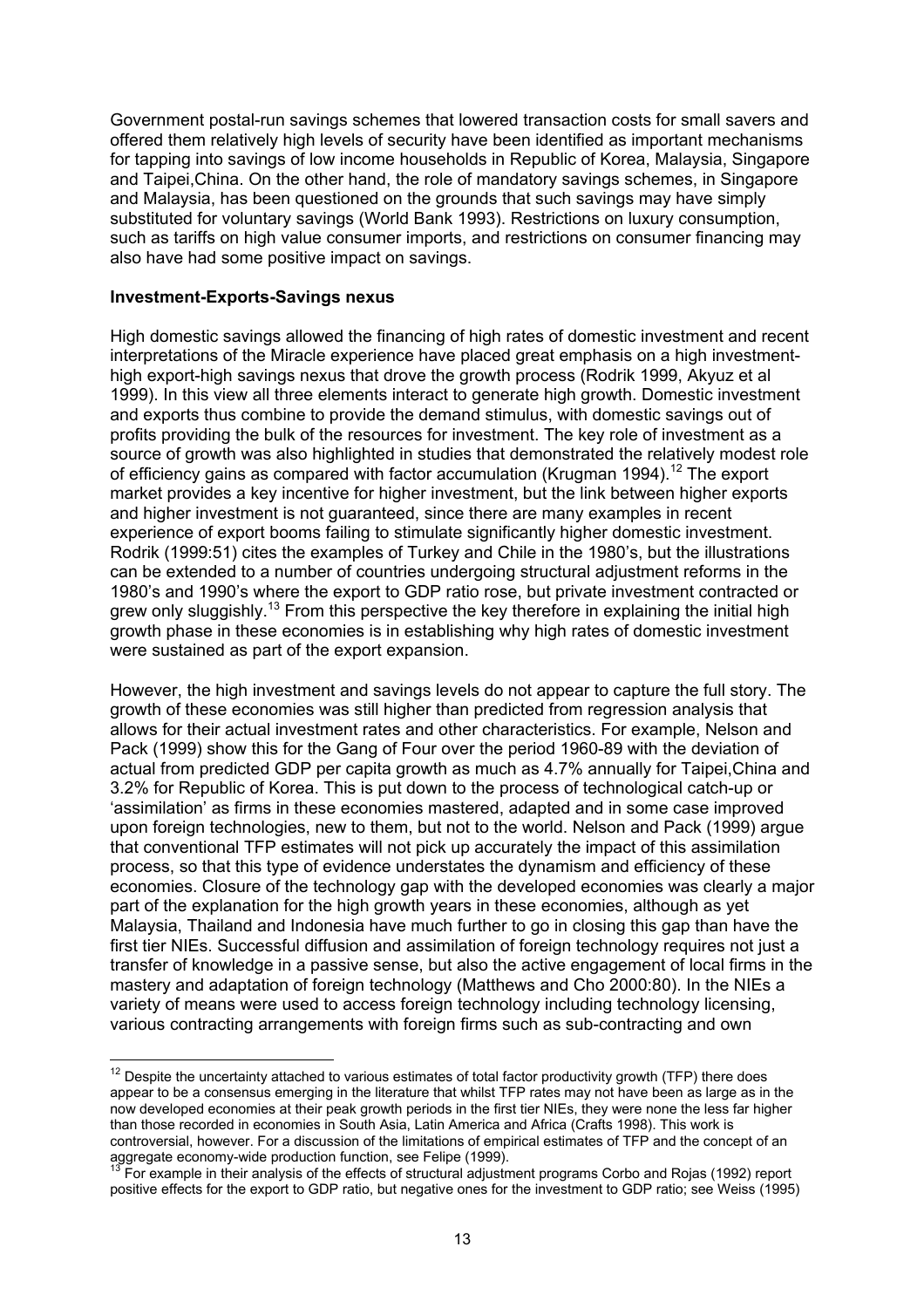equipment manufacture, and joint ventures with foreign investors. As we discuss below, in Republic of Korea, Taipei,China and Singapore, rather more than in the second tier NIEs, the mastery of foreign technology and the development of local variants was helped by active state support.

# **Moving beyond initial take-off –the role of government.**

Precisely how these economies moved beyond the stage of an initial spurt of exports, investment and GDP growth to a period of sustained expansion is one of the key policy questions of the Asian Miracle experience. The basic facts as set out above indicate clearly that they underwent a major process of export upgrading in a move up the ladder of comparative advantage away from labor and resource-intensive goods with mature technologies into more skill and knowledge intensive products, with more dynamic demand prospects. The initial Gang of Four economies were helped by the rapid expansion of world trade in the 1960's, but nonetheless the increase in their share in this trade was also impressive. Explaining the success of these economies is not simple since no single common pattern exists, however, some generalizations are possible.

A generally supportive environment for private investment, due to factors like support for property rights, macro stability, and general 'openness to trade', foreign investment and foreign technology has been stressed (Quibria 2002). However, the role of government in providing support for industrialization in the formative stages of export take-off must be recognized, although policy intervention took different forms in different economies. Apart from macro economic management that avoided serious imbalances, critical was intervention to create rents (that is super-normal profits) for exporters in the manufacturing sector, which provided the incentive for reinvestment and further export expansion. The creation of rents through a variety of mechanisms is normally termed 'industrial policy' and experience in East Asia is always referred to when interventionist solutions are discussed (UNIDO 2002). The precise range of interventions used to generate rents has varied considerably, as have the main types of recipients. Of the countries concerned aspects of industrial policy were found in all cases except Hong Kong, China, with the most extensive set of interventions in Republic of Korea and Taipei,China, the least in Singapore, with Thailand, Indonesia and Malaysia falling somewhere in-between. The result in all cases was that profitability in manufacturing was raised relative to services and in most cases also relative to agriculture. This is far from unusual, since it is the standard outcome under import substitution regimes. What differed in the region was the strong focus on exports with the beneficial results noted above.

# **What was the policy package for export growth?**

In part drawing on the experience of the NIEs, there is now general agreement on the standard package recommended to countries wishing to raise their export growth. This is based on a combination of

-adequate price incentives, defined as a competitive real exchange rate and measures to ensure that levels of anti-export bias, arising from import protection, are kept low; -access to imported inputs required for export production at world prices, either through measures such as the removal of import tariffs, the use of a drawback system or the establishment of duty-free EPZs (duty-free access to imports of capital goods are seen as particularly important in keeping down the cost of investment and allowing access to foreign technology);

-a sound base of physical infrastructure (ports, roads, power supplies), and social infrastructure (a well educated labor force)

-adequate finance for export trade credits and to support export production .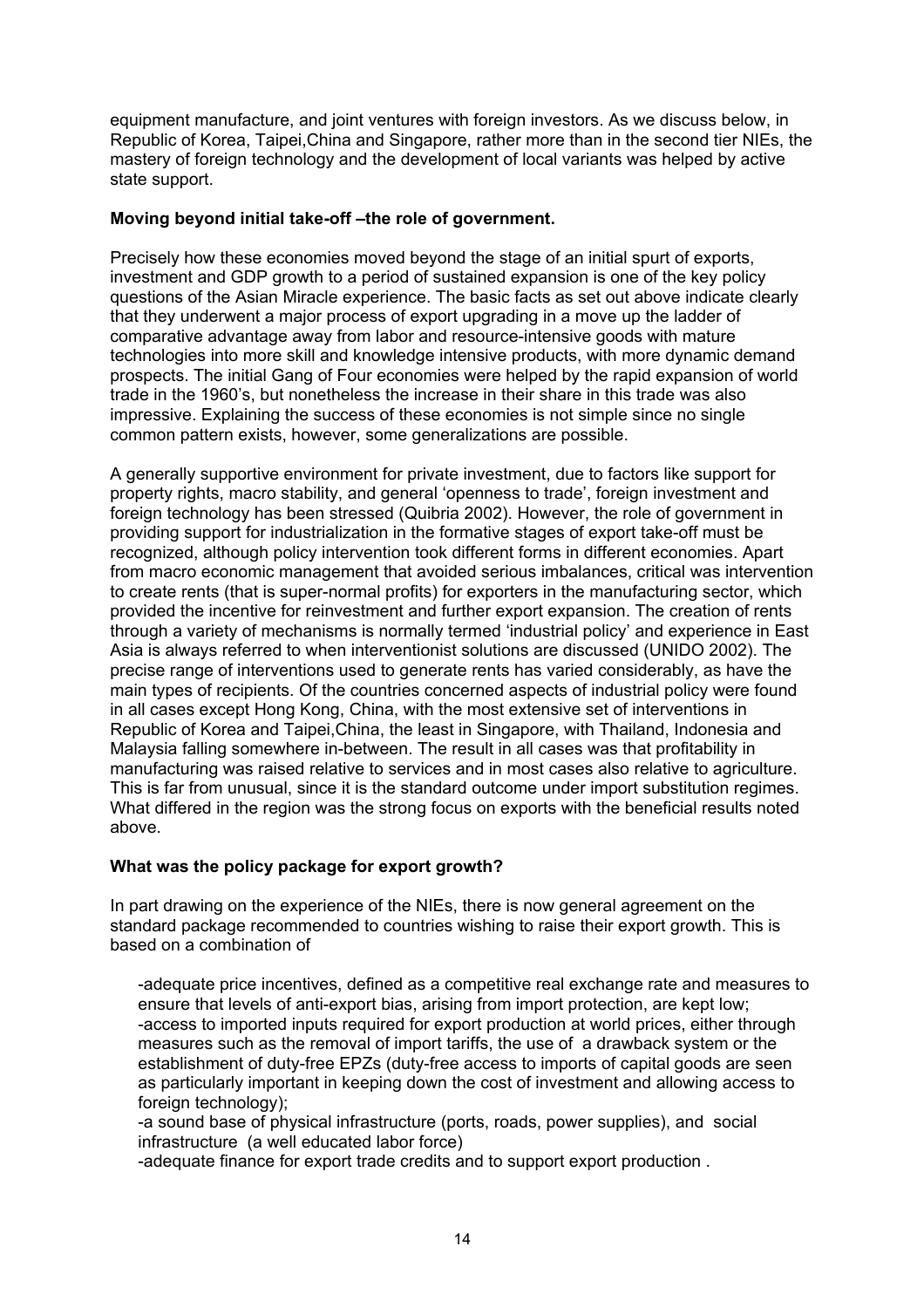Policy advice based on this package is now common and these measures are widely recognized as broadly reflecting the situation in the NIEs during their export booms (Cooper 2001:11). However, there were also substantial national variations in the way exports were promoted and governments of the NIEs used a range of additional measures to raise the profitability of exporting and to encourage industrialization. These included

-selective import tariff protection for home market sales, the profits from which could be used to cross-subsidize exports (Republic of Korea, Taipei,China);

-access to credits for exporters either for investment or export trade financing at subsidized interest rates (all NIEs);

-tax concessions to investors in the form of tax holidays or accelerated depreciation allowances (all NIEs);

-where direct control systems were used, preferential allocation of licenses to exporters, for example for technology imports or investment (Republic of Korea, Taipei,China); -directed finance to strengthen the position of selected and favored enterprises (Republic of Korea, Taipei,China);

-provision of subsidized infrastructure supplies and factory space, for example as part of EPZs (Malaysia, Thailand, Taipei,China);

-provision of R and D facilities in government institutes, as well as tax credits for private R and D initiatives (Republic of Korea, Taipei,China, Singapore);

-repression of real wages through restrictions on labor bargaining and union activity (Republic of Korea, Taipei,China, Malaysia) or subsidization of wages through public housing programs (Singapore).

Sometimes these interventions were 'functional', in the sense of being available to all firms or to all firms in a particular line of activity. In other cases they were explicitly selective with some firms out of a sector selected for special support. In other emerging economies experience with these types of measures has been disappointing with rent-seeking and high cost, uncompetitive producers often the outcome (Weiss 2002). Further as we discuss below within the group of first and second tier NIEs results from some of these policies appear to have been far much more favorable in Republic of Korea and Taipei,China than in the second-tier followers. Explanations for success single out two important aspects of the implementation of policy (with Republic of Korea normally taken as the exemplar around which a model of East Asian industrial policy is based). One is the time-bound nature of support, which was deliberately put forward as transitory to give firms an incentive to develop competitiveness over time. This is perhaps clearest in the case of special import tariff protection on infant industry grounds. This is in direct contrast with the blanket semipermanent protection perceived to be on offer in import substitution programs applied elsewhere (Lall 1994). The other explanation relates to the idea that rents were not given without constraints, but had to be competed for through a series of 'contests' which mimicked a form of competition (World Bank 1993). The obvious example here is the export targeting system of Republic of Korea where rents through access to scarce licenses or concessional credit were given in return for the achievement of specific export sales figures. Contests, under the label of 'performance requirements' have been widely used in the region and elsewhere and what is singular about the Korean case (and also the Taiwanese) is its apparent success, although this raises questions about governance in these economies. The standard explanation for the success of bureaucratic intervention in these economies due to the calibre of the public bureaucracy and more generally the relative autonomy of the state from the influence of class and sectional interests, still leaves many questions unanswered (Rodrik 1994).

Economic analyses of this experience with export promotion have focused attention on the relative incentive structure generated by these incentives. In terms of the balance of incentives between tradables and non-tradables in several countries reference to a 'competitive exchange rate' can be interpreted as a deliberate policy of under-valuation (or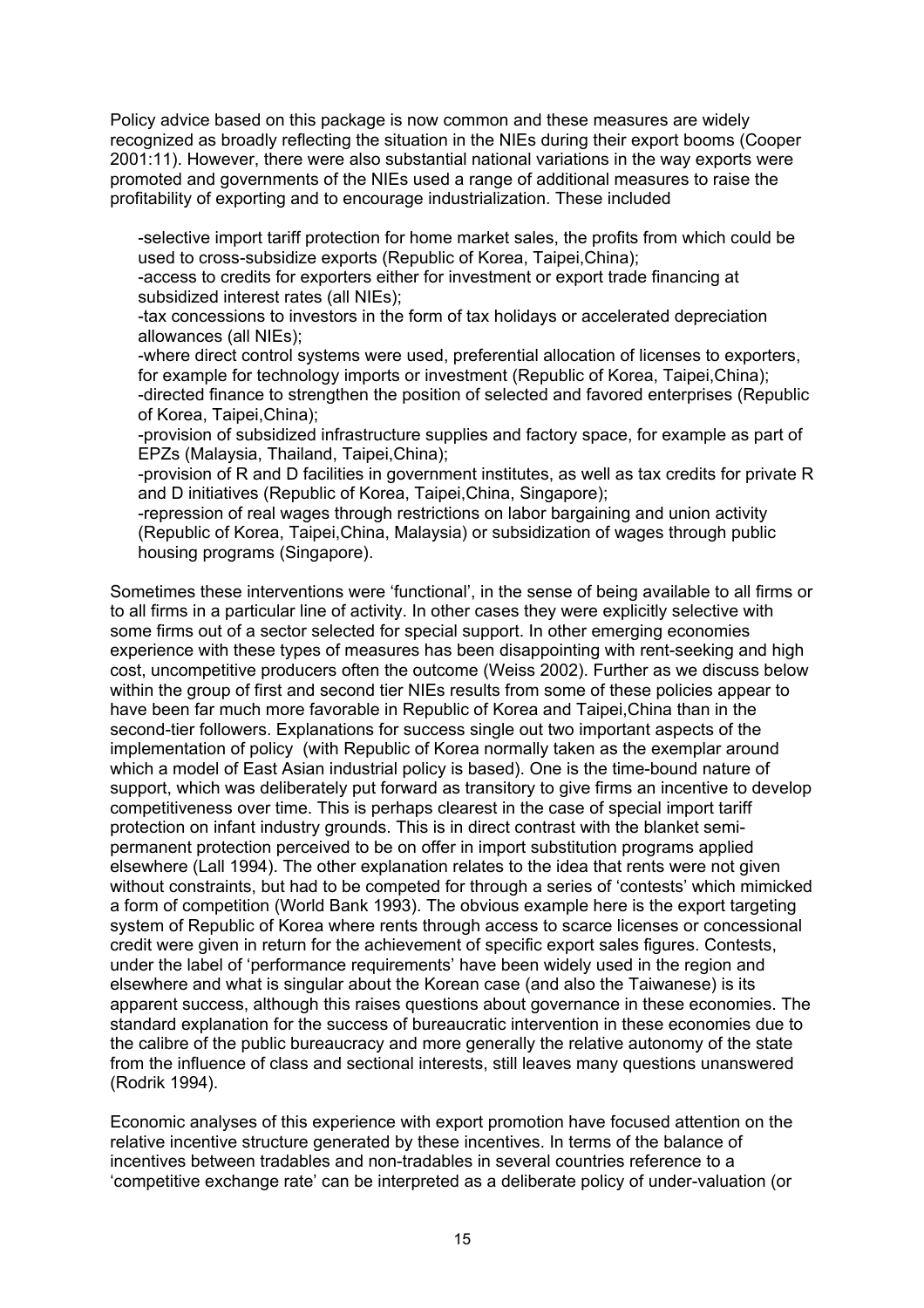'exchange rate protection') to encourage non-traditional, that is manufactured, exports. This strategy was identified in Taipei,China and Republic of Korea in the 1980's, when both ran large current account surpluses, and in Indonesia in the late 1970's and early 1980's (World Bank 1993:125-126). Elsewhere whilst over-valued exchange rates were generally avoided and devaluations were used frequently, explicit attempts to manage the exchange rate to encourage manufactured exports through under-valuation were not followed. The degree of real exchange rate variability during the periods of high export growth appears to have varied significantly between countries being low in Republic of Korea, Thailand and Taipei,China and Malaysia, but relatively high in Indonesia and Hong Kong, China.<sup>14</sup> In general, however, the main point is that significant real exchange rate over-valuation was avoided for most of the high growth period.<sup>1</sup>

Considerable emphasis has been placed in the literature on the avoidance in these economies of the problem of anti-export bias, which arises whenever the relative profitability of home market as opposed to export sales is raised as a result of policy intervention. In the presence of protection against imports such a bias will be inevitable, unless explicit measures of export subsidy are used.<sup>16</sup> In general, such subsidies were used widely in these economies, since the international trade system at that time allowed a number of export promotion measures that would be judged to be trade distorting for all but least developed countries under contemporary WTO rules.

Detailed empirical work revealed that in Republic of Korea, Taipei,China and Singapore in the late 1960's on average within manufacturing, such a bias was absent due to a variety of export support measures; in fact in the first two of these economies there was a slight bias in favor of exports (Balassa 1982). Given the virtual absence of import protection in Hong Kong, China anti-export bias was never an issue there. It is this evidence that forms the basis for the frequently heard argument that neutrality of incentives was critical to export success in these economies and for the comparison that is often made with other regions such as Latin America and South Asia, where anti-export bias, by this definition, was widely prevalent. This view needs to be qualified however.

 The ratios cited are averages, so that given the selective nature of policies in Republic of Korea and Taipei,China within the manufacturing sector it is likely that there were particular branches where relatively high domestic protection was not offset fully by subsidies to exporters. For example, Balassa (1982) reports estimates for the late 1960's which indicate that whilst protection in Taipei,China for manufacturing as whole was low it was relatively high for durable consumer goods and transport equipment, where there was an anti-export bias; (Weiss (1990) table 5.3). Hence even in the first tier NIEs in the 1960's and 1970's there was still a dual industrial structure with export oriented and import-competing branches. However despite an anti-export bias in some of these latter branches protected importcompeting firms were 'encouraged' though a range of government pressures to break into export markets. Financially this was feasible due to the cross-subsidization of exports from the rents generated in the domestic market.<sup>17</sup>

<sup>&</sup>lt;sup>14</sup> These figures are based on the measure of real exchange rate divergence of Dollar (1992) rather than on conventional real effective exchange rates and cover the period 1986-95; see Rodrik (1994) table 5.<br><sup>15</sup> It is only in the mid-1990's that evidence of significant real over-valuation (principally in the case of Thailand)

began to emerge. This problem arose in the face of a major depreciation of the yen viz-a-viz the dollar and thus relative to currencies pegged to the dollar. Bird and Rajan (2002:25) cite estimates that put the degree of overvaluation of the real effective exchange rate for Thailand in 1997 at "anywhere between 11% and 30% relative to some measure of 'equilibrium' real exchange rate"

 $\dot{a}$  A more formal definition of anti-export bias is where the effective rate of protection for importables exceeds the effective rate of subsidy for exportables. This is definition put forward by Bhagwati (1988) and is generally what is meant in discussions of neutrality of trade incentives. Balassa (1982) table 2.4 (cited in Weiss 1990) reported the original estimates for these economies that compared effective rates of import protection and export subsidy. 17 Westphal (1981) has suggested that the Korea practice of encouraging protected industries to export at an

early stage and to cross-subsidize initially uncompetitive exports from sales made at higher prices in the protected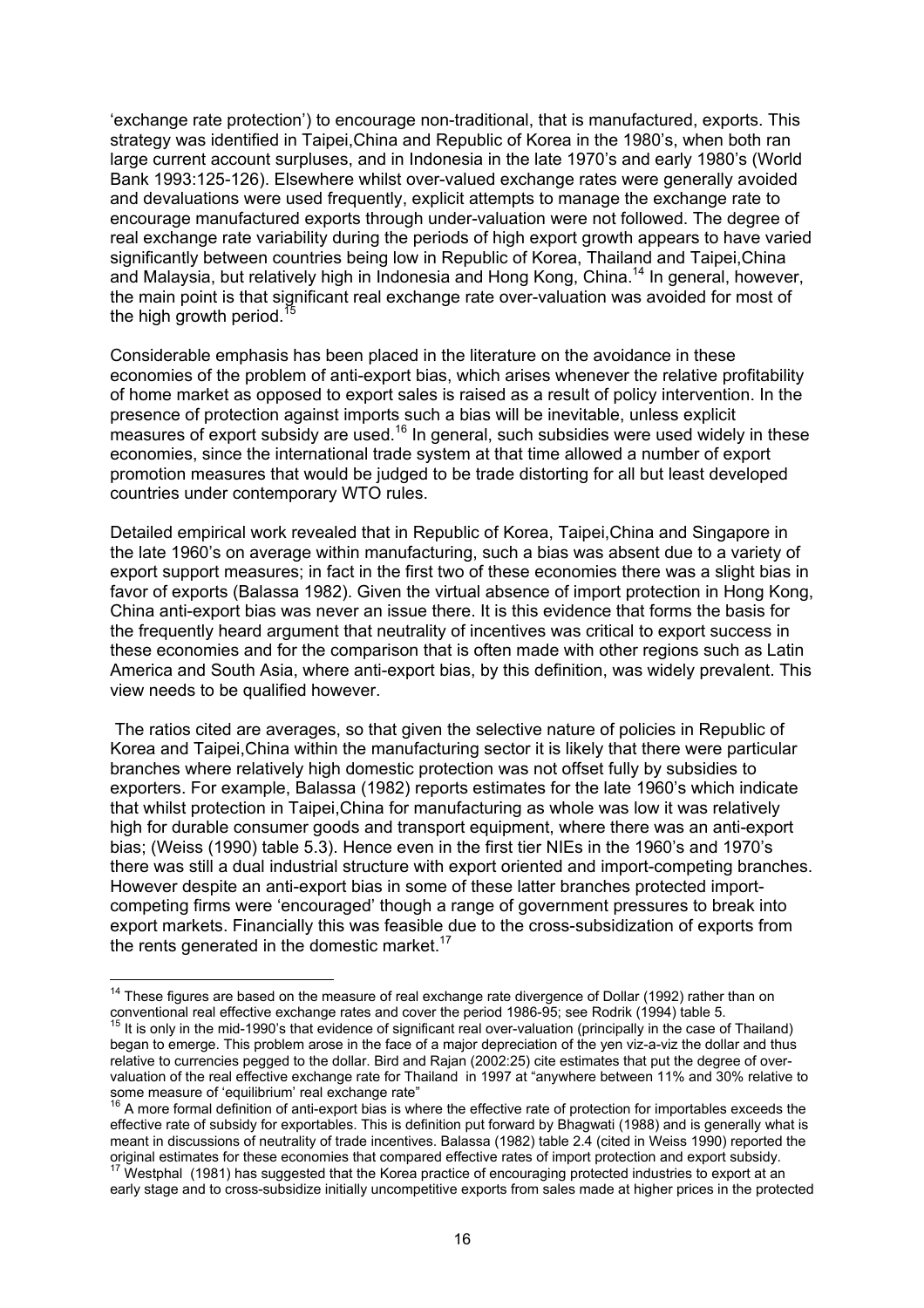In the second tier NIEs the dualistic manufacturing structure was even more dominant with one segment serving the protected domestic market and the other driven by FDI, and often based in EPZs, serving the international market. In this fragmented structure the issue of anti-export bias was less significant, since switching of sales between the two segments was rare.<sup>18</sup> Hence the type of cross-subsidization with sales in the protected domestic market partially subsidizing exports found in Republic of Korea and Taipei,China did not occur to any major extent in these economies.

The important general point as far as incentives are concerned is that the profitability of manufacturing was raised relative to that of other sectors through the array of incentives noted above, with different measures important in different economies and at different times. Hence whether the measures used were exchange rate under-valuation, tariff protection, subsidized credit, or access to the rents associated with licensing or other controls the consequence was higher profitability for manufacturing. This broad incentive effect combined with a general stimulus to exports, whether through financial incentives or direct 'encouragement,' yielded rapid growth.<sup>19</sup>

# **Country Experiences.**

In considering experiences within the NIEs it is important to note country differences, particularly since not only did the measures used vary to some degree between countries, but so did the beneficiaries of the rents they created. In Republic of Korea the beneficiaries were the large conglomerates the chaebol, in Taipei,China small and medium national firms were the main recipients, and in Malaysia Malay-owned firms and to some extent TNCs were the main beneficiaries. In Indonesia, where cronyism was particularly rife, political and family connections determined access to rents. In Singapore foreign firms were the principal beneficiaries. Given this diversity it is not surprising that the use to which the rents themselves were put varied, as did their effectiveness in generating further exports and investment.

We commence a brief survey of experiences with a focus on Republic of Korea and Taipei,China and Singapore. In these countries, although industrial policy went through various phases and was wound down in the 1990's, there is clear evidence of not just a focus on exporting, but a systematic attempt to alter the pattern of specialization of the economy and to move up the ladder of comparative advantage. Some similarities are found in the other NIEs (apart from Hong Kong, China), but there policy intervention was both less systematic and less extensive.

In relation to Republic of Korea it is conventional to discuss industrial policy in terms of distinct phases (see table 1) (Kim and Leipziger 1997). Initial efforts at industrialization from

 $\overline{a}$ domestic market turned the conventional infant industry sequence on its head. The early competitive pressure from entering export markets is seen as a critical distinguishing feature of the Korean experience as compared with conventional import substitution activity; see also Westphal (1998).

 $18$  This is the interpretation of export promotion policies in Malaysia in Jomo (1997:109). Evidence on the continued existence of anti-export bias in Malaysia, Indonesia and Thailand is given in World Bank (1993) figure 3.4, where effective rates of protection for import substitution activities are shown to be higher than those for 'export push' activities. However from the figure the divergence appears only modest. For Indonesia much higher<br>estimates of anti-export bias are implied in Bhattacharya and Pangestu (1997), table 7.11.

 $19$  Weiss (1990) tables 5.4 and 5.5 which reports effective protection estimates for manufacturing and agriculture for the 1960's and 1970's. In all cases except Korea protection was higher for manufacturing. However these figures, which are from different original sources will normally be based on tariff rates and may not incorporate the full incentives available (for example the impact on value-added of access to licenses). This omission is more likely to be greater source of bias for manufacturing, hence the Korea data may not reflect the true picture at this period. More recent estimates for 1990 do indicate a much higher protection for agriculture in Korea, at nearly 200% (cited in Smith 2000).)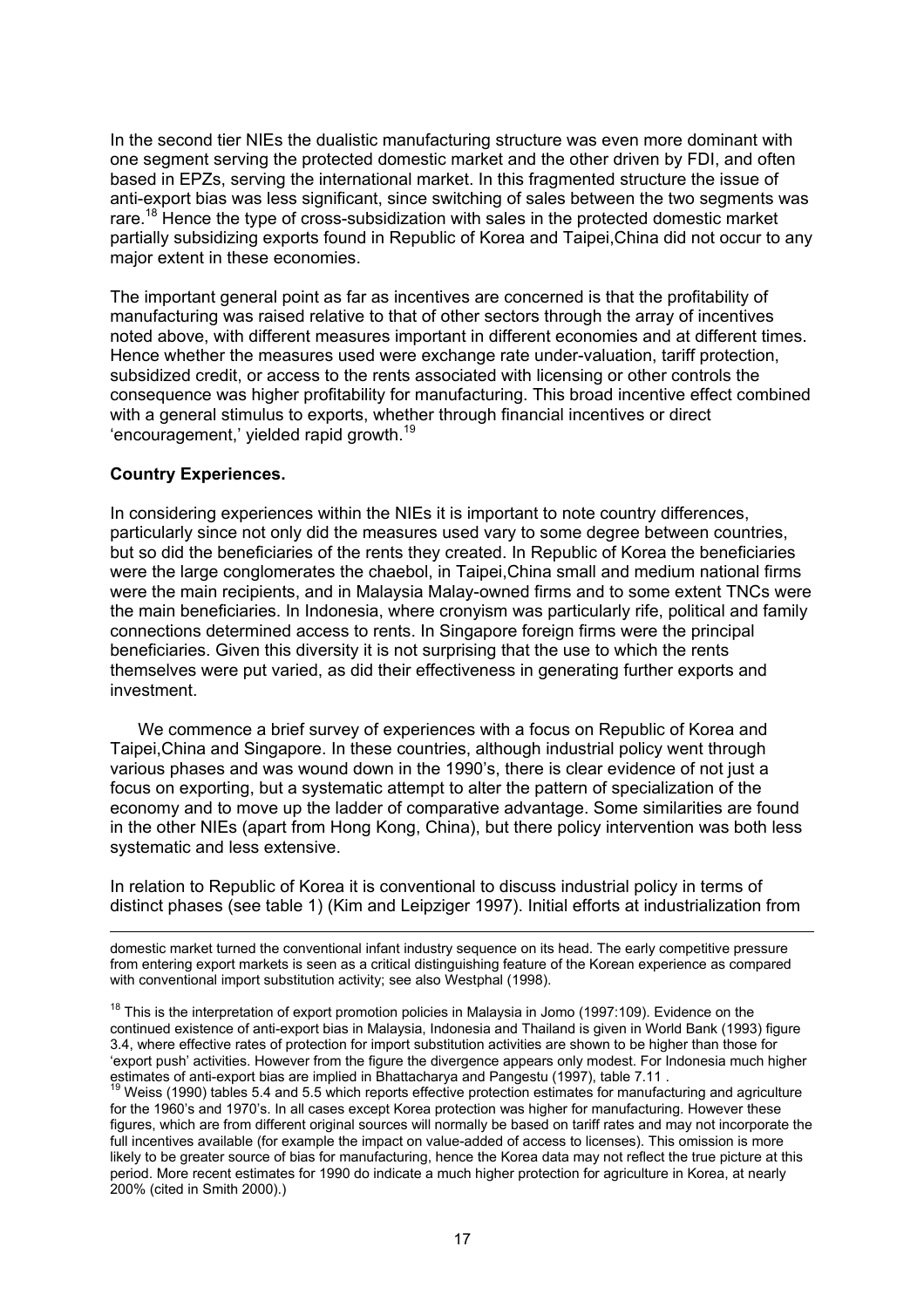the early 1960's focused on building up and expanding manufacturing exports, principally in labor-intensive technologically simple goods, such as processed foods, clothing, footwear, sports goods, and toys (see tables 2 and 3 for the changing composition of exports). During this period there was protection of the domestic market and a quantitative control system for imports and foreign exchange allocation. Government direction of the banking sector also ensured that credit went to priority areas, of which exports became the most important. Export promotion measures included subsidized credit for working and investment capital, preferential access to licences for imports and foreign exchange, direct cash payments, and duty-free access to imported inputs used in exports (this latter facility was also extended to indirect exporters – that is local suppliers of inputs to exporters). From the mid-1960's onwards firms were set specific export targets and receipt of long-term credit was linked directly with past achievements in meeting these. This array of incentives was available for firms whose domestic sales were protected by import tariffs and as discussed above, this often offset the impact of import protection to avoid or reduce anti-export bias.<sup>20</sup> Even where more capital-intensive, import-competing industries had strong positive protection in the domestic market, there was government pressure for these import-competing firms to break into export markets. At this stage it was exports in general rather than particular firms or sectors that were being targeted, so that interventions were largely functional rather than selective.

From the late 1960's policy discussions in Republic of Korea shifted to a concern to broaden the industrial base of the country by moving into the production of industrial intermediates and capital-intensive industries in the Heavy and Chemical Industry Drive formalized in a Presidential decree of 1973. This was part of a move to diversify and radically upgrade the structure of exports. Six sectors were singled out for promotion – steel, petrochemicals, nonferrous metals, shipbuilding, electronics and machinery. These were given short-term export targets and official statements were clear that international competitiveness was expected within a brief ten-year period. At this stage government interventions became more selective than earlier, with individual chaebol promoted on the grounds that large firms were required to support production at a competitive scale.20 Policy loans –the directed credit mechanism for channeling funds to priority sectors – were used extensively at this time and at their height in 1978 were just over half of all credit in the economy (Kim and Leipziger 1997:183). Loans for working capital at subsidized rates were available to any exporter, but only priority firms and sectors could obtain long-term funding at these rates. The deliberate measures to direct large groups into particular sectors and to support them financially if their projects ran into difficulties created the Too-Big-Too-Fail concept which was to play an important role in Republic of Korea in the 1997 Financial Crisis.<sup>21</sup>

Starting around 1980 the highly selective measures noted above came to be relaxed and a more functional, but none the less interventionist government strategy was followed. The Comprehensive Stabilization Program was announced at the time as the pursuit of a 'privatesector-led economy' (Smith 2000:93), although government involvement remained much higher than in many other economies. During the 1980's there was a gradual and staged process of import liberalization involving the phasing out of import licensing and the reduction

 $^{20}$  Although the results of Balassa (1982) are always cited to support the absence of anti-export bias, other estimates give a different picture. Smith (2000) table 3.4 reports results, which show anti-export bias in Korea in 1975, 1980, 1985 and as 1990.

 $^{21}$  Amsden (1989:73) cites the cases of the Ssangyong group in cement, the state-owned Pohang Iron and Steel Company, the Hyundai group in shipbuilding and the Hyundai, Samsung and Daewoo groups in machinery, all of which received favorable treatment in comparison with smaller and sometimes more experienced competitors. Lim (2001) stresses that government guarantees of foreign borrowing by these large groups were a particularly important form of support at this time.

<sup>&</sup>lt;sup>22</sup> For example the government asked Daewoo, then a textile and trading company, to take over a machine tool manufacturer and a shipyard, as well as invest in automobile production. When Daewoo responded to these requests it was forced to borrow heavily (its debt-equity ratio reaching 900%) and when these loans could not be serviced the government had to bail it out (Lim 2001:14).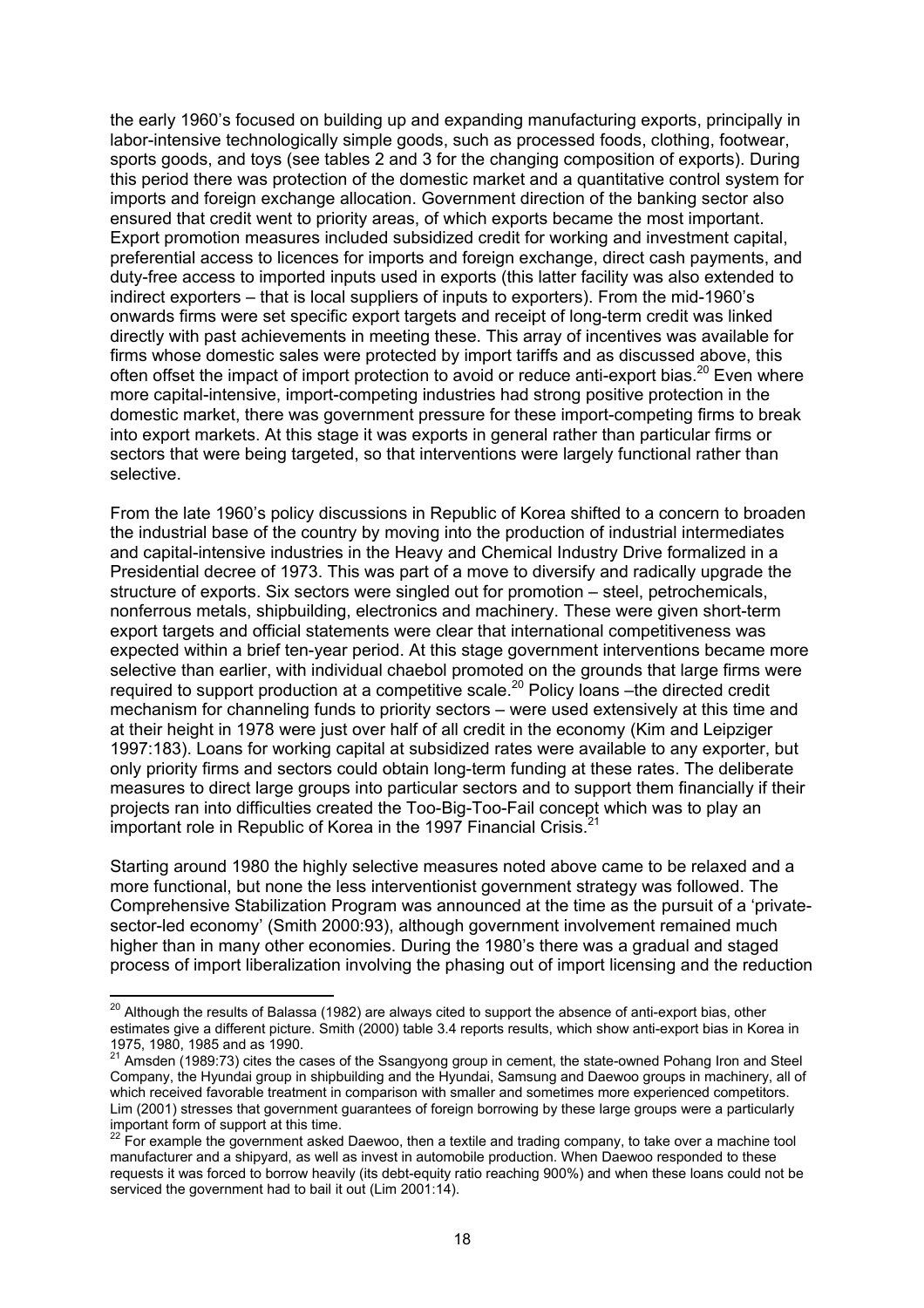in import tariffs.<sup>22</sup> Export incentives of the type used earlier were reduced, as was the bias in favor of priority activities and firms. The focus of fiscal incentives gradually shifted to a nondiscriminatory basis aimed at specific types of investment, such as R and D expenditure. Emphasis on the latter was part of a drive in the 1980's to foster high technology activities, which became the new priority after the heavy and chemical industry phase. FDI restrictions were eased during the 1980's as a means of access to foreign technology. Bank credit allocation at this time was still influenced by government, although the role of policy loans was scaled down. Loans were still channeled to certain priority areas and firms however, although in the 1980's priorities shifted, with a new focus on small and medium enterprises, high technology activities and firms in need of restructuring. In the Industrial Development Law that became effective in 1986 the industries shipping, foreign construction, textiles, ferro-alloys, dyes and fertilizers were designated for rationalization. Packages available to such firms included subsidized credit for upgrading equipment and financing mergers, as well as the imposition of further entry restrictions into the sectors concerned.

It was not until the early 1990s that substantial government withdrawal from economic activity and the ending of 'old-style' industrial policy actually took place, although some of the measures undertaken after the 1997 Crisis, in forcing chaebol to give up certain lines of activity to concentrate on their core areas, demonstrate aspects of earlier industrial interventionism. Table 5 summarizes key features of industrial policy in Republic of Korea.

| Period    | Priority activities                     | Main instruments                      |
|-----------|-----------------------------------------|---------------------------------------|
| 1960-73   | Exports in general- key sectors         | Import protection, export subsidies   |
|           | labor-intensive manufactures            | including duty drawbacks, subsidized  |
|           |                                         | credit allocations, export targeting. |
| 1973-1980 | Heavy and Chemical Industries -         | Import protection, export subsidies   |
|           | priority sectors steel, petrochemicals. | including duty drawbacks, subsidized  |
|           | nonferrous metals, shipbuilding,        | credit allocations, export targeting. |
|           | electronics and machinery; priority     | Widespread use of policy loans to     |
|           | firms selected large enterprises        | channel funds to priority firms and   |
|           |                                         | sectors. Investment incentives        |
|           |                                         | through tax credits.                  |
| 1980-90   | Manufactured Exports, firms needed      | Phased import liberalization, ending  |
|           | restructuring, small and medium         | of policy loans. Still government     |
|           | enterprises. High technology            | influence over allocation of credit.  |
|           | activities now priority.                | Investment incentives for R and D.    |
|           |                                         | Easing of restrictions on FDI.        |
| 1990      | Private sector-led development;         | Financial sector liberalization; open |
| onwards   | restructuring of chaebol after 1997     | capital account;                      |
|           | Crisis                                  |                                       |

Table 5 Republic of Korea: Industrial Policy

Source: adapted from Kim and Leipziger (1997)

 $^{23}$  The effective rate of protection remained very high for agriculture (estimated at nearly 200% in 1990) but for manufacturing it fell from 22% in 1980 to 11% in 1985 and 6% in 1990 (cited in Smith 1990).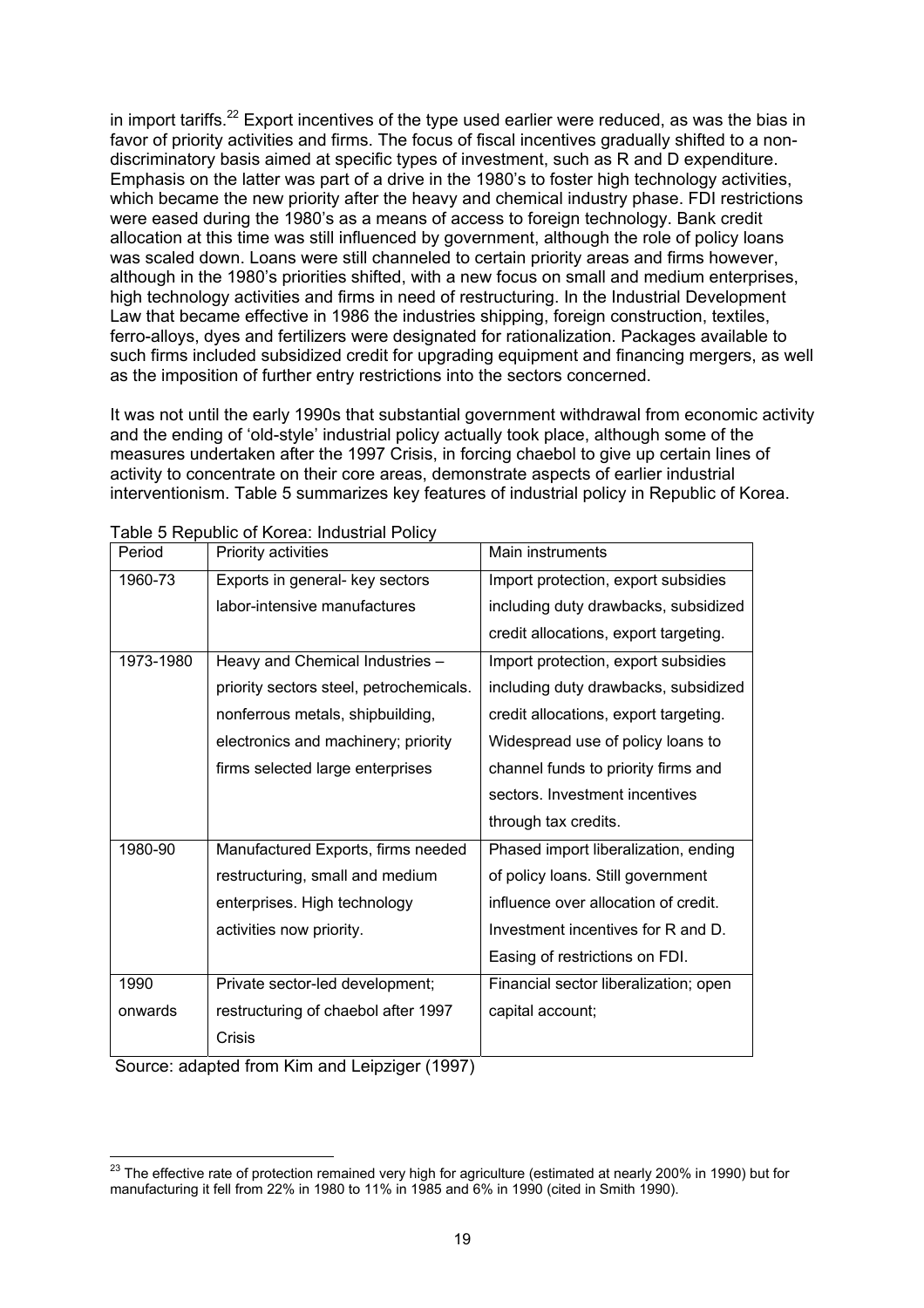If Republic of Korea, is often taken as the archetypal illustration of industrial policy there are many broad similarities with experiences in Taipei,China. In the latter there was also a strong focus on exports combined with early protection in the domestic market and subsequent measures by government to upgrade the industrial structure. The major difference is the relatively much greater role in Taipei,China of small and medium enterprises and public enterprises as opposed to large private conglomerates and a significant, but less dominant, role for directed lending in the form of policy loans. In Taipei,China most discussions of industrial policy suggest a sequence commencing with a short period of import substitution in the 1950's (1953-57) (Dahlman and Sananikone 1997). This involved the combination of quantitative import restrictions and import tariffs to protect the domestic market, as well as the use of a multiple exchange rate system with the value of foreign currency set differently for exports and imports, with the former penalized. The main beneficiaries were simple laborintensive activities, such as textiles and clothing, wood and leather products.

In most interpretations, in the late 1950's a critical choice was made to shift towards greater export promotion; what has been termed an 'export substitution' phase (1958-72), in which the composition of exports shifted dramatically to labor-intensive manufactures. $^{23}$  Policy instruments used included a rebate system to allow duty-free access to imported inputs needed by exporters, subsidized loans available only to exporters, a unified and undervalued exchange rate, and for certain industries an export targeting system (although not as widespread as the practice in Republic of Korea). In addition, measures were taken to encourage export-oriented FDI including tax holidays and freedom to repatriate profits. However, local content requirements (up to a maximum of 70% of value-added) were imposed on foreign firms in some sectors to develop local linkages. In 1965 as part of this drive the statute setting up EPZs was passed. By 1970 these zones were already accounting for 10% of total exports. Export growth during this phase was still in relatively labor-intensive technologically simple goods but had broadened beyond textiles, garments and agroprocessing activities to include simple consumer electronics, like radios and refrigerators, as well as goods like watches, clocks and toys. It appears that export promotion was generally functional rather than selective, although there was some selectivity in terms of credit allocations between sectors. However protection of the domestic market remained substantial, so that as in Republic of Korea a dualistic structure of exporting and importcompeting firms emerged.<sup>24</sup>

As in Republic of Korea during the 1970's the need for industrial upgrading was perceived as important by policy makers, which led to a phase of 'industrial consolidation' (1973-80). This involved a shift in strategy in what has been seen as a phase of 'secondary import substitution' with local production of industrial intermediates and capital goods – such as iron and steel, petrochemicals, machine tools and electrical machinery - for use by export industries. Given the capital-intensive nature of many of these activities public enterprises were given an important role. In addition, there was heavy public investment in large infrastructure projects (principally highways, railways, ports and airports). The subsidy element in loans to exporters was very high in the 1970's at around 20% of the value of exports in the mid 1970's falling to 5% in 1980 (Smith 2000 table 2.7). Although the previous export promotion measures from the 1960's remained in force, import protection and the use of directed credit were used to encourage import-competing activities.<sup>25</sup> Also at this time

 $^{24}$  Generalizing from his work on Taipei,China Ranis (1985) has argued that this early shift away from import substitution into what he termed export substitution is a major factor explaining the different experiences in industrialization between Latin America and East Asia. In the former region early import substitution led on to Secondary import substitution in intermediate and capital goods with the export substitution stage missed out.<br><sup>25</sup> See Weiss (1990) table 5.3 for estimates of effective rates of protection for different groups of industri Wade (1990:166-7) draws attention to the role of government directives to banks to lend in support of particular sectors (and firms within these). In the 1970's part of this lending bias was in favor of exporters, but part also was in favor of heavy industry.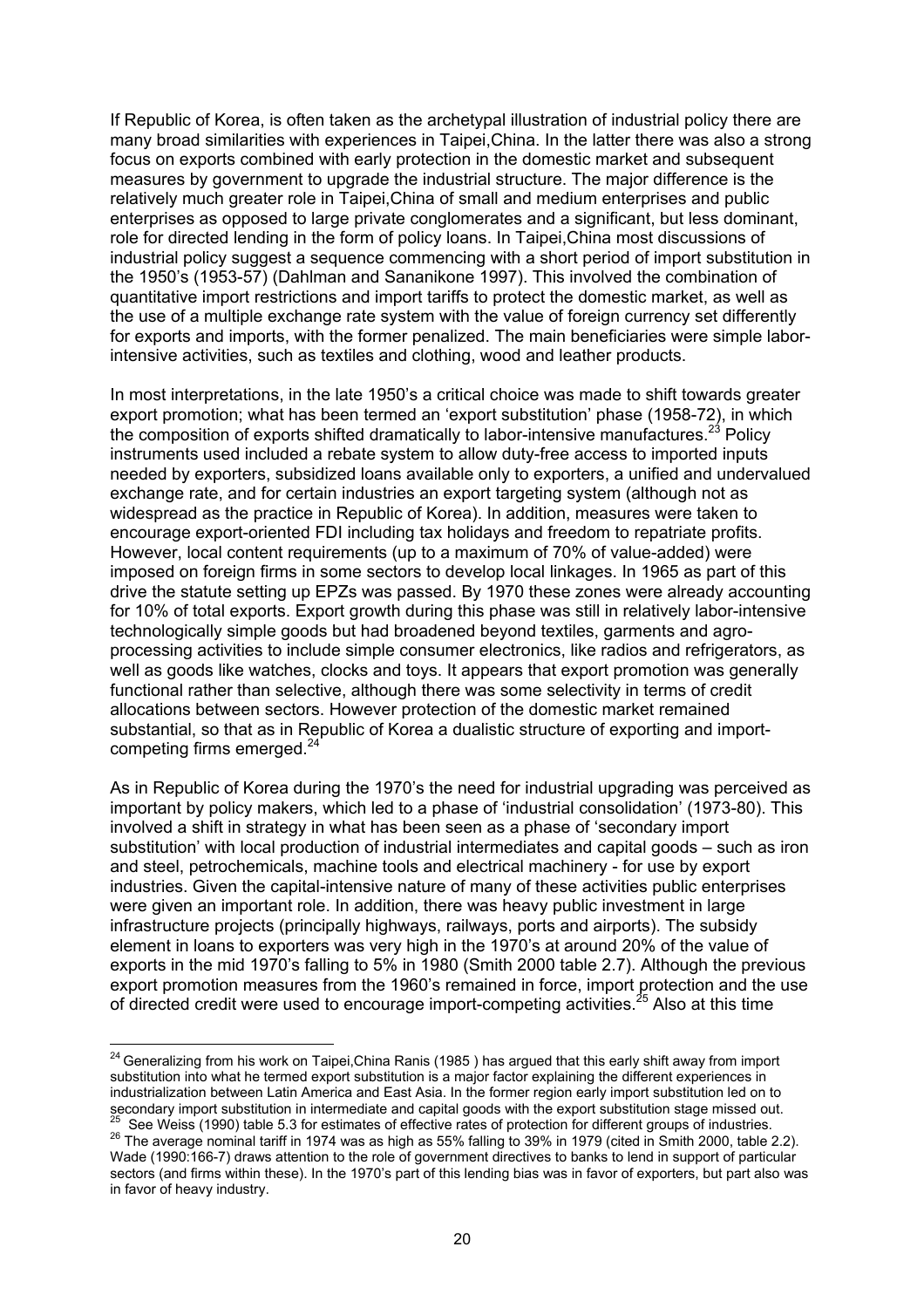government support for new high technology activities began; as manifested, for example, in the creation of public research institutions, like the Information Industry Institute.

The 1980's saw a gradual trade liberalization and with the emergence of low wage competition elsewhere the government, again as in Republic of Korea, targeted high technology activities as new export priorities. Strategic areas receiving priority support were information technology, machinery, precision instruments, biotechnology, electro-optics and environmental technology industries. Their identification was justified by a list of criteria, which included not just their high technological intensity, but also their low pollution levels, their low energy use, their high value added and their market potential (Dahlman and Sananikone 1997). This restructuring was encouraged by the use of preferential loans at subsidized interest rates available for broad categories of activity rather than individual firms.26 In addition, support of domestic R and D came from a combination of tax credits for this form of expenditure, government investment in public laboratories and the establishment of science parks close to Universities and technical centers. Exporters in general continued to receive preferential access to credit during the 1980's, but the subsidy component in this financing declined substantially over the decade. However, they also continued to received tax credits unavailable for domestic sales.

As in Republic of Korea, the 1990's saw the end of most elements of selectivity in industrial policy. Import and foreign exchange liberalization was largely completed; the financial sector was largely liberalized with a decontrol of interest rates and an ending of directed credit; tax incentives were made neutral as between sectors being granted for generic activities such as R and D, pollution control and energy conservation, rather than for investment in particular sectors. Government support for high technology initiatives, in terms of public expenditure on new technologies and in the creation of new science parks became the focus of industrial policy.

| Period    | Priority activities            | Main instruments                |
|-----------|--------------------------------|---------------------------------|
| 1953-57   | Import substitutes- key        | Import protection through       |
|           | sectors textiles, clothing and | tariffs and import quotas.      |
|           | other labor-intensive          |                                 |
|           | manufactures                   |                                 |
| 1958-72   | Export promotion/substitution  | Unified competitive exchange    |
|           | - key sectors labor-intensive  | rate; rebates of import duties; |
|           | manufactures particularly      | tax credits; subsidized loans;  |
|           | garments, consumer             | EPZs; encouragement to          |
|           | electronics.                   | FDI; export targeting.          |
|           | Some import substitution in    |                                 |
|           | intermediates -basic metals,   | Import protection through       |
|           | chemicals                      | tariffs and import quotas.      |
| 1973-1980 | Import substitution of         | Public investment in state      |
|           | intermediate and capital       | enterprises; tax credits;       |
|           | goods plus exports - key       | policy loans; import tariff     |

Table 6 Key stages in industrial policy in Taipei,China.

 $^{27}$  The subsidy rate defined as the difference between the rate on strategic loans and the prime rate was only around 1.75%-2.75% at this time. In fact it appears that these strategic loans were in fact relatively widely available for new investments and that only about one-third actually went to strategic industries (Smith 2000).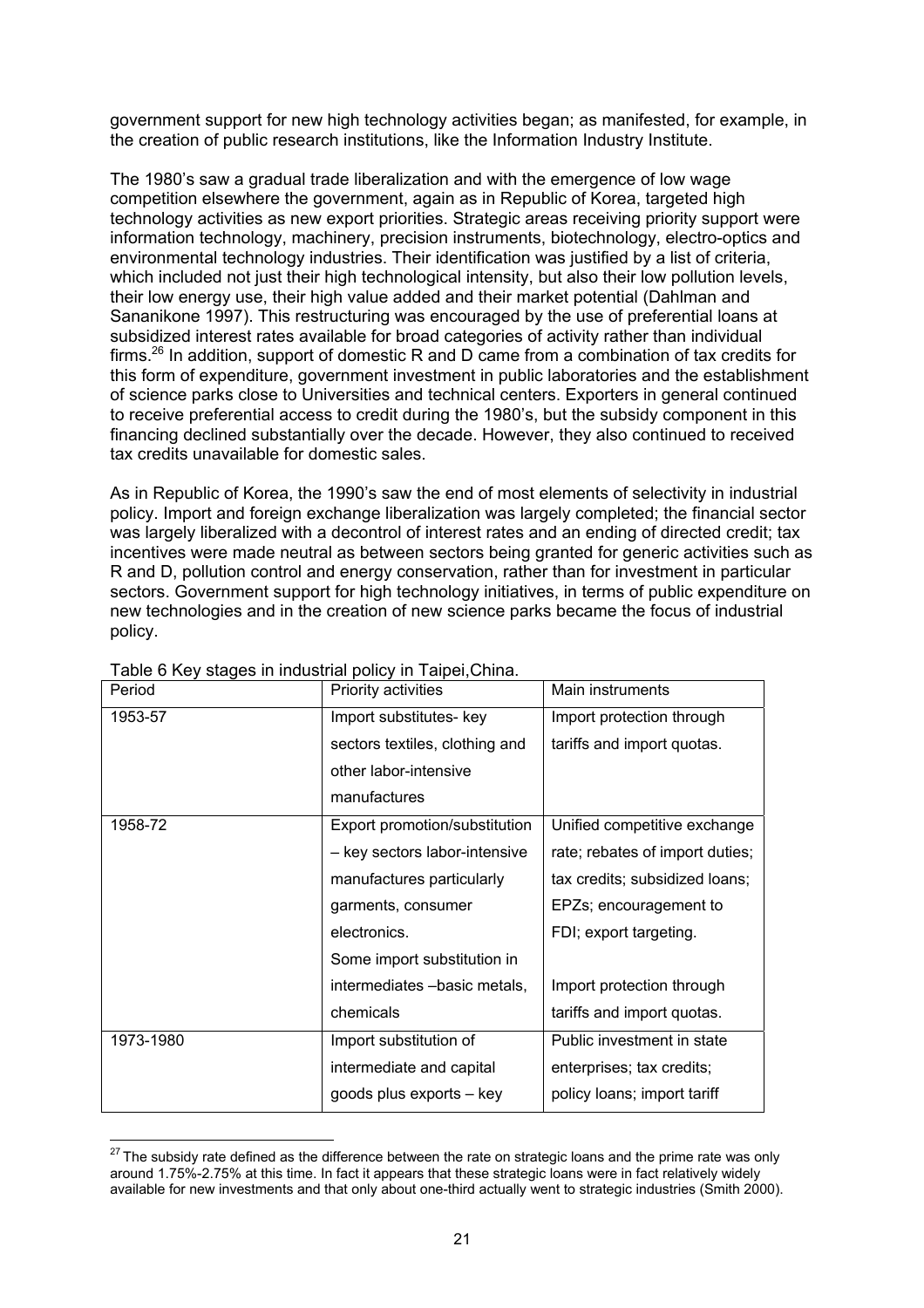|              | sectors petrochemicals,     | rebates.                        |
|--------------|-----------------------------|---------------------------------|
|              | steel, shipbuilding,        |                                 |
|              | automobiles, machine tools, | Selected import protection      |
|              | electrical machinery,       |                                 |
|              | consumer electronics        |                                 |
| 1981-1990    | High technology activities  | Trade liberalization; policy    |
|              | and exports – strategic     | loans for strategic industries; |
|              | sectors information         | tax credits; public investment  |
|              | technology, machinery,      | in infrastructure and research  |
|              | precision instruments, bio- | facilities; science parks;      |
|              | technology, electro-optics, | encouragement to FDI.           |
|              | environmental technology    |                                 |
| 1990 onwards | Private sector-led          | Financial liberalization -      |
|              | development                 | interest rate decontrol;        |
|              |                             | ending of policy loans; public  |
|              |                             | sector for science and          |
|              |                             | technology; encouragement       |
|              |                             | to FDI; education investment.   |

Source: adapted from Dahlman and Sananikone (1997)

 $\overline{a}$ 

As a small city-state with an historic entrepot function Singapore always had many distinctive features. Although it has been much more heavily dependent on FDI than either Republic of Korea or Taipei,China and has been virtually a free trade regime since the early 1970's there are some elements of similarity in the attempt of the government to alter the composition of exports and the pattern of comparative advantage. This has been pursued essentially by tax credits, which have been differentiated between sectors giving preference to skill and knowledge-based, higher technology activities. Directed and subsidized credit was not used widely as a policy instrument, although the Economic Development Board did establish a Venture Capital Fund to finance co-investments in new technology-intensive activities (Soon and Tan 1997:232).<sup>27</sup>

In each of these three economies state support for technological upgrading through the development of 'national systems of innovation' has been highlighted as a key aspect of industrial policy. One crude indicator of the extent of such support is the ratio of R and D expenditure to GDP, and all three economies have had values for this ratio much higher than in other emerging economies.<sup>28</sup> Each reflects a slightly different approach to industrial policy for local technological development. In Republic of Korea the building of technological capability was concentrated in the chaebol. Public support was provided by subsidies for

 $^{28}$  The provision of good public housing is seen as an important factor in keeping down labor costs at early stages of the export boom period in Singapore. Wage repression through direct intervention in the wage bargaining process was also an important factor chiefly in the 1970's (World Bank 1993).

<sup>&</sup>lt;sup>29</sup> For the late 1990's the ratio of R and D expenditure to GDP is 2.9% for Korea, 1.9% for Taipei,China and 1.5% for Singapore, compared with 2.9% for Japan, 2.6% for the US and 1.5% for Singapore (Yusuf 2002 table 3). For Malaysia, Thailand and Indonesia the ratio is below 0.5%.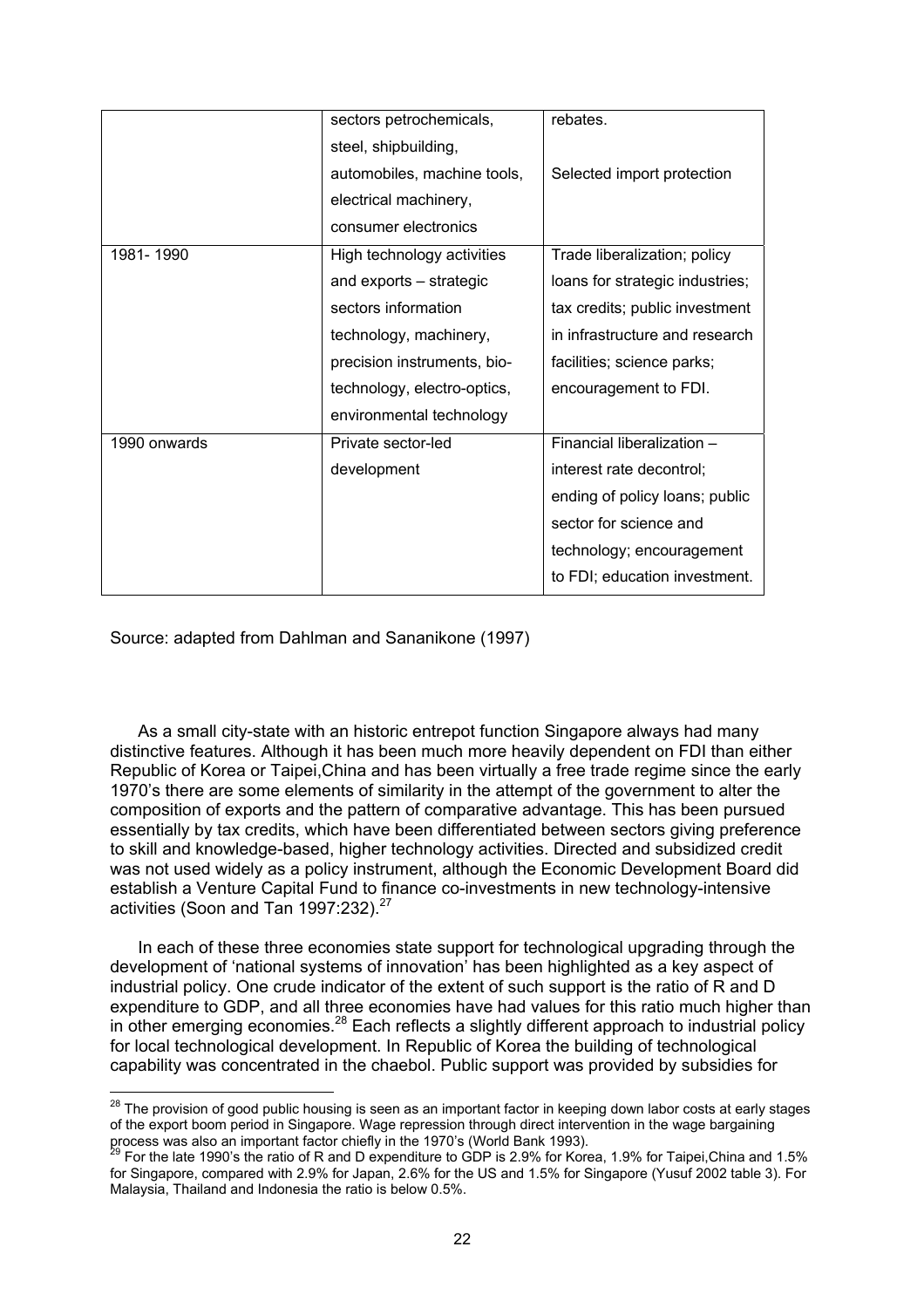enterprises' own R and D, by the flow of knowledge and personnel between public sector research laboratories and these firms and by public education investment in applied technical subjects. For example, over the period from 1960 to the mid-1980s it is estimated that roughly two-thirds of private sector R and D was financed by state subsidized credit (Amsden 2001:244-5). Also, as a simple example of the degree of support from education investment when the national system of innovation was being created in the 1980's, the share of engineering students in the total population was four times higher in Republic of Korea than in Brazil, an emerging economy with which Republic of Korea has often been compared (Freeman 1995 table 4).

 In Taipei,China the key private sector actors were small to medium enterprises, many of whom were successful in establishing market niches in high technology activities and in conducting R and D in relation to these.<sup>29</sup> Here public research institutions had a more active role in both the diffusion and adaptation of imported technology, and publicly owned pilot plants in new lines of activity played a catalytic role in the development of new local technologies, before these plants were later sold to the private sector. In the early years of semi-conductor industry it was public not private firms that entered into joint ventures with foreign partners like Motorola, Phillips and IBM.

Singapore offers a third distinct model. Here transnational firms have been the key private actors and the key role of government has been to induce these firms to conduct R and D and various technological adaptations in Singapore rather elsewhere in their global network. This has required a combination of heavy subsidies for R and D - for every dollar of private R and D expenditure it is estimated that the government has provided roughly 30 cents – heavy public investment in higher education and the establishment of high standard public research institutes that provided support services to the private sector laboratories. Much of the local R and D by transnationals has been production and market-oriented, rather than geared to the development of intellectual property through basic research, but none the less the success of the government in stimulating local R and D clearly differentiates Singapore from other economies with a strong FDI presence (Amsden et al 2001).<sup>30</sup>

Elsewhere in the region, although industrial policy has been used extensively its impact is judged to be less impressive and lacking a clear economic rationale. Malaysia has used some aspects of industrial policy although observers suggest that this has not been in a systematic or coherent manner (Jomo 1997). There after a period in the 1960's in which industrial import substitution was the main focus, export promotion became the primary concern of industrial policy. To achieve this a range of incentives, including the establishment of EPZs, were used to attract foreign capital, so that since the 1970's foreign firms have dominated manufactured exports, particularly in electronics. At one time the allocation of rents from government intervention was closely linked with ethnic distributional issues, rather than economic efficiency, as the New Economic Policy of 1971 sought to alter the balance of wealth and economic power between the Malay and Chinese communities.<sup>31</sup> This policy, which was largely abandoned in the mid-1980's, has been seen as interventionism without a clear economic rationale. Malaysia, in the early 1980's, also had its own equivalent of the Korean Heavy and Chemical Industry Drive with an attempt to deepen the industrial structure through import substitution in capital and intermediate goods and thus increase linkages

 $30$  Gee and Kuo (1998) compare the approaches to R and D in the electronics sector in Korea and Taipei,China and suggests that more flexible decentralized approach in the latter offers greater dynamism.<br><sup>31</sup> To illustrate these local initiatives Amsden et al (2001:8) cite the case of Hewlett-Packard Singapore, whose

printing division was given operational autonomy from the US headquarters. It had "only moved into the most preliminary stage of applied research. It began to modify in a limited way the basic designs provided by Palo Alto in order to build and sell a differentiated product that was more cost-effective and suited to the Asian market (a low-end, portable jet printer)."

<sup>&</sup>lt;sup>32</sup> For example, under the Investment Coordination Act of 1975 an investment licensing system was introduced which was designed to implement the redistributional goals of the New Economic Policy which were to ensure that the Malay community owned a certain proportion of enterprises (Salleh and Meyananthan 1997).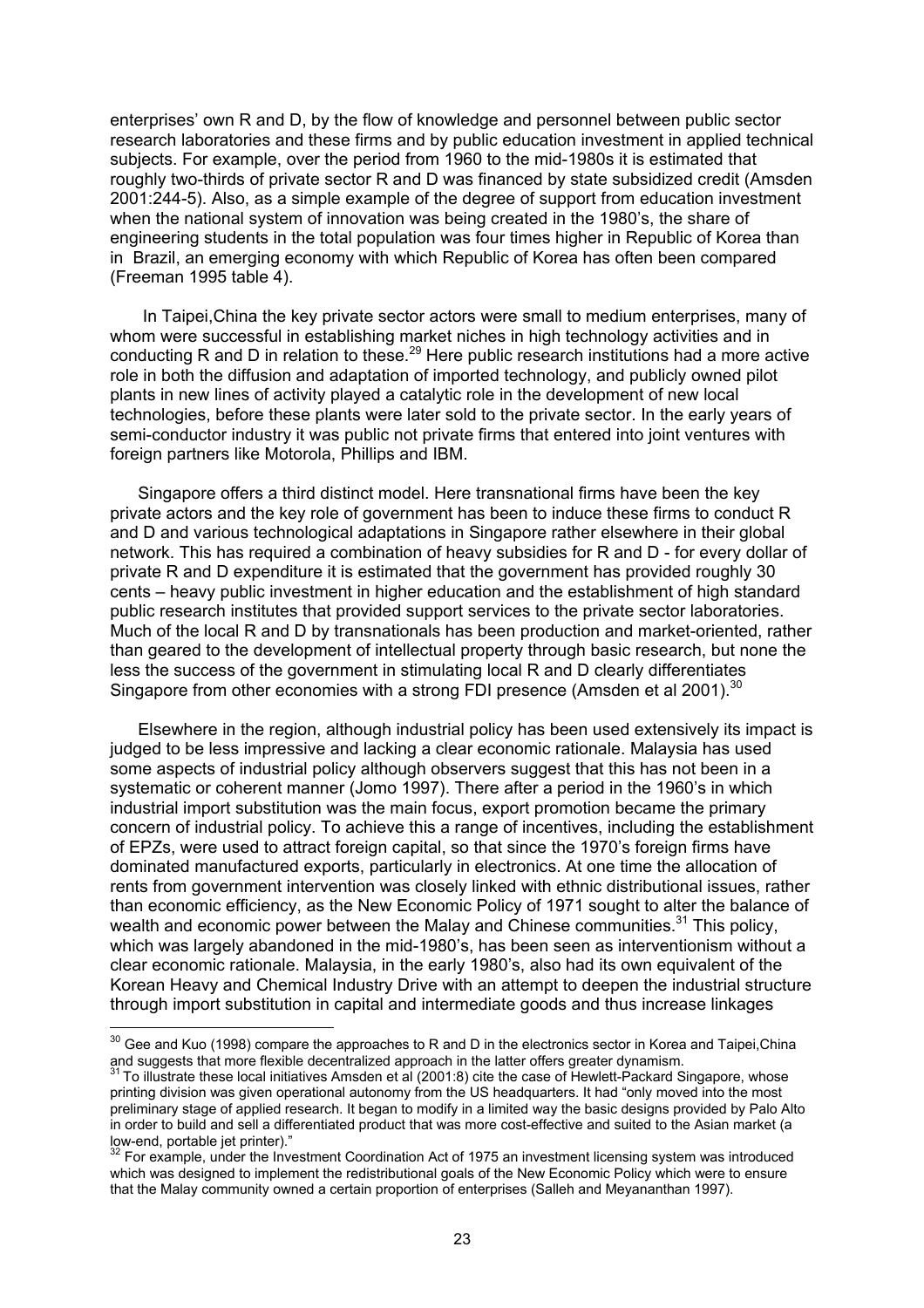within manufacturing between the exporting and import-competing sectors. This strategy involved chiefly public investments in iron and steel, cement, the Proton car project, motorcycle engines, petrochemicals and pulp and paper. Results here were generally much more disappointing than in Republic of Korea, with the public sector enterprises concerned experiencing financial losses and being slow to generate exports. Many of these were privatized in the 1990's (Jomo 1997).32 The current role of the Malaysian Investment Development Agency (MIDA) in promoting inward FDI in priority high value areas, such as electronics, and in creating geographical clusters of local suppliers around these foreign firms has been praised (UNIDO 2002:120). However, others have argued that despite the impressive growth of manufactured exports from Malaysia over the last 15 years lack of a sound industrial policy has created an excessive reliance on TNC-dominated electronics exports, a shallow industrial structure with few local linkages between the export sectors and the local economy and a weak national technological base (Lall 1995).

Thailand has also built its industrialization since around 1980 on export promotion with a heavy presence of TNCs. Whilst a competitive exchange rate policy and sound macro management appear to have fostered high export growth, industrial policy interventions have been described as marked by 'patronage and rent-seeking' rather than by a clear strategy for industrial upgrading (Christensen et al 1997). Various export incentives such as tax holidays, import-duty drawbacks and the establishment of EPZs have been used, but not apparently very selectively.<sup>33</sup> Subsidized credits were also available for exporters but not it appears on a large scale and not linked closely with performance criteria. Directed credit through policy loans to strategic sectors by commercial banks was also not quantitatively very significant. However, privileged access to licensing helped large local private groups to expand (Rock 1995, Jomo 1997).

Indonesia is perhaps the clearest case where selective policy interventions have been closely associated with 'cronyism' and rent seeking. Credit allocations were received by politically favored groups and efforts to upgrade technological capability, though investments in high technology activity – most notably the national aircraft project – have been judged by observers to be a high cost failure (Hill 1995).

For South East Asia in general then, even observers sympathetic to industrial policy concede a disappointment with its impact in these economies, as compared with the more positive results in Republic of Korea and Taipei, China.<sup>34</sup> They see industrialization in South East Asia as driven not by governments, but principally by decisions of firms in Japan, Republic of Korea and Taipei,China to relocate production there in response to exchange rate appreciation and rising labor costs in their own economies. In this view industrial policy interventions in these host economies – such as tax incentives and the establishment of EPZs – have played only a minor role and unlike Singapore, governments in Malaysia, Thailand and Indonesia, have not succeeded in inducing TNCs to upgrade their activities, because they have not provided a sufficiently supportive environment (Wade 1994).

 $33$  Some of these enterprises operated behind high protective barriers. The effective protection for the iron and steel complex is reported at 131% in 1987 (Jomo 1997: 102).

 $34$  In discussing approvingly the work of the Board of Investment (BOI) in Thailand Amsden (2001:26) notes in passing that "On average only 15% of applications were rejected, but only companies that fit BOI criteria tend to apply"

<sup>35</sup> Jomo (2001:473) suggests that "much state intervention in Southeast Asia has been for reasons other than industrial policy, mainly at the behest of politically influential business interests and interethnic redistribution). However he goes on to argue that this does not undermine the case for a rational efficiency- based industrial policy, since there have been some positive results form such interventions and whilst "There have been many instances of bad industrial policy, …the existence of bad industrial policy is not proof that all industrial policy is bad" (Jomo 2001:489).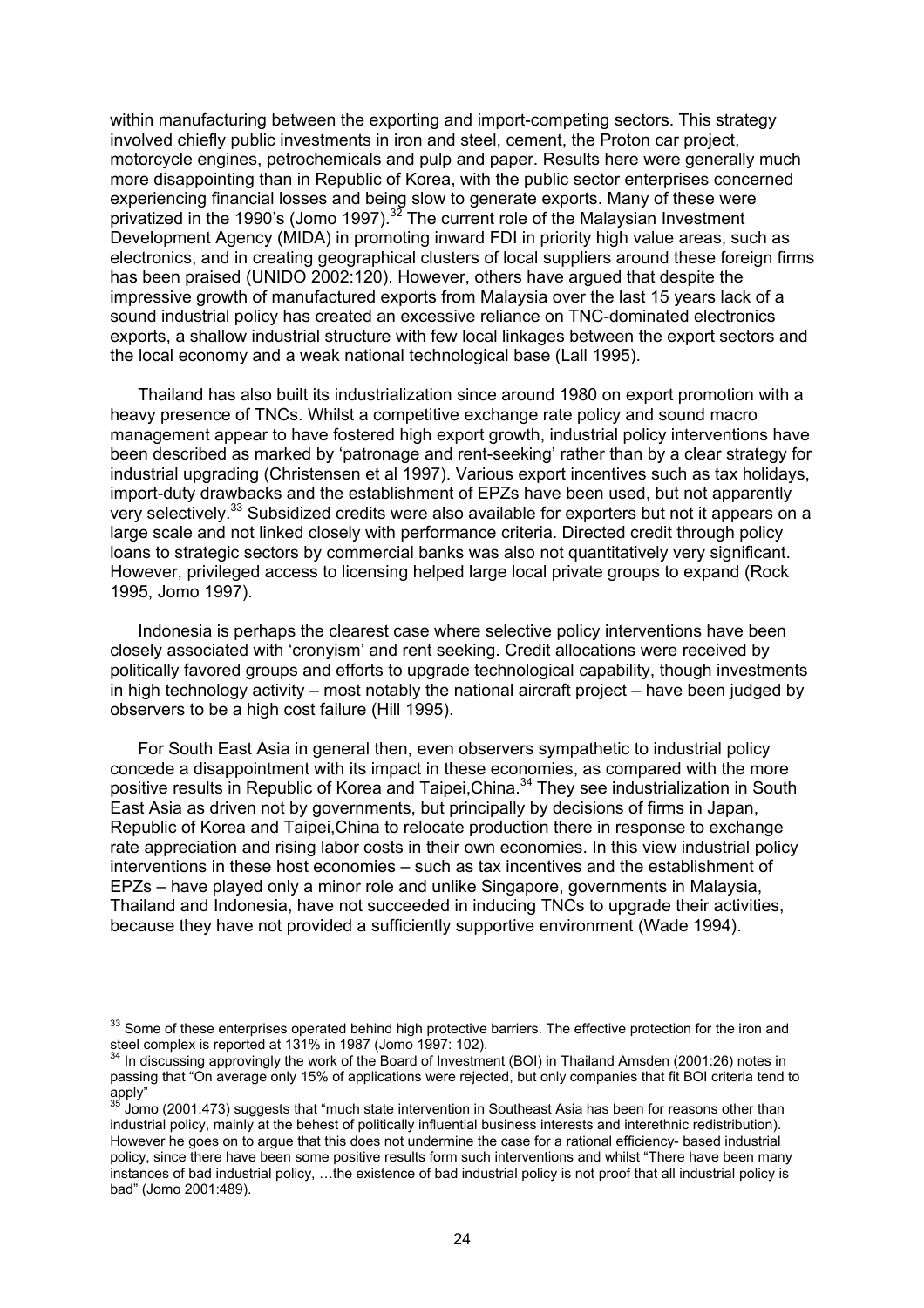# **What has been the economic impact of industrial policy?**

Can we be sure, however, that industrial policy interventions worked effectively in Republic of Korea, Taipei,China and Singapore, even if few claim significant success for these measures elsewhere? Rigorous attempts to assess the impact of industrial policy ask if it altered the efficiency and, by implication, the long-run growth prospects of industry. Detailed analyses are available principally for Republic of Korea and Taipei,China, which are the cases where anecdotal and descriptive evidence suggests that its effects have been most significant. Tests for the impact of industrial policy assess three main things – first, whether priority industries actually received the bulk of financial assistance from the government, second whether the industrial structure differed from that predicted for an economy's income and population level and third whether promoted industries experienced more rapid productivity growth than others (World Bank 1993, Smith 2000). None of these tests are actually conclusive. In terms of the allocation of preferential credits in Republic of Korea, it appears that certainly in the 1960's and 1970's these flowed to priority sectors – initially exporters in general and then heavy and chemical industries. In Taipei,China, however, data for the 1980's show that the so-called strategic industries (as defined above) did not actually receive the majority of funding which rather went to declining industries in need of restructuring. There by the effective rate of subsidy measure key priority activities such as machinery, information and electronics industries had low rates relative to other activities (Smith 2000:156). Comparisons of industrial structure between Republic of Korea and the norm derived from a regression model show a pattern of industrialization that is not very different from that expected for the population size and income level of Republic of Korea, with important exceptions being that the shares of textiles, garment and footwear and metal products and machinery were nearly three times as large as predicted. For Republic of Korea the former group was promoted strongly in the 1960's and the latter in the 1970's. The main surprise is that the share of the chemicals sector is exactly as predicted. Much weight is placed on the tests that link productivity growth with whether or not a sector was promoted. For both Republic of Korea (World Bank 1993) and Taipei,China (Smith 2000) studies have found that if the analysis is at the fairly aggregate 2-digit level, at which TFP estimates are available, there is no clear correlation between a sector's TFP growth and its status as a priority activity.

Critics have pointed out inherent limitations of these tests however (Rodrik 1994, Wade 1994). There is a basic problem with the data available. Aggregations of manufacturing (for example at the 2-digit level) will be too broad to capture the performance of promoted firms or branches, but too narrow to pick up the impact of economy-wide externalities. The use of cross-country norms that aggregate different types of economy in the control group is recognized as too crude too put a great deal of weight on the results. The implicit assumption in such comparisons is that Republic of Korea and Taipei,China would have reached their actual levels of income and their actual industrial structures, at the time they did, without government intervention; in other words it is assumed that there is no catch-up effect accelerated by government, which is the hypothesis to be tested. In relation to the productivity argument the test outlined above that contrasts productivity growth in promoted and non-promoted sectors is clearly conceptually inappropriate, since what is required is a comparison of the international competitiveness of an activity with and without government intervention. Although this will be influenced by the activity's own TFP growth its competitiveness relative to non-promoted domestic sectors is not relevant, since for traded good manufactures the relevant test is competitiveness relative to international competitors and even then there is the added comparison of the without-intervention counterfactual.<sup>35</sup>

 $36$  Assessing the counterfactual of competitiveness without intervention is the key problem. Estimates of changing international competitiveness of manufacturing are available; for example for Korea Lee (1997) reports 8 out of 12 infant industry sectors becoming competitive in the 1980's. Pack (2001) comes up with an approximate estimate that due to its impact on investment and productivity industrial policy in Korea might have added 0.5% annually to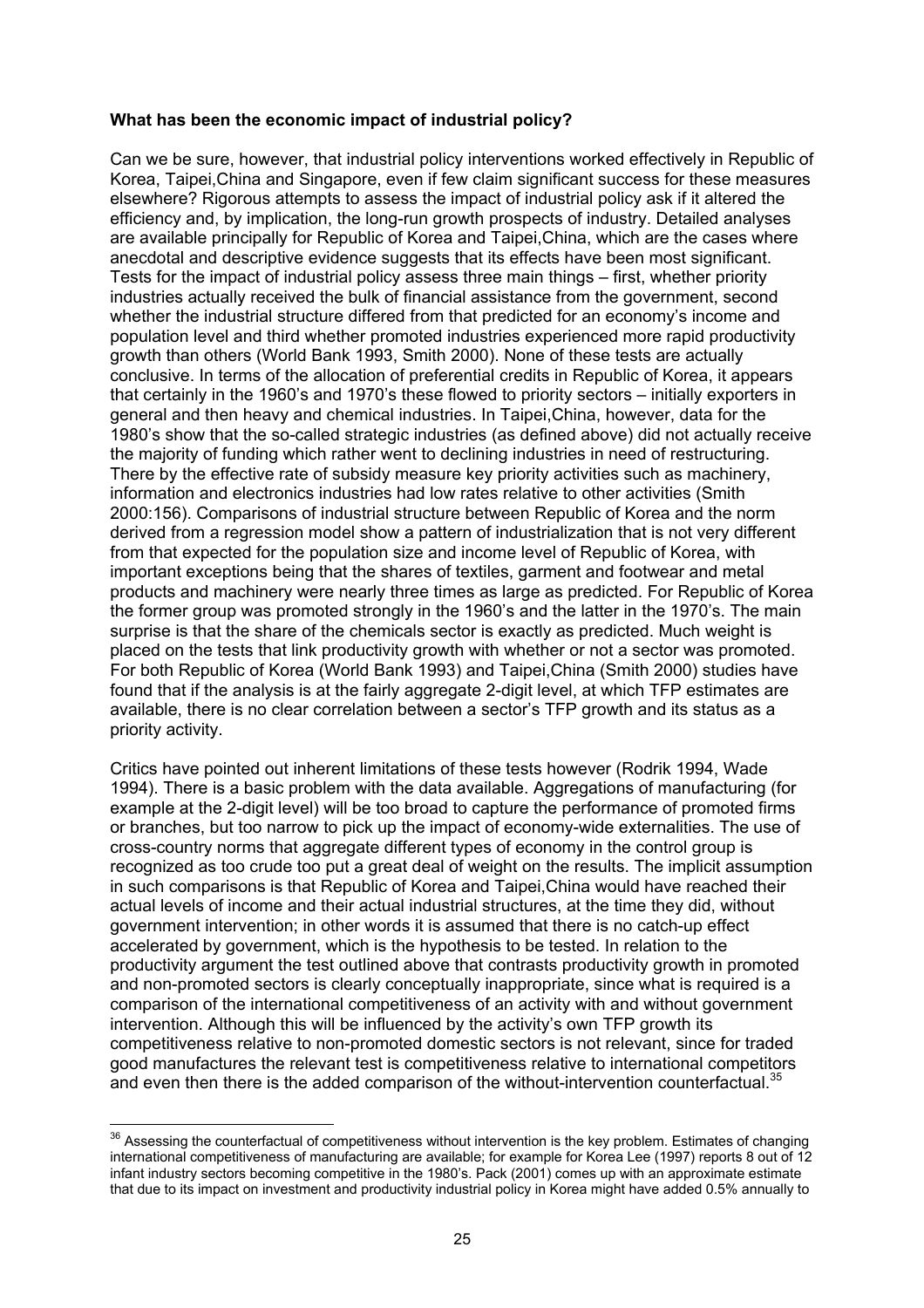For Singapore evidence on industrial policy has been provided at least indirectly by estimates of total factor productivity growth (TFP). Young (1992) argued for example that TFP was close to zero in Singapore (compared with positive TFP in Hong Kong, China, Republic of Korea and Taipei,China) with the implication that the economy moved too quickly up the ladder of comparative advantage through its targeting policies without fully realizing the benefits of learning at earlier stages. However such estimates are plagued by conceptual and empirical uncertainties and a number of subsequent studies have found positive TFP growth for Singapore (Felipe 1999). Further even if a particular figure can be agreed there is still the counterfactual problem of what TFP would have been achieved in the absence of interventionist targeting policies.

Given this empirical ambiguity advocates of industrial policy base their case on the simple association in these economies between government support of various kinds and subsequent exports from promoted activities (Westphal 1998). As Stiglitz (2001:519) puts it

"The fact that almost *all* of the economies of the region had industrial policies (with the exception of Hong Kong, China, which benefited from the industrial policies of its neighbor, mainland China) *suggests* that such policies were an important part of their growth strategies, whether or not the highly imperfect econometric techniques for quantifying such impacts succeeded in verifying such claims" (emphasis in the original).

In attempting to assess this debate the ability of policy to stimulate high private investment in new manufacturing, which subsequently led to productivity improvements and exports is perhaps the key. Individual promotional policies may have been misplaced and led to resource misuse in high cost production (for example not all of the investment in the Heavy and Chemical Industry Drive in Republic of Korea could be judged successful), but in these countries there was a strong stimulus to private manufacturing investment since regardless of the precise impact of such policies they would have raised the profitability of manufacturing relative to other sectors. Further, even if anti-export bias was not wholly removed, the export incentive measures that were introduced widely in the NIEs would have improved the relative profitability of exports as compared to the initial import substitution situation and created a different set of relative incentives to that available in other emerging economies at this time  $36$ 

A further feature worth stressing is the flexible nature of industrial policy, in both Republic of Korea and Taipei,China, which meant that policy objectives and the instruments to achieve them were adapted over time to fit new sets of circumstances. The targeting of specific industries or firms in the 1960's and 1970's, for example, when the economies' industrial structures relatively simple, was replaced in the 1980's and 1990's by a more functional, less directive, approach more supportive of the decisions of individual firms, reflecting the growing diversity and technological complexity of manufacturing. The use of directed and subsidized credit to priority activities, which almost certainly had a major impact on industrial structure, was also phased out in the 1990's. At a relatively early stage of industrialization, when a certain regularity in demand patterns can be detected, it may make sense to target broad sectors, for example at the level of the two-digit ISIC classification, as

the growth rate; which he describes as "hardly trivial, but not the secret of success." It is difficult to know how accurate such estimates are.<br><sup>37</sup> Amsden (2001:28) in support of general industrial policy argues that all successful emerging economies had to

pursue a version of this policy with a focus on "getting the job done" (i.e stimulating new investment) rather than on "getting the prices right". In terms simply of raising levels of industrial investment probably all of the NIEs achieved this to some degree.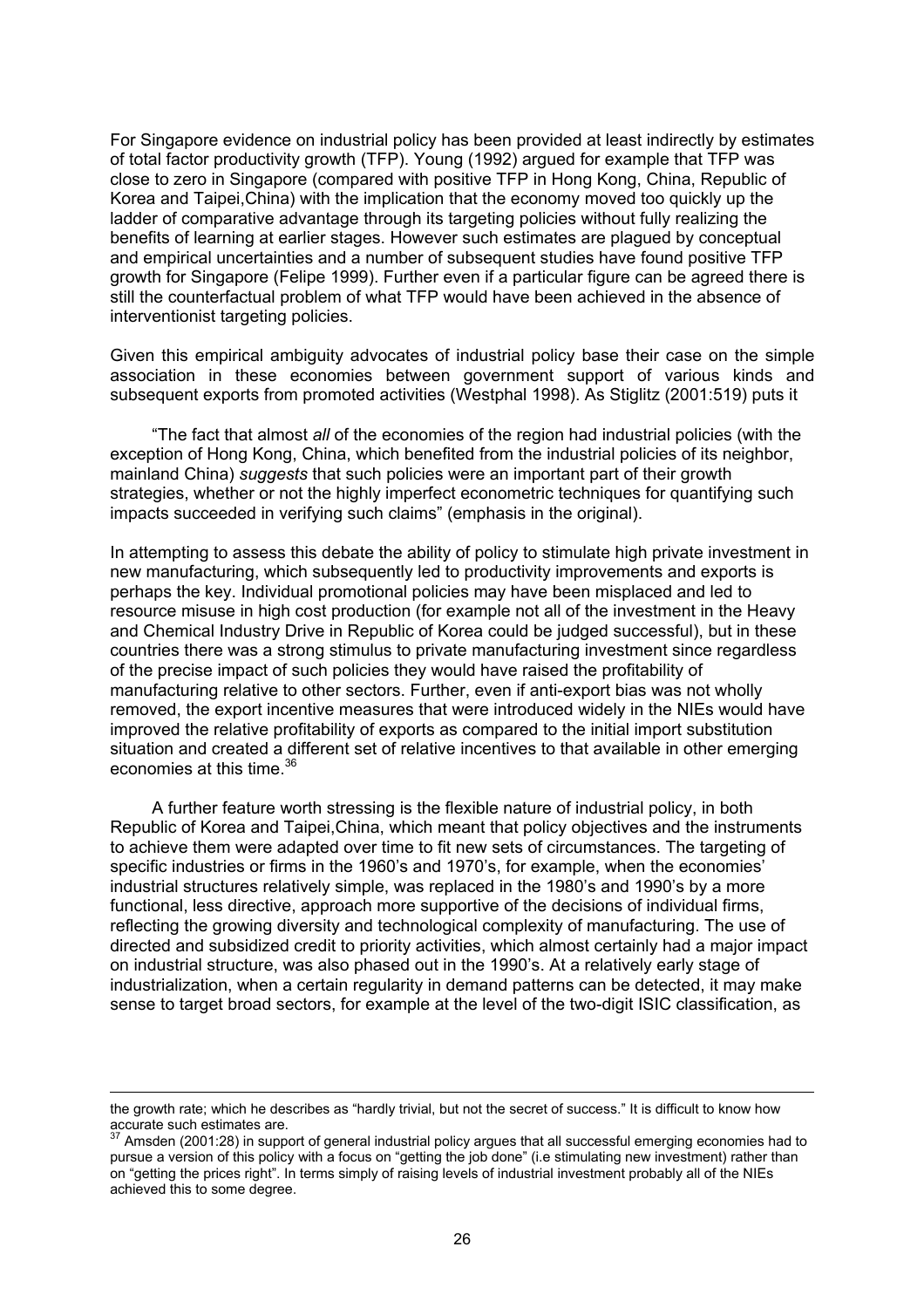means of building up manufacturing capacity. $37$  However, this argument loses its validity once an economy develops industries at the frontiers of international technology.

The role of the directed credit policy has been much debated. World Bank (1993:291) suggested that it had worked effectively in Republic of Korea, but not in Indonesia, Malaysia and Thailand, where by implication criteria other than efficiency determined allocations. Theory can also be brought to bear to explain why, due to market failures, modest levels of financial restraint combined with credit targeted at activities with externalities and dynamic increasing returns, may be a good policy. Recent models of multiple equilibria and coordination failures demonstrate that in an imperfect world government co-ordination of private investment, if well done, can put an economy on a higher growth path (Hoff and Stiglitz 2000). However, the key problem, as evidenced by experience in Republic of Korea in the 1990's, is that too intrusive a policy in terms of financial sector intervention can block the development of a system of financial intermediation that is more suited to the needs of a technologically sophisticated economy. Whilst directed credit may work effectively at certain stages of development, again it may become dated once investment priorities become more difficult to establish.<sup>38</sup> The charge against the Korean policy (and to a lesser extent that in Taipei,China) is that by intervening in the process of credit allocation the government delayed the important financial sector reforms needed for commercial banks to be able to allocate long-term funds in response to enterprises' own demand for capital based on their own perceptions of profit opportunities (Nam 2001). This is an argument, not that interventionist industrial policy based on a controlled credit market was wrong for its time, but that it was persisted with for too long.

#### **What are the lessons for follower economies?**

 $\overline{a}$ 

The world has changed since the heyday of industrial policy in the first-tier NIEs and many now feel that their experience with it has little to offer today's lower income and emerging economies.<sup>39</sup> Three types of argument are usually put forward to justify this position. First, that the efficient bureaucracy, sufficiently insulated from political pressure to withstanding rent-seeking and associated corruption, is absent in virtually all economies. Second, if countries accept WTO membership this will rule out many of the selective interventions applied in the past, such as quantitative import controls, export subsidies, preferential directed credit in favor of particular enterprises, the copying of foreign technology and local content agreements with foreign investors. Third, with growing technological sophistication the scope for even well informed and well-motivated bureaucrats to attempt to create winners is greatly reduced, since what are new dynamic activities has become very difficult for non-industry sources to spot.

There is truth in all of these points and for these reasons attempts to reproduce the Korean model of industrial policy of the 1960's and 1970's are likely to be misguided. However, East Asian experience of the last few decades does demonstrate the simple point that strong manufactured export growth combined with the absence of macro imbalances can generate a positive cumulative process of high exports- high profits- high savings- high investment – high exports. The most useful basic lesson of the East Asian experience is that

 $38$  Wade (1994:59) explains this point as follows " .. because of these cross national regularities in changes in final demand and technology, it is not difficult for well-informed government officials to identify which families of industries will next have fast demand and productivity growth, and which ones will have increasing (static or dynamic) returns."

<sup>&</sup>lt;sup>39</sup> As evidence of the difficulty for planners in establishing priorities in an age of rapid technical change and in high technology activities, Smith (2000) Appendix D list the wide range of products identified as strategic in Taipei, China (199 by 1987), although less than half of these had actually asked for special assistance.

Taipei, China (199 by 1991), although less than half of the special actual actual and actual asked for special a<br><sup>40</sup> See Perkins (2001), for example, who argues against such a policy for PRC and Viet Nam; see also Yusuf (2001) and Quibria (2002).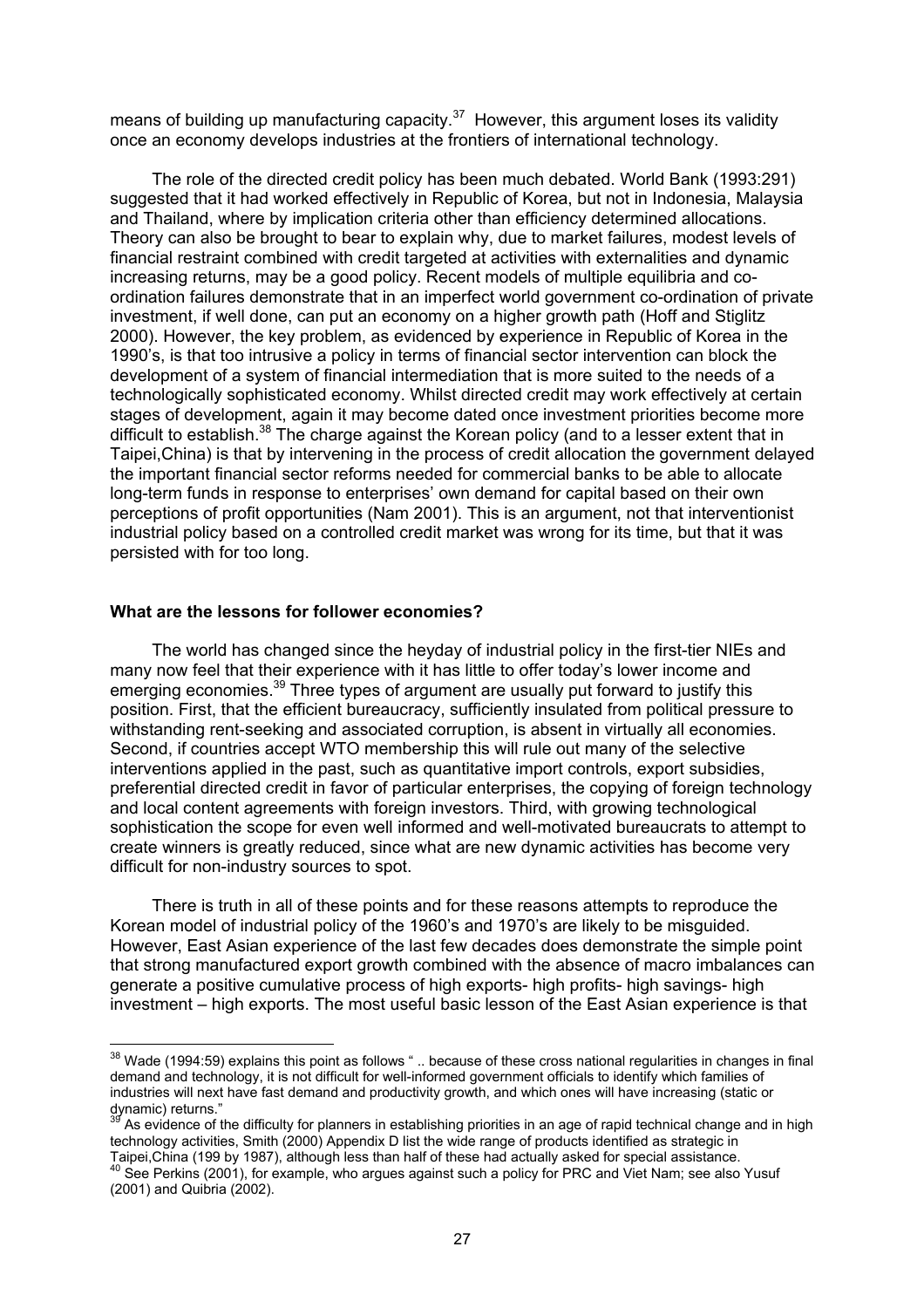the creation of rents for manufacturing that are both contingent on export success and timebound provides the environment for sustained competitiveness, since if rents are withdrawn and competitiveness is not attained, enterprises will be forced to look for other markets. Support for indirect exporters, also faces a market constraint, since if local suppliers fail to reach competitiveness quickly the exporters who use them will lose markets. Measures that have raised the profitability of manufacturing relative to other activities and encouraged exports have varied from specific involvement with individual firms to much more general measures like widely available tax credits for all R and D investment. All of this is part of industrial policy, broadly defined, and not all of these measures need be abandoned. Such measures will be most relevant for today's least developed and lower income economies of East Asia (such as Vietnam, Cambodia and Lao) wishing to embark on export-oriented industrialization<sup>40</sup>

 For such economies WTO rules do not prohibit industrial policy interventions. The WTO is based on the broad principles of non-discrimination between imports, exports and domestic sales and between enterprises and sectors. Also the TRIPs agreement imposes developed economy standards for patent protection and restricts the scope for copying and reverse engineering. However for lower income economies these constraints are not binding. Export subsidies are allowable for least developed countries and those with incomes per capita below \$1000 in 1994 (adjusted for inflation). Also provided tariff rates are no more than the country's WTO maximum tariff binding, differential rates can be provided on infant industry grounds, although if tariffs are bound at modest levels the impact of this will in turn be modest; temporary safeguards for balance of payments purposes can also be invoked as a form of protection. For developing countries at higher income levels export subsidies of various types must be phased out. Specific subsidies that discriminate in favor of particular firms or sectors are now either prohibited or deemed actionable, that is challengeable under the WTO. However, developing countries with small shares in particular import markets or where significant harm to competitors cannot be shown will be exempt from retaliation against such measures. (Pangestu 2002).<sup>41</sup> Also, in dealings with foreign investors, whilst the Trade Related Investment Measures (TRIMs) agreement prohibits the imposition of export or local content targets there have been many delays in the implementation of this agreement with a number of developing countries requesting extensions of the transition period (Bora 2002). In short, whilst by the terms of the WTO membership many aspects of industrial policy appear to have been prohibited formally, the scope for feasible interventions is greater than might be thought.

However before advocating this type of measure a number of familiar caveats have to be entered. Industrial policy in the current international environment will require a 'vision' or strategy for the manufacturing sector as a guide. This does not require the type of detailed benchmarking used when planners in Republic of Korea in the 1960's and 1970's took Japan's industrial structure as a model and attempted to sequence investment in industry to replicate this structure. It does require a view of how to diversify and upgrade exports; this will involve price incentives rather than directives, a model more akin to that of Singapore than of Republic of Korea. Without specifying the details of what should be produced, governments can attempt to encourage private investors to upgrade production either by

 $^{41}$  Viet Nam, Cambodia and Lao have all achieved high rates of manufactured export growth in the 1990's (garments dominate in all) using some of the measures applied by the NIEs, such as import duty exemptions on inputs used in export production and tax incentives to foreign investors. They have also benefited from the growth of intra-ASEAN trade and in the case of Cambodia, Thai firms have started to relocate their to take advantage of preferential market access offered to goods from Cambodia and the relatively lower labor costs (UNCTAD 2002:127). Import protection has been reduced in these economies and in the case of Viet Nam average tariffs for manufactures were only around 15% in the late-1990's (Hoekman et al 2002, table A.2).

 $42$  Specific subsidies that differentiate support for R and D between firms became actionable in 1999 (English and Wulf 2002:168)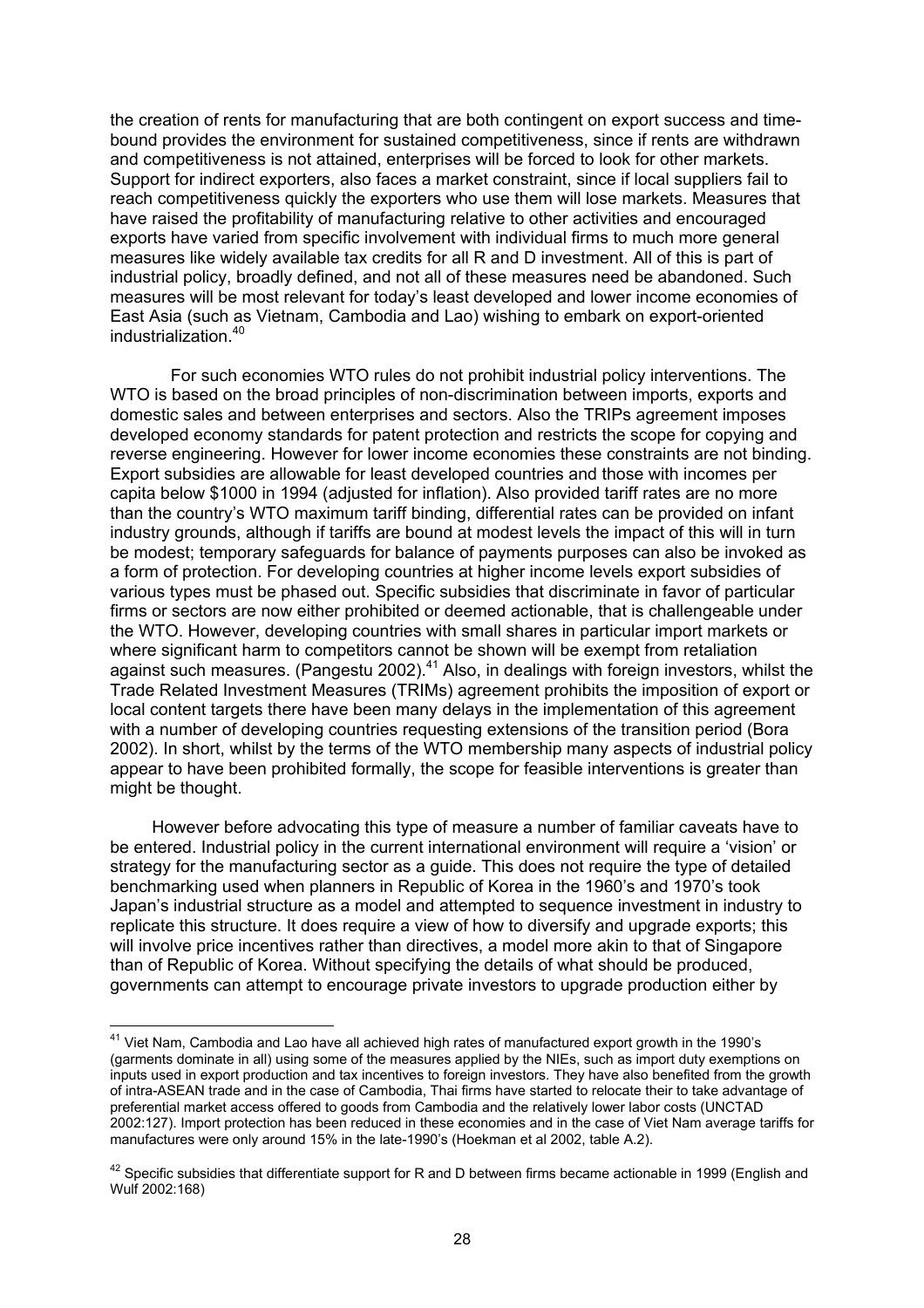moving into higher value-added activities or by deepening the industrial structure through local linkages. At the stage of development of today's least developed economies the aim will be to build up export competitiveness in a number of broad categories of light manufacturing and agro-processing activities, such as garments, footwear, toys, sports goods and some food processing. In addition, it may be desirable to encourage local linkages to input suppliers, in areas like packaging and simple engineering and metal products. To achieve this some of the 'traditional' aspects of industrial policy may have a role.

Any financial support to manufacturers should be geared to creating competitiveness and diversifying the production. As experience in the NIEs indicates, it should be time bound and performance-related (even if formal export targets clearly contravene WTO arrangements). Specific measures aimed individual firms should be avoided, as should a large dispersion in effective rates of subsidy between sectors.<sup>42</sup> It is well known from the theory of domestic distortions that even if support for new activities can be justified on 'infant' grounds import tariff protection is an inferior means of providing support, because of its higher by-product costs. In principle measures should be 'promotional' aimed at addressing directly a particular market failure – for example the provision of subsidized credit to compensate for a capital market failure or a subsidy linked with employment or labor training to compensate for employment externalities. In practice tariff protection has been used in many countries (and with apparent success in Republic of Korea and Taipei,China at least) because of its relative simplicity and because its costs are borne directly by consumers not governments (Corden 1974). The dual policy of support via import tariff or quota protection in the home market, combined with encouragement to export, that worked effectively in Republic of Korea and Taipei,China, has little relevance in economies with small domestic markets and hence does not provide a model to follow.

 Experience in the NIEs and elsewhere shows that whilst linkages between exporters and local suppliers are important, premature linkages fostered by high import protection will penalize exporters and make it more difficult retain competitiveness. Indirect exporters need support and experience also shows that duty-free access to imported inputs can be important for them as well as direct exporters. Any differential infant tariff protection on the final output of indirect exporters, to encourage the development of these linkages, should be modest (probably a maximum of 25%) and temporary. Support measures (such as subsidized credit) that avoid imposing higher input prices on exporters are preferable, even though in principle the impact of such price increases could be offset by other incentives to exporters, so that the effective rate of subsidy is not affected.<sup>43</sup> Imports of mature foreign technology will be important, as they were in the NIEs, and inward FDI and location within global value chains will certainly be important for this purpose. In activities where relative labor costs are a dominant factor FDI tax incentives may help to divert investment from one location to another. Finance for export credits and export insurance schemes are also likely to be useful. Small and medium firms will probably need to be given some form of special encouragement, particularly as a seedbed for local entrepreneurs.

In the second-tier NIEs and higher income emerging economies the problem is now qualitatively different, being less one of creating a basic manufacturing competence but of upgrading the manufacturing export structure by moving up the ladder of comparative advantage. However, there still remains a concern over the lack of integration between some

 $^{43}$  Mody (1999) draws attention to the fact that rent-seeking can be associated with export subsidies in the same way as with import protection. He cites evidence of over-invoicing of exports to maximize rents from these

incentives.<br><sup>44</sup> Insofar as exporters receive subsidies for their export sales any penalties imposed by temporary protection on inputs need not result in negative effective rates of subsidy; that is lower value added than would be achieved under free trade.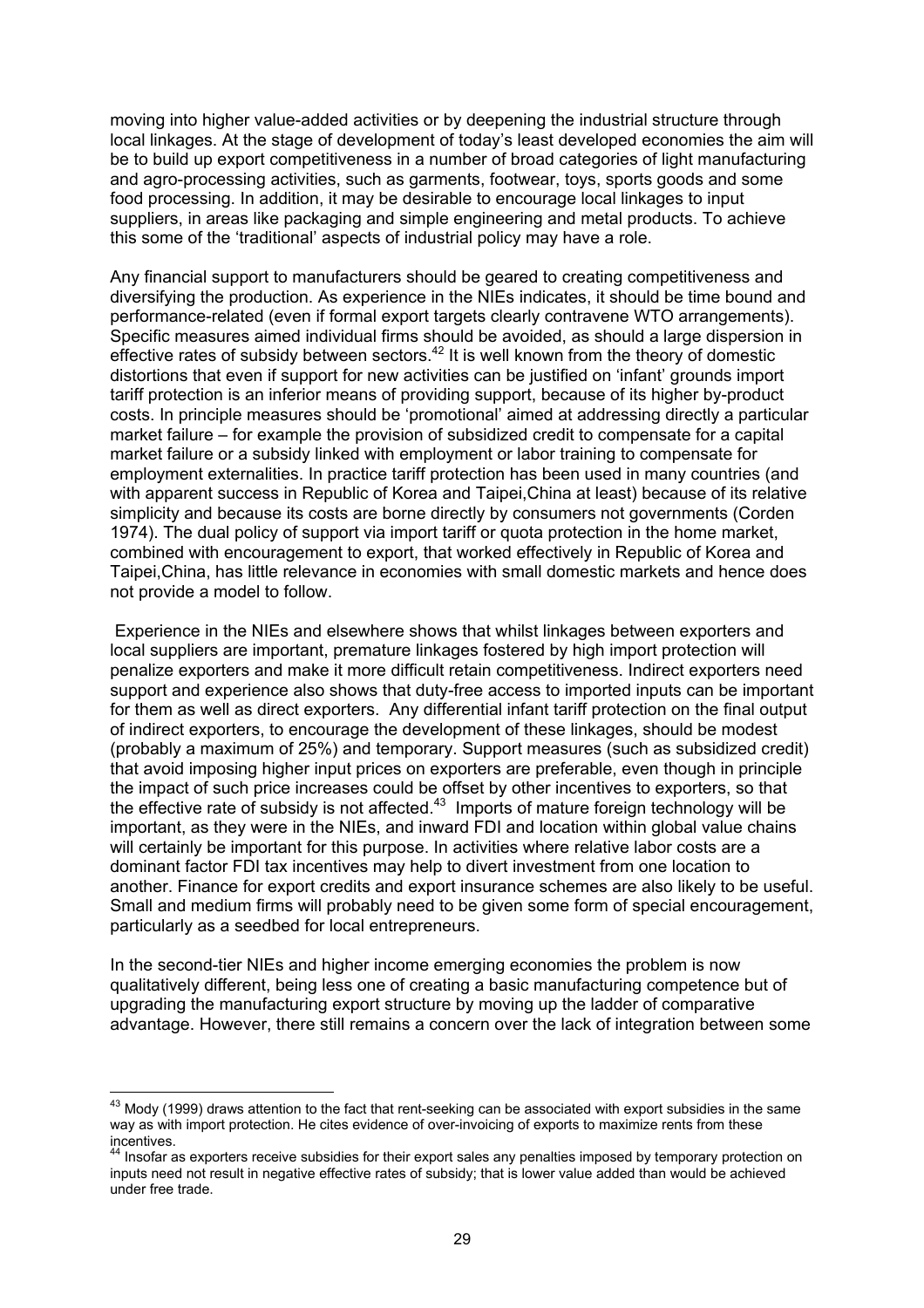export sectors and local suppliers, as efficient backward linkages need to be established.<sup>44</sup> For economies at this more advanced stage public support for manufacturing and export upgrading is now usually seen in more indirect terms and WTO regulations, if applied rigorously, would seriously constrain the scope for more intrusive policies. Currently average import tariffs for manufacturing are low, being 11% in Indonesia, 15% in Thailand and 8% in Malaysia in the late-1990's (Hoekman et al 2002 table A.2). Rather than attempting to prompt or create private initiatives in technologically complex areas, about which bureaucrats may know little, the lesson from recent experience in the NIEs is that governments need to create the market environment, which will both encourage and allow this upgrading.

A major plank of new industrial initiatives is linked with questions of financial sector reform to allow the development of long-term sources of finance for industry (Asian Policy Forum 2000, 2001). However in addition to this and the continuation of sound macro economic policies three other dimensions have been stressed in the recent literature. One relates to the role of physical infrastructure. It is intuitively obvious that in a world characterized by greater international factor mobility the quality of immobile non-tradable factors will assume a greater significance both a means of attracting mobile capital and as an influence on long-run economic performance. With much greater private sector involvement in infrastructure financing new challenges of regulation by governments have arisen. However, even more than in the period of initial burst of high export growth in the 1960's and 1970's good quality infrastructure will be essential if knowledge-based industries at the frontiers of world technology, which require a strong telecommunications sector, are to dominate a country's export structure. In these frontier sectors it is clear that decisions on FDI location will be influenced much less by considerations of wage costs and tax incentives, as compared with the quality of infrastructure in competing host economies.

The second dimension extends the argument about infrastructure from the area of physical to that of social infrastructure. Export upgrading will require high levels skills in the workforce, which in turn implies appropriate levels of investment in education and training in both technical and scientific subjects. Republic of Korea and Singapore, in particular, of the first tier NIEs have made great progress in creating a higher education system capable of turning out high standard engineering students and this pattern needs to be repeated in the other NIEs. Close links between research institutes, universities and the laboratories of companies, as developed in Singapore, are needed to maximize the commercial application of technological breakthroughs. This leads to the third and most profound dimension of industrial policy - innovation. For the NIEs today success in higher value sectors will now require more than simply importing and adapting foreign technology. Although public support for R and D in established firms is an important aspect of this process, it is clearly far from the only one. In a number of high technology areas important product innovations have been developed by small start-up firms – Taipei,China provides illustrations of this and of the role of science parks that have successfully linked entrepreneurial initiative and international standard pure and applied research. One way in which public policy can stimulate the process is through the provision of risk capital for these new firms with venture capitalists to "perform the role of coaches, selecting, motivating and training budding entrepreneurs" (Yusuf 2002:12). A shortage of such individuals in East Asia is seen as an important constraint on future innovation, as are the obstacles to change posed by traditional corporate governance models based on tight family control. Innovation will be principally a private sector activity, but the role of new style industrial policy will be to create the environment in terms of macro-economic, trade, finance and technology policy that will allow dynamic and innovative firms to prosper. This means removing blatant market imperfections and enforcing appropriate regulatory standards in oligopolistic and monopolistic sectors, although in the area of competition policy what is best-practice remains uncertain.

 $^{45}$  For example, Reinhardt (2000) comments on the lack of linkages in Malaysia and Thailand between export sectors and local SMEs as input suppliers.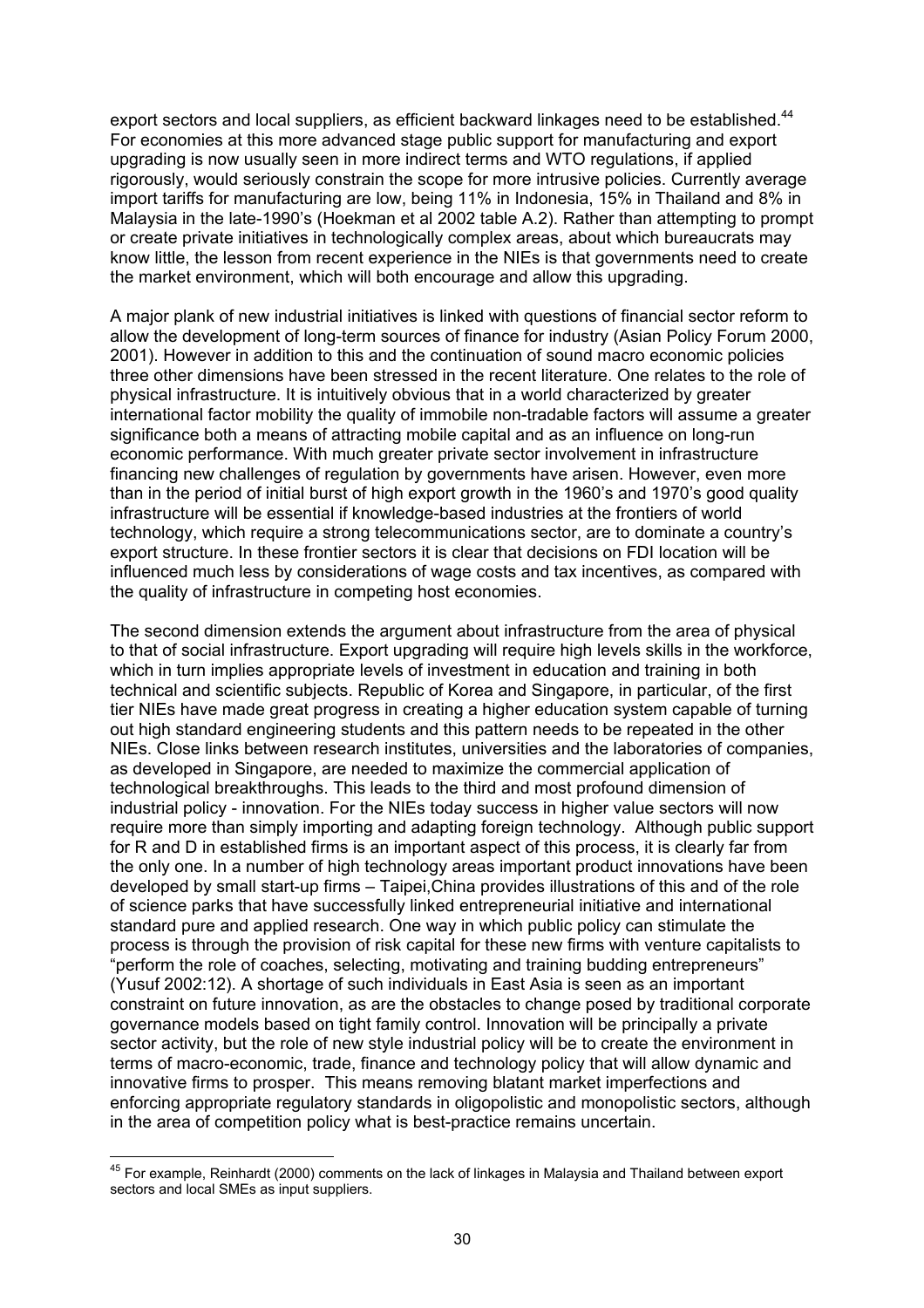# **Bibliography**

- Y.Akyuz, H-J Chang and R.Kozul-Wright (1999) in Y.Alkuz (editor) "New Perspectives on East Asian Development" in East Asian Development: New Perspectives, Frank Cass, London.
- A.Amsden (1989) Asia's Next Giant, Oxford University Press, Oxford.
- A.Amsden (2001) The Rise of 'the Rest', Oxford University Press, Oxford.
- A.Amsden, T.Tschang.T and A.Goto. (2001) "Do Foreign Companies Conduct R and D in Developing Countries?" Asian Development Bank Institute, Working Paper 14, ADBI, Tokyo.
- Asian Policy Forum (2000) Policy Recommendations for Preventing Another Capital Account Crisis, Asian Development Bank Institute, Tokyo.
- Asian Policy Forum (2001) Policy Recommendations for Designing New and Balanced Financial Market Structures, Asian Development Bank Institute, Tokyo.
- B.Balassa (1977) "A Stages Approach to Comparative Advantage" World Bank Staff Working Paper no 256, World Bank, Washington.
- B.Balassa (1982) Development Strategies in Semi-Industrial Economies, John Hopkins Press, Baltimore, for the World Bank.
- R.Barro (1999) Determinants of Economic Growth, MIT Press, Cambridge, Mass.
- J.Bhagwati (1988) 'Export promoting trade strategy: issues and evidence' World Bank Research Observer, vol 3, no 1.
- A.Bhattacharya and M.Pangestu (1997) "Indonesia: Development Transformation and the Role of Public Policy" in D.Leipziger (editor) Lessons from East Asia, University of Michigan Press, Ann Arbor.
- G.Bird and R.Rajan (2002) "The Evolving Asian Financial Architecture" Princetown Essays in International Economics, forthcoming.
- D.Bloom and J.Williamson (1999) "Demographic Transitions and Economic Miracles in East Asia" World Bank Economic Review.
- B.Bora (2002) "Trade-Related Investment Measures", in B.Hoekman, A.Mattoo and P.English (editors) Development, Trade and the WTO: a Handbook, World Bank, Washington DC.
- E.Borenzstein, J.de Gregorio and J-W Lee (1998) "How does Foreign Investment affect Economic Growth?" Journal of International Economics, vol 45.
- B.Bosworth and S.Collins (2000) 'From Boom to Crisis and Back again: what have we learned?' ADB Institute Working Paper 7, ADBI, Tokyo.
- S.Christensen, D.Dollar, A.Siamwalla and P.Vichyanond (1997) "Thailand: the Institutional and Political Underpinnings of Growth" in D.Leipziger (editor) Lessons from East Asia, University of Michigan Press, Ann Arbor.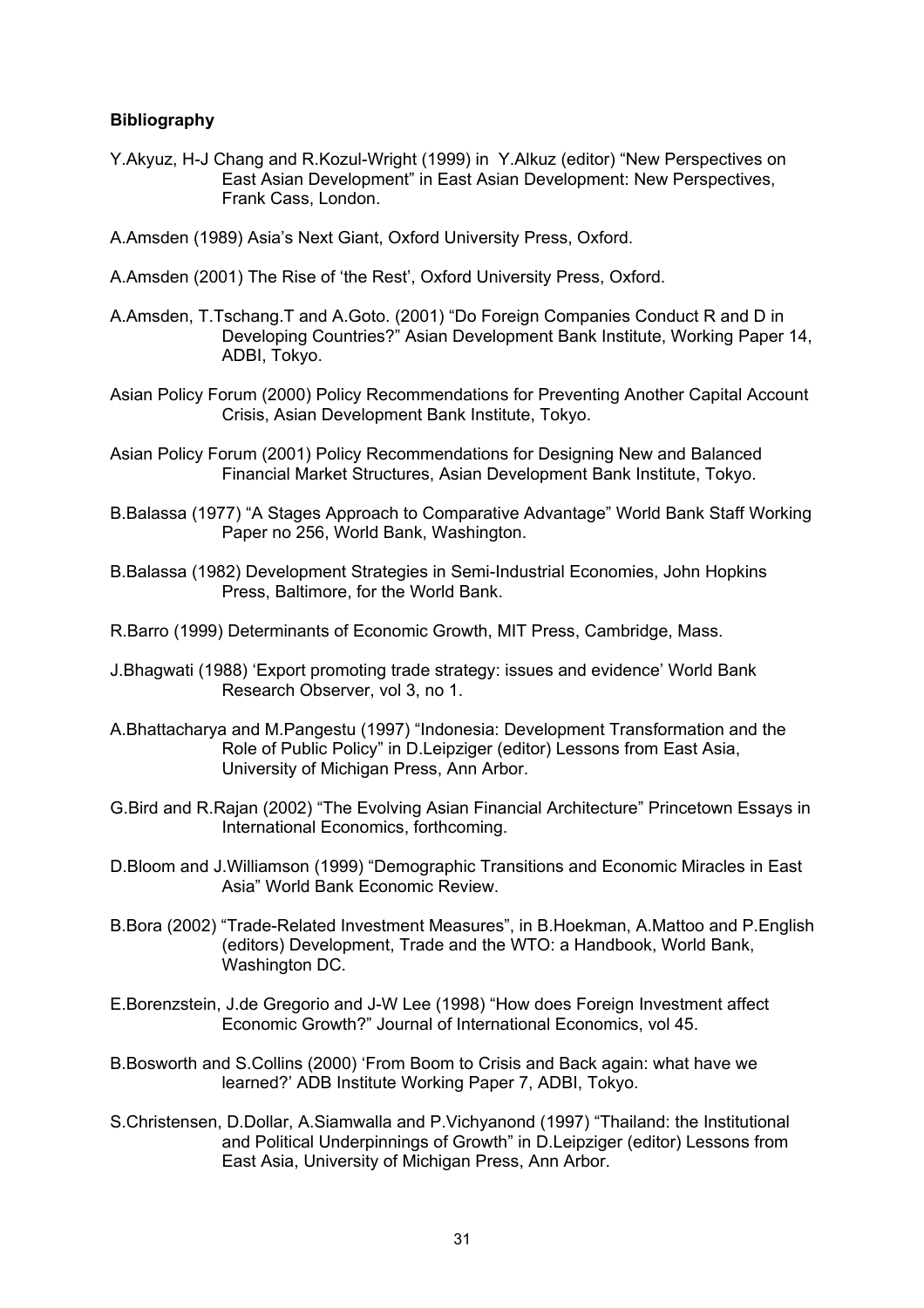- R.Cooper (2001) "Growth and Inequality: the role of foreign trade and investment" World Bank European Annual Conference on Development Economics, World Bank, Washington DC.
- V.Corbo and P.Rojas (1992) "World Bank Supported Adjustment Programs:Country Performance and Effectiveness" in V.Corbo, S.Fischer and S.Webb (editors) Adjustment Lending Revisited", World Bank, Washington DC.
- M.Corden (1974) Trade Policy and Economic Welfare, Clarendon Press, Oxford.
- N. Crafts (1998) "East Asian Growth Before and After the Crisis" IMF Staff Papers, vol 46, no 2.
- C.Dahlman and O.Sananikone (1997) "Taiwan, China: Policies and Institutions for Rapid Growth" in D.Leipziger (editor) Lessons from East Asia, University of Michigan Press, Ann Arbor.
- D.Dollar (1992) "Outward Oriented Developing Economies Really Do Grow More Rapidly" Economic Development and Cultural Change, vol 40, no 3.
- S.Edwards (1992) "Trade Orientation, Distortions and Growth in Developing Countries" Journal of Development Economics, vol 39, no 1.
- P.English and L de Wulf (2002) "Export Development Policies and Institutions" in B.Hoekman, A.Mattoo and P.English (editors) Development , Trade and the WTO: a handbook, World Bank, Washington DC.
- J.Felipe (1999) "Total factor Productivity Growth in East Asia: a critical survey" Journal of Development Studies, vol 35, no 4.
- C. Freeman (1995) "The National System of Innovation in Historical Perspective" Cambridge Journal of Economics, no 19.
- S.Gee and W-J Kuo (1998) 'Export success and technological capability: textiles and electronics in Taiwan, Province of China' in D.Ernst, T.Ganiatos and L. Mytelka (editors) Technological Capabilities and Export Success in Asia, Routledge, London.
- H.Hill (1995) "Indonesia from 'Chronic Drop-out' to 'Miracle' Journal of International Development, vol 7, no 5.
- H.Hill and P.Athukorala (1998) "Foreign Investment in East Asia" Asain-Pacifc Economic Literature, vol 12, no 2.
- B.Hoekman, A.Mattoo and P.English (2002) (editors) Development , Trade and the WTO: a handbook, World Bank, Washington DC.
- K.Hoff and J.Stiglitz (2001) "Modern Economic Theory and Development" in G.Meier and J.Stiglitz (editors) Frontiers of Development Economics, Oxford University Press and the World Bank, New York.
- K.Jomo (1997) South East Asia's Misunderstood Miracle, Westview Press, Boulder.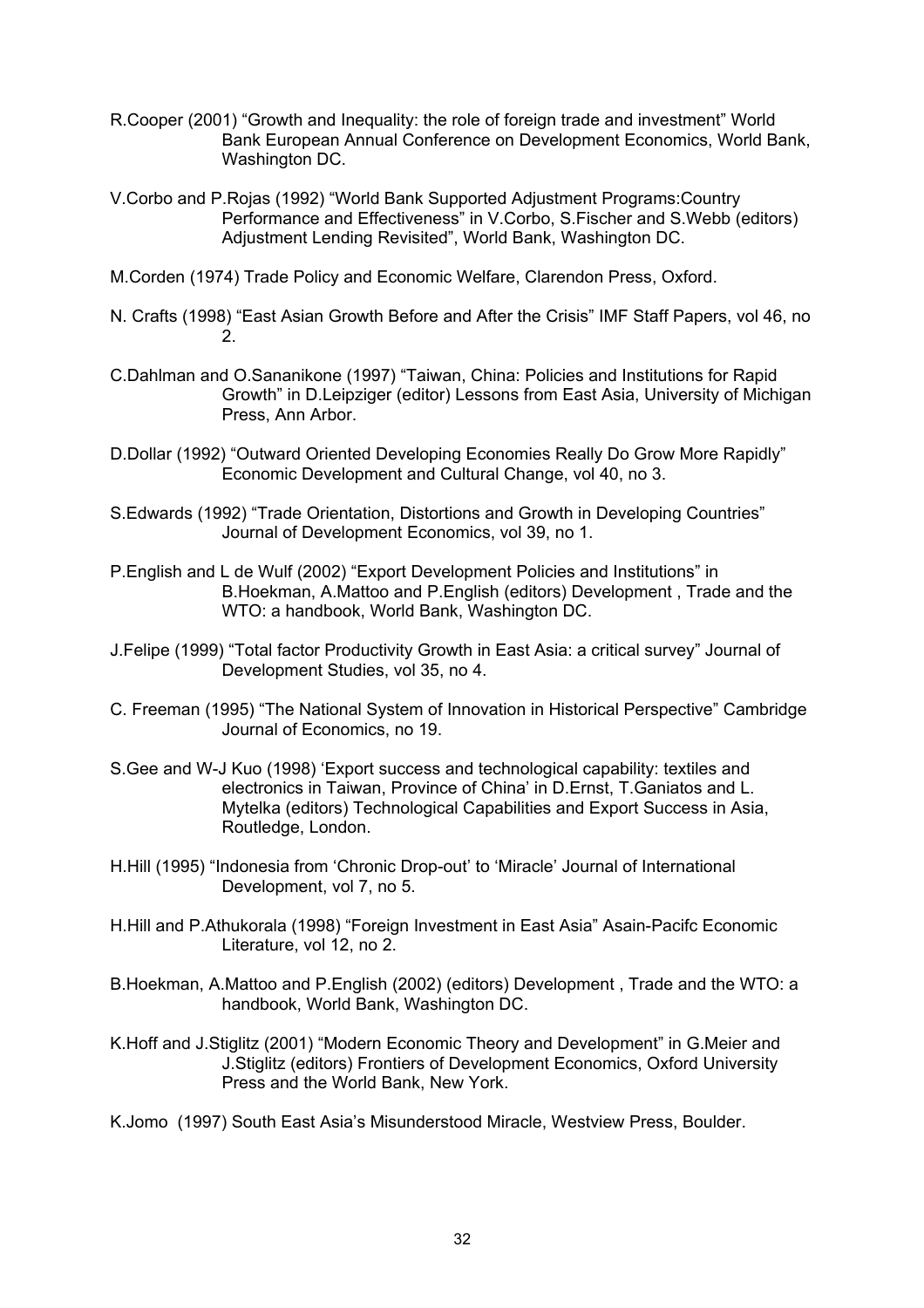- K.Jomo (2001) "Rethinking the Role of Government Policy in South East Asia" in J.Stiglitz and S.Yusuf (editors) (2001) Rethinking the East Asian Miracle, Oxford University Press for the World Bank, New York.
- K.Kim and D.Leipziger (1997) "Korea: a case of government-led development" in D.Leipziger (editor) Lessons from East Asia, University of Michigan Press, Ann Arbor.
- P.Krugman (1994) 'The Myth of Asia's Miracle' Foreign Affairs, vol 73, no 6.
- S. Lall (1994) "The East Asian Miracle Study: does the bell toll for industrial policy?" World Development vol 22, no 4.
- S.Lall (1995) "Malaysian Industrial Success and the Role of Government" Journal of International Development, vol 7, no 5.
- S.Lall (2000) "The Technological Structure and Performance of Developing Country Manufactured Exports 1985-98" Oxford Development Studies, vol 28,no 3.
- R.Lawrence and D.Weinstein (2001) "Trade and Growth: Import-led or Export-led? Evidence form Japan and Korea" in J.Stiglitz and S.Yusuf (editors) (2001) Rethinking the East Asian Miracle, Oxford University Press for the World Bank, New York.
- J. Lee (1997) 'The Maturation and Growth of Infant Industries' World Development, vol 25, no 8.
- D.Leipziger (1997) (editor) Lessons from East Asia, University of Michigan Press, Ann Arbor.
- D.Leipziger and V.Thomas (1997) " An Overview of East Asian Experience" in D.Leipziger (editor) Lessons from East Asia, University of Michigan Press, Ann Arbor.
- P.Lim (2001) The Evolution of Korea's Development Paradigm: Old Legacies and Emerging Trends in the Post-Crisis Era, ADB Institute Working Paper 21, ADBI, Tokyo.
- J.Mathews and D-S Cho (2000) Tiger Technology, Cambridge University Press.
- A. Mody (1999) "Industrial Policy after the East Asian Crisis: from 'outward orientation' to new internal capabilities?" mimeo World Bank, Washington DC.
- S-W Nam (2001) 'Family-based Business Groups: degeneration of quasi-internal organizations and internal markets in Korea' ADB Institute Research Paper 28, Asian Development Bank Institute, Tokyo.
- R.Nelson and H.Pack (1999) 'The Asian Growth Miracle and Modern Growth Theory' Economic Journal, July.
- H. Pack (2001) "Technological Change and Growth in East Asia: Macro versus Micro Perspectives" in J.Stiglitz and S.Yusuf (editors) Rethinking the East Asian Miracle, Oxford, Oxford University Press for the World Bank.
- M.Pangestu (2002) "Industrial Policy and Developing Countries" in B.Hoekman, A.Mattoo and P.English (editors) Development , Trade and the WTO: a handbook, World Bank, Washington DC.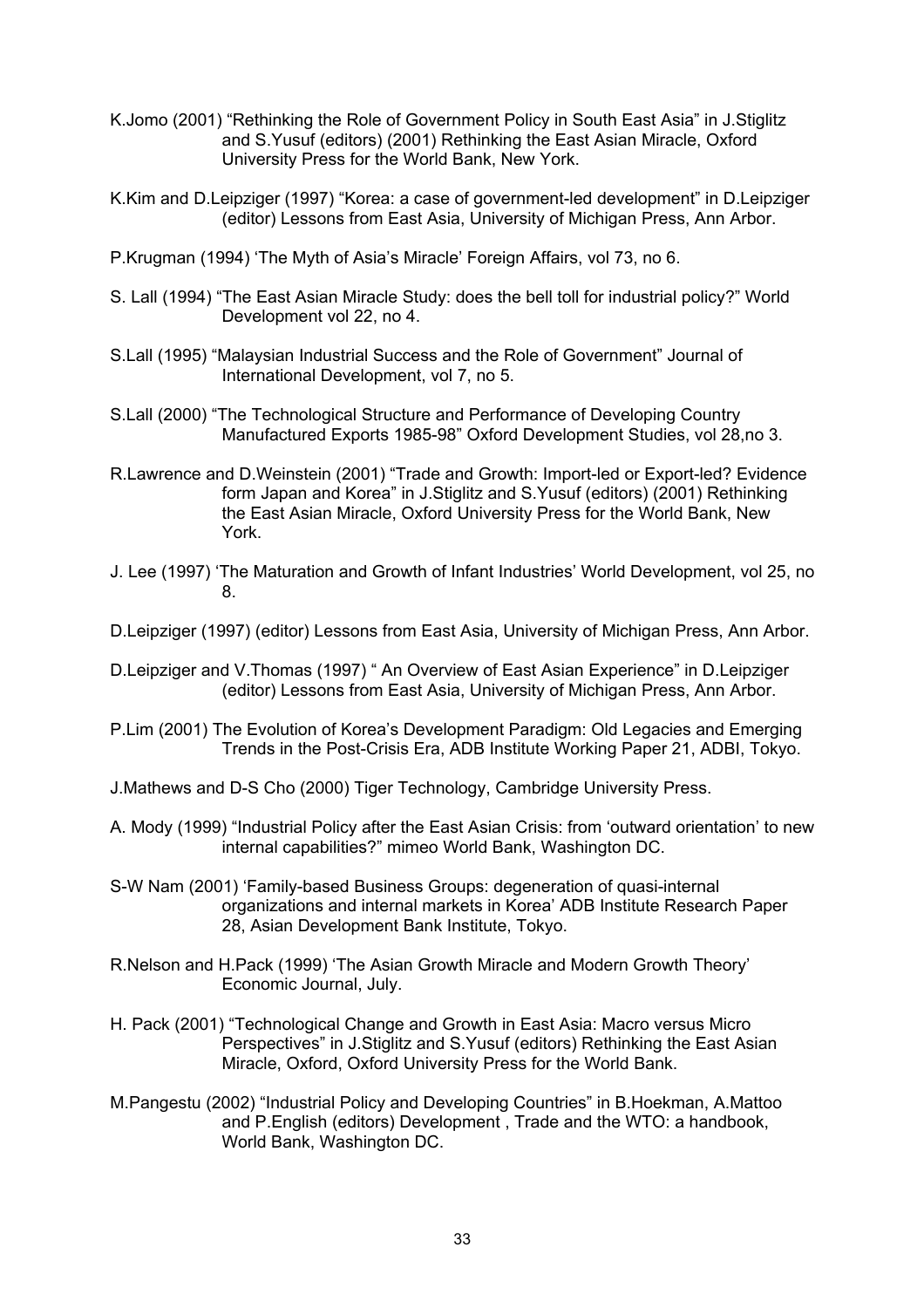- D.Perkins (2001) "Industrial and Financial policy in China and Vietnam: a new model or a replay of the East Asian experience" in J.Stiglitz and S.Yusuf (editors) (2001) Rethinking the East Asian Miracle, Oxford University Press for the World Bank, New York.
- M.Quibria (2002) 'Growth and Poverty: lessons from the East Asian Miracle revisited' ADB Institute Research Paper 33, Asian Development Bank Institute, Tokyo.
- G.Ranis (1985) "Employment, Income Distribution and Growth in the East Asian Context: a comparative analysis" in V.Corbo, A.Krueger and F.Ossa (editors) Export Oriented Development Strategies, Westview Press, Boulder.
- N.Reinhardt (2000) "Back to Basics in Malaysia and Thailand: the role of resource-based exports in their export-led growth" World Development, vol 28, no 1.
- M.Rock (1995) "Thai Industrial Policy: How Irrelevant was it to Export Success?" Journal of International Development, vol 7, no 5.
- D.Rodrik (1994) "King Kong meets Godzilla: the World Bank and the East Asian Miracle" in A.Fishlow, C.Gwin, S.Haggard, D.Rodrik and R.Wade Miracle or Design: Lessons from the East Asian Experience, Overseas Development Council, Washington DC.
- D.Rodrik (1999) The New Global Economy and Developing Countries: Making Openness Work, John Hopkins for Overseas Development Council, Washington DC.
- I.Salleh and S.Meyananthan (1997) "Malaysia: Growth, Equity and Structural Transformation" in D.Leipziger (editor) Lessons from East Asia, University of Michigan Press, Ann Arbor.
- H.Smith (2000) Industry Policy in Taiwan and Korea in the 1980's, Edward Elgar, Cheltenham.
- J.Stiglitz (2001) "From Miracle to Crisis to Recovery: Lessons from Four Decades of East Asian Experience" in J.Stiglitz and S.Yusuf (editors) (2001) Rethinking the East Asian Miracle, Oxford University Press for the World Bank, New York.
- J.Stiglitz and S.Yusuf (editors) (2001) Rethinking the East Asian Miracle, Oxford University Press for the World Bank, New York.
- V.Thomas and Y.Wang (1997) "Government Policies and Productivity Growth: Is East Asia an Exception?" in D.Leipziger (editor) Lessons from East Asia, University of Michigan Press, Ann Arbor.
- UNCTAD (1996) Trade and Development Report 1996, UNCTAD, Geneva.
- UNCTAD (2002) The Least Developed Countries Report 2002, Escaping the Poverty Trap, UNCTAD, Geneva.
- UNIDO (2002) Industrial Development Report 2002/2003: Competing through Innovation and Learning, UNIDO, Vienna.
- R.Wade (1990) Governing the Market, Princetown University Press, Princetown.